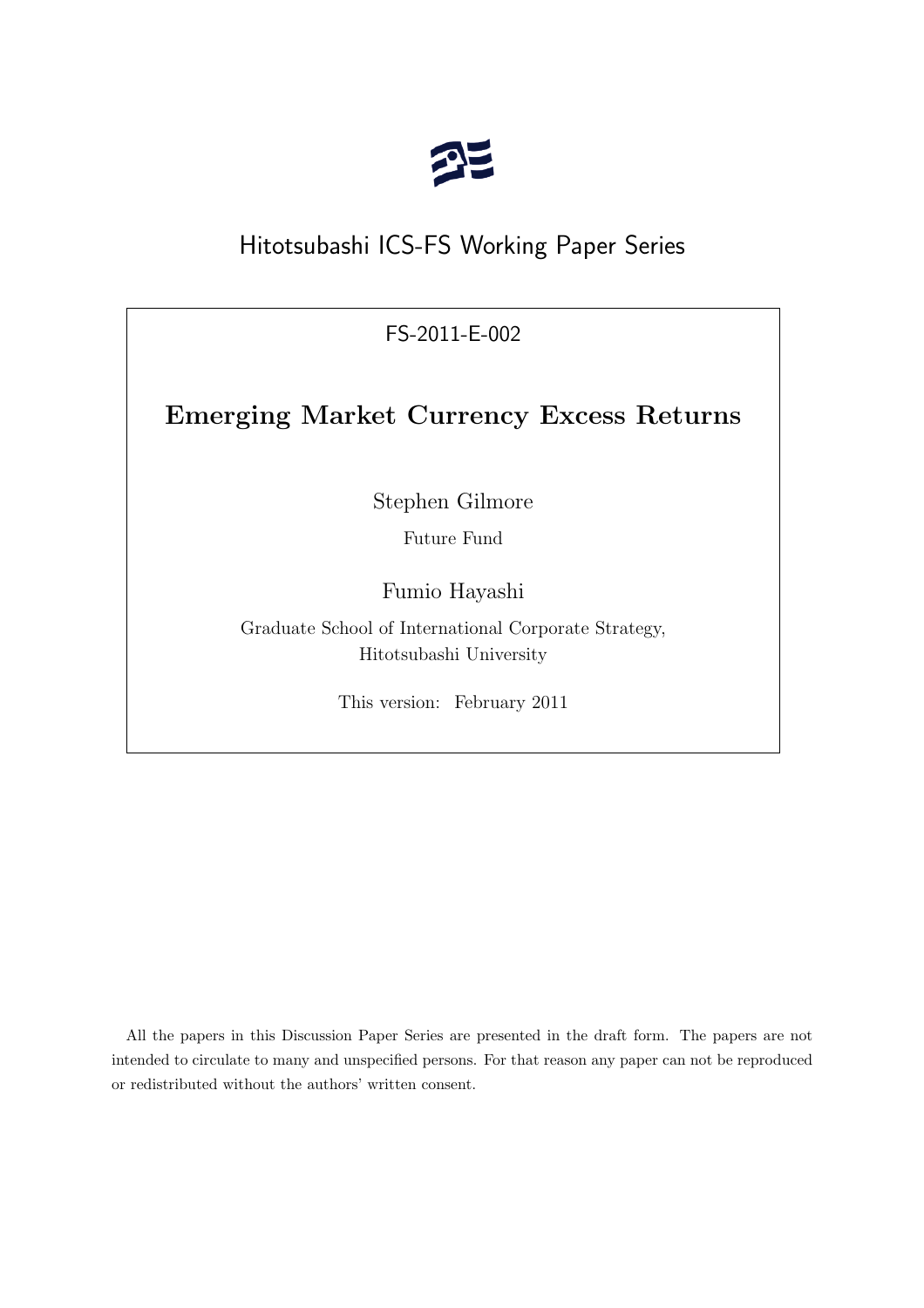# Emerging Market Currency Excess Returns

Stephen Gilmore and Fumio Hayashi\*

February 2011

### **Abstract**

We consider the excess return from 20 internationally tradable emerging market (EM) currencies against the U.S. dollar. It has two contributions. First, we document stylized facts about EM currencies. EM currencies have provided significant equity-like excess returns against major currencies, but with low volatility. Picking EM currencies with a relatively high forward premium raises the portfolio return substantially. Second, our calculation incorporates institutional features of the foreign exchange market such as lags in settling spot contracts, FX swaps, and bid/offer spreads. Transactions costs arising from bid/offer spreads are less than one-fifth of what is typically presumed in the literature.

*Keywords:* excess return, emerging market currencies, forward premium, FX swaps, bid/offer spreads

\* Gilmore: Head of Strategy, Future Fund, Locked Bag 20010, Melbourne VIC 3001, Australia (e-mail: stephen.gilmore@futurefund.gov.au); Hayashi: Graduate School of International Corporate Strategy, Hitotsubashi University, National Center of Sciences, 2-1-2 Hitotsubashi, Chiyoda-ku, Tokyo 101-8439, Japan (e-mail:fumio.hayashi@gmail.com). This is a revised and updated version of Gilmore and Hayashi (2008), with the sample period ending in December 2010 and thus including the Lehman crisis of Fall 2008 and its aftermath. Stephen Gilmore was an employee of Banque AIG. Fumio Hayashi worked from time to time as a paid consultant for Banque AIG. We thank Toby Williams and Seth Broomfield of Banque AIG for help in assembling data, and Geert Rouwenhorst and Makoto Saito for helpful comments. The second author acknowledges financial support from Grant-in-Aid for Scientific Research (B) No. 22330094 administered by the Ministry of Education (MEXT) of the Japanese government.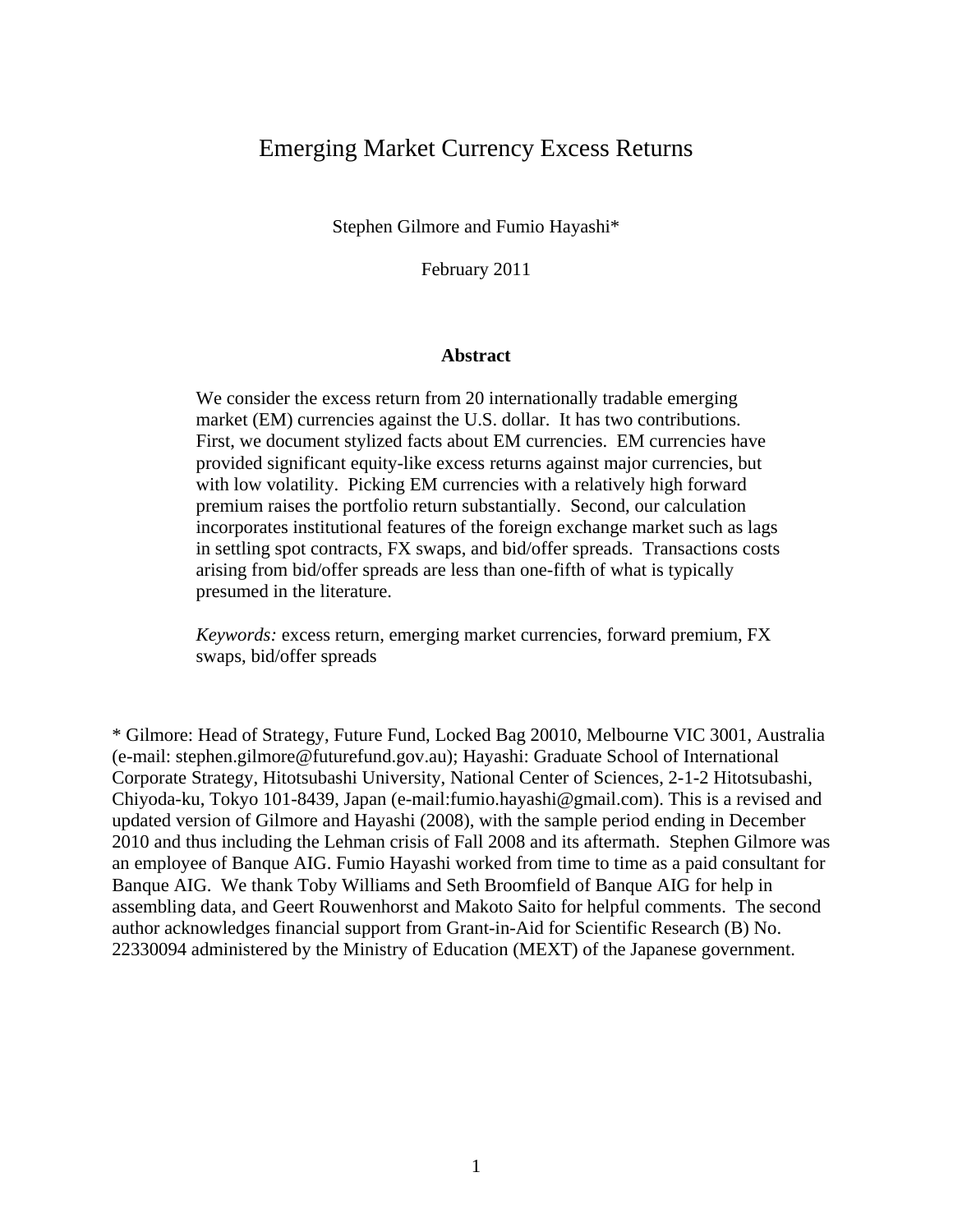We examine the foreign exchange excess return (the difference between the forward exchange rate and the spot rate at maturity) from taking long positions in 20 internationally tradable EM (emerging market) currencies for USD (the U.S. dollar) investors. Our paper has two contributions. First, it contributes to the vast literature on the failure of Uncovered Interest Rate Parity ( $\text{UIP}$ )<sup>[1](#page-2-0)</sup> by providing corroborating facts and some new ones for EM currencies. We do so by utilizing a propriety dataset that we believe is superior to publicly available alternatives. Second, our calculation of the excess return takes into account institutional features of the foreign exchange market. They include lags in settling spot contracts, FX (foreign exchange) swaps<sup>[2](#page-2-1)</sup>, and bid/offer spreads.

 There are two classes of tests of UIP. One, sometimes called the unconditional test (so named by Geert Bekaert and Robert Hodrick (1993)), examines whether the mean excess return is significantly different from zero. The other, the conditional test, can be performed by regressing the excess return on the forward premium (which equals the interest-rate differential or what is commonly called the *carry* by foreign exchange traders). The extensive literature reports that, while it survives the unconditional test, UIP fails spectacularly on the latter test, with the carry coefficient in the excess return regression far above the theoretical value of zero and often above two. This phenomenon is known as the forward premium puzzle.<sup>[3](#page-2-2)</sup>

<u>.</u>

<span id="page-2-0"></span><sup>&</sup>lt;sup>1</sup> UIP states that the forward exchange rate is an unbiased predictor of the future spot rate at maturity. See Charles Engel (1996) for a comprehensive survey. Lustig, Roussanov, and Verdelhan (2008) contain a concise survey of recent empirical studies.

<span id="page-2-1"></span> $2$  An FX swap is a contract to buy spot an amount of currency at an agreed rate and simultaneously resell usually but not necessarily the same amount of currency for a later date also at an agreed forward rate.

<span id="page-2-2"></span> $3$  The forward premium puzzle can also be framed in the Fama (1984) regression, in which the dependent variable is the spot return rather than the excess return. The forward premium puzzle in terms of the Fama regression is that the carry coefficient is far less than the theoretical value of unity and often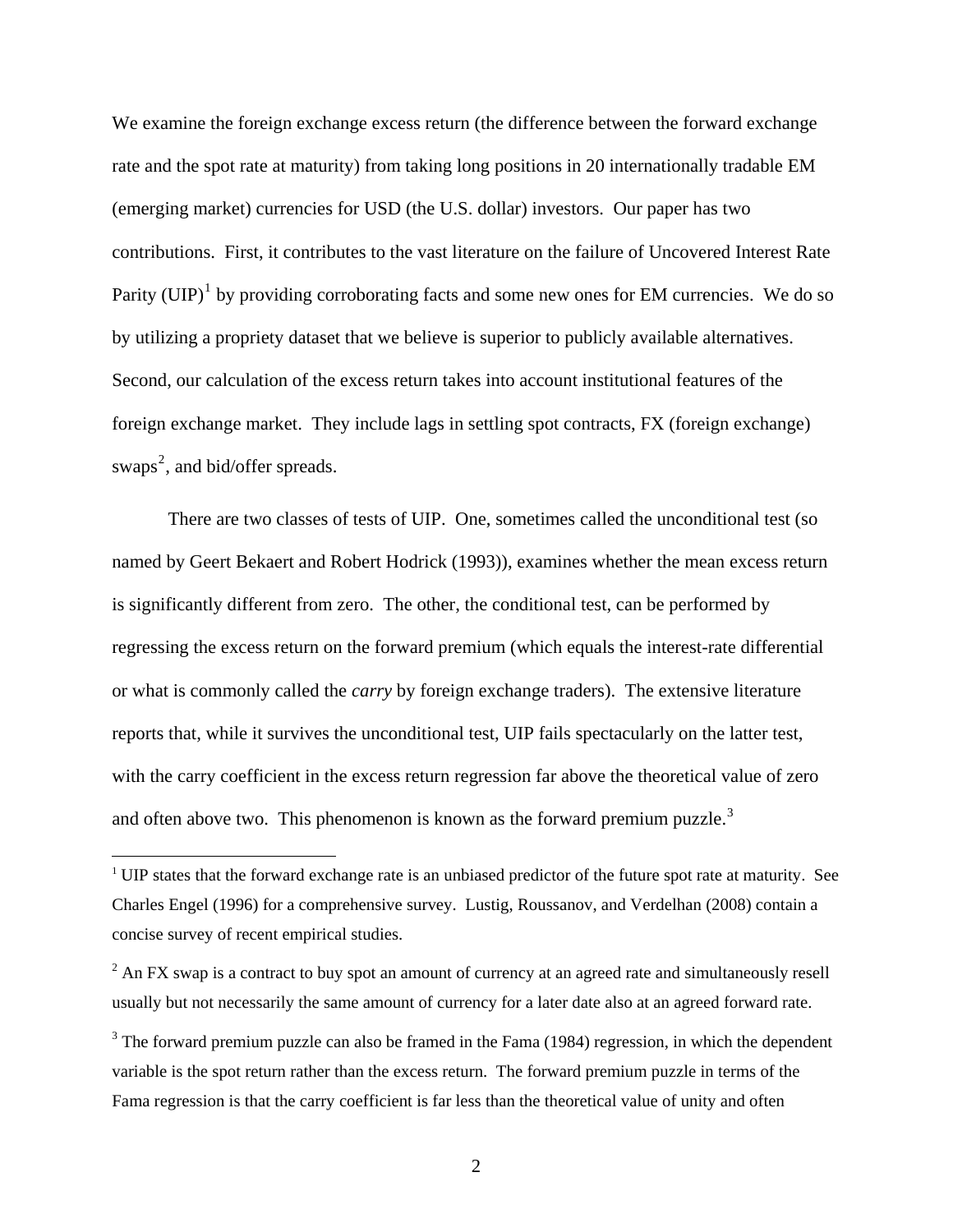Those results found in the literature are for major currencies. Our results from the unconditional test for EM currencies are very different. For the period starting in the second half of the 1990s and including the two major crises (of the 1997 East Asian currency crisis and the recent global systemic crisis culminating in the Lehman shock of September 2008), we find the mean excess return to be significantly positive for many EM currencies, with a passivelymanaged portfolio of EM currencies providing equity-like excess returns and high Sharpe ratios. By comparison, the excess return from major currencies is, while positive, far lower in the mean. Furthermore, volatility is *lower* for EM currencies, thanks to diversification across regions.

 Our results on the conditional test for EM currencies, too, are different from those for majors. First, the forward premium puzzle is less prevalent. For each EM currency, the carry coefficient in the excess return regression is, while statistically significant, small in size, typically between 0 and 1. Second, and this is what we think is new, the return from the EM currencies as a whole is better explained by the carry for *major currencies* than by the EM currency carry. However, a portfolio-based conditional test gives a different picture. That is, for EM currencies, the excess return from an actively-managed portfolio of currencies that takes long positions only in those relatively high-yielding currencies (for which the carry is more positive than others) is substantially higher than that from the passive portfolio, with a Sharpe ratio that is well above unity.

Some of these conditional test results for EM currencies have been documented by several recent papers. Jeffrey Frankel and Jumana Poonawala (2006) confirm an earlier result in Ravi Bansal and Magnus Darlquist (2000), which, if framed in the excess return regression,

 $\overline{a}$ 

negative. Kenneth Froot and Richard Thaler (1990) carried out a survey of 75 such studies, finding that the carry coefficient was on average -0.9.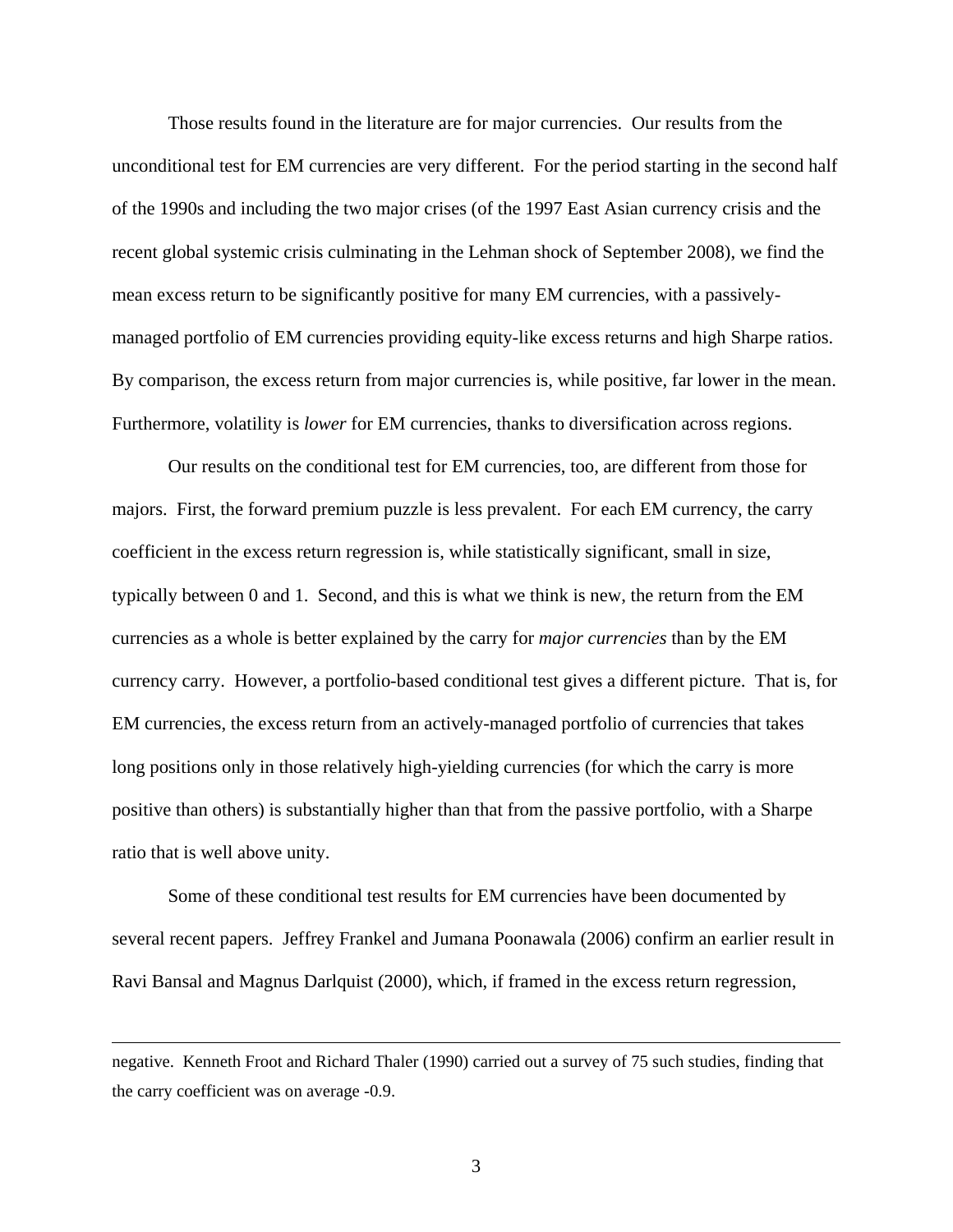states that the carry coefficient is (still positive but) less than unity. Robin Burnside, Martin Eichenbaum, and Sergio Rebelo (2007) show that high Sharpe ratios of the excess return can be obtained from carry-based, actively-managed portfolios of a large number of currencies. Gerben de Zwart, Thijs Markwat, Laurens Swinkels, and Dick van Dijk (2008) report that various active strategies including the carry-based strategy generate Sharpe ratios above unity for EM currencies but not for majors.

The exchange rates data used by these studies are quotes assembled by WM/Reuters and disseminated by *Datastream*.<sup>[4](#page-4-0)</sup> Besides providing the new evidence mentioned above and incorporating spot contract lags to be explained below, our contribution relative to these studies is that we utilize a propriety dataset covering longer time periods for EM currencies. The dataset was prepared by a financial institution which was committed to providing to its clients the *investible* excess returns based on it.

Turning to the second contribution of our paper, to calculate the excess return properly, one needs to take into account the lag (two days for most currencies) between the observation date (the date the spot rate is observed, also called the trading date) and the delivery date (also called the value date). If the forward contract is for delivery on, say, the last business day of a given month, the matching spot rate that goes into the excess return calculation is the rate observed two business days prior. If the active carry-based strategy is to be feasible in practice, this date alignment issue also has an implication for identifying the date for observing the carry as a signal.

<span id="page-4-0"></span><sup>&</sup>lt;sup>4</sup> Except possibly for Bansal and Darlquist (2000), which merely indicate that the data were obtained from *Datastream*. The Burnside *et. al.* study uses the WM/Reuters data available from *Datastream*. The de Zwart *et. al.* study states that their exchange rates correspond to Reuters 7am GMT mid rate fixings.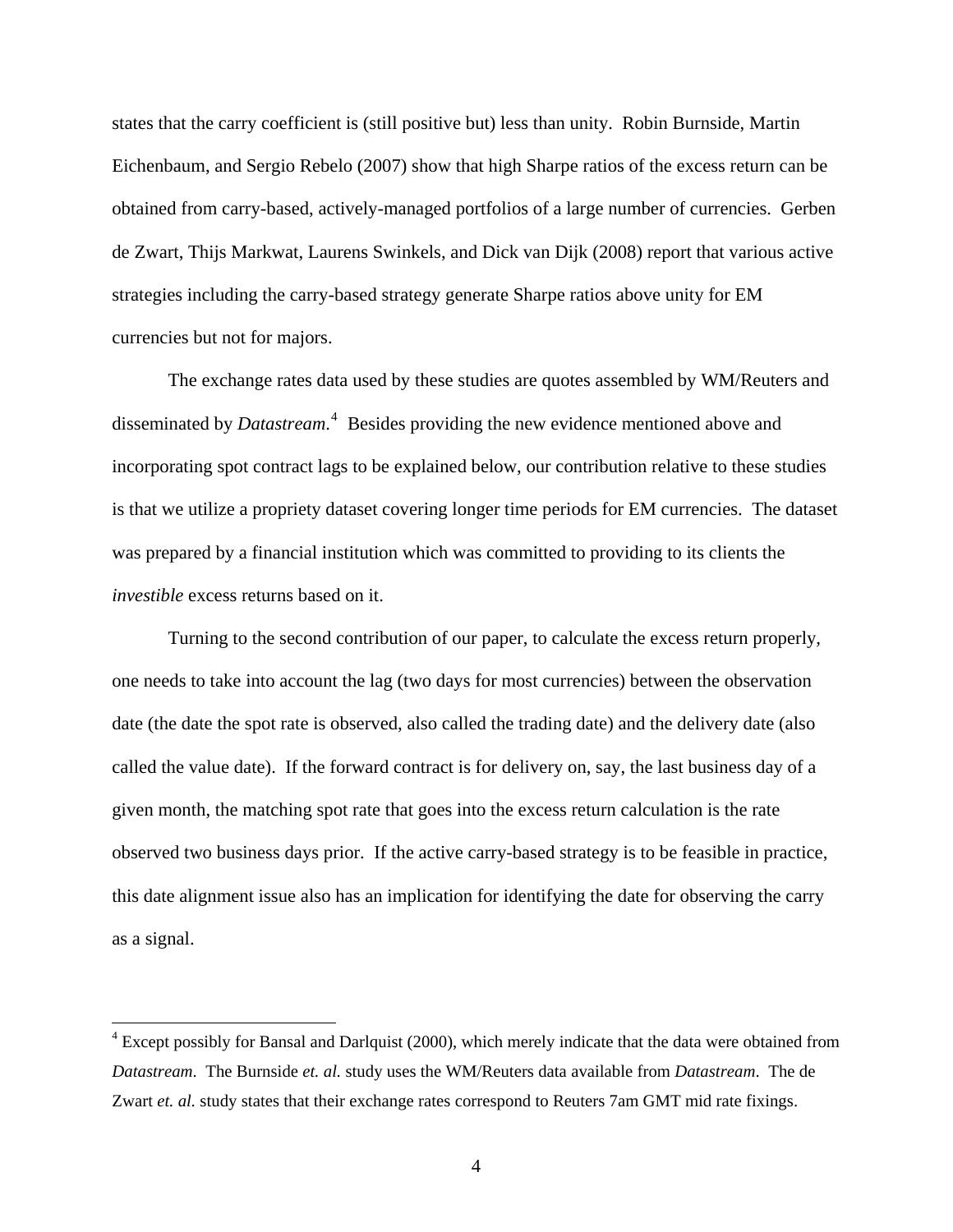The mean excess return utilized in the above UIP tests is calculated without bid/offer spreads because UIP does not recognize them. The mean excess return is also of great interest to real-world investors contemplating on a continued exposure to currencies, but only as far as it is net of transactions costs. For a forward contract of, say, 1 month, a number of previous academic studies assume that the investor with a multiple-period horizon opens a forward position (i.e., buys or sells the foreign currency forward) and then closes or unwinds it (i.e., converts in the spot market the foreign currency amount into the base currency) one month later and repeats this operation during the investment period. But in practice this is not how market participants maintain positions. Rather, it is much cheaper to maintain, or "roll", positions via  $FX$  swaps.<sup>[5](#page-5-0)</sup> Our currency-by-currency calculation indicates that use of  $FX$  swaps reduces transactions costs by 80 to 95 percent. We extend this calculation to passively and actively managed currency portfolios in which the allocation of positions between currencies needs to be adjusted monthly by newly opening some positions, unwinding some others, and rolling the rest of the existing positions. The investor has to pay bid/offer spread on those rebalancing trades.

 The plan of the paper is as follows. Section I describes the unconditional and conditional tests of UIP. Section II describes our data and explains the date alignment in the excess return calculation by summarizing Appendix A. Section III reports our results about the unconditional tests for individual currencies and for passive portfolios. The conditional test results, one in the form of the excess return regression and the other in terms of actively managed portfolios, are in Section IV, along with our conjecture that might explain the different results from the two

<span id="page-5-0"></span> $<sup>5</sup>$  This is a point we made in an earlier version (Gilmore and Hayashi (2008)) and is one also made by</sup> Darvas (2009) which came to our attention after we finished our earlier version. The forward currency transaction we consider is different from that in Darvas (2009) in that the investor is assumed to roll the whole of the existing position in each period.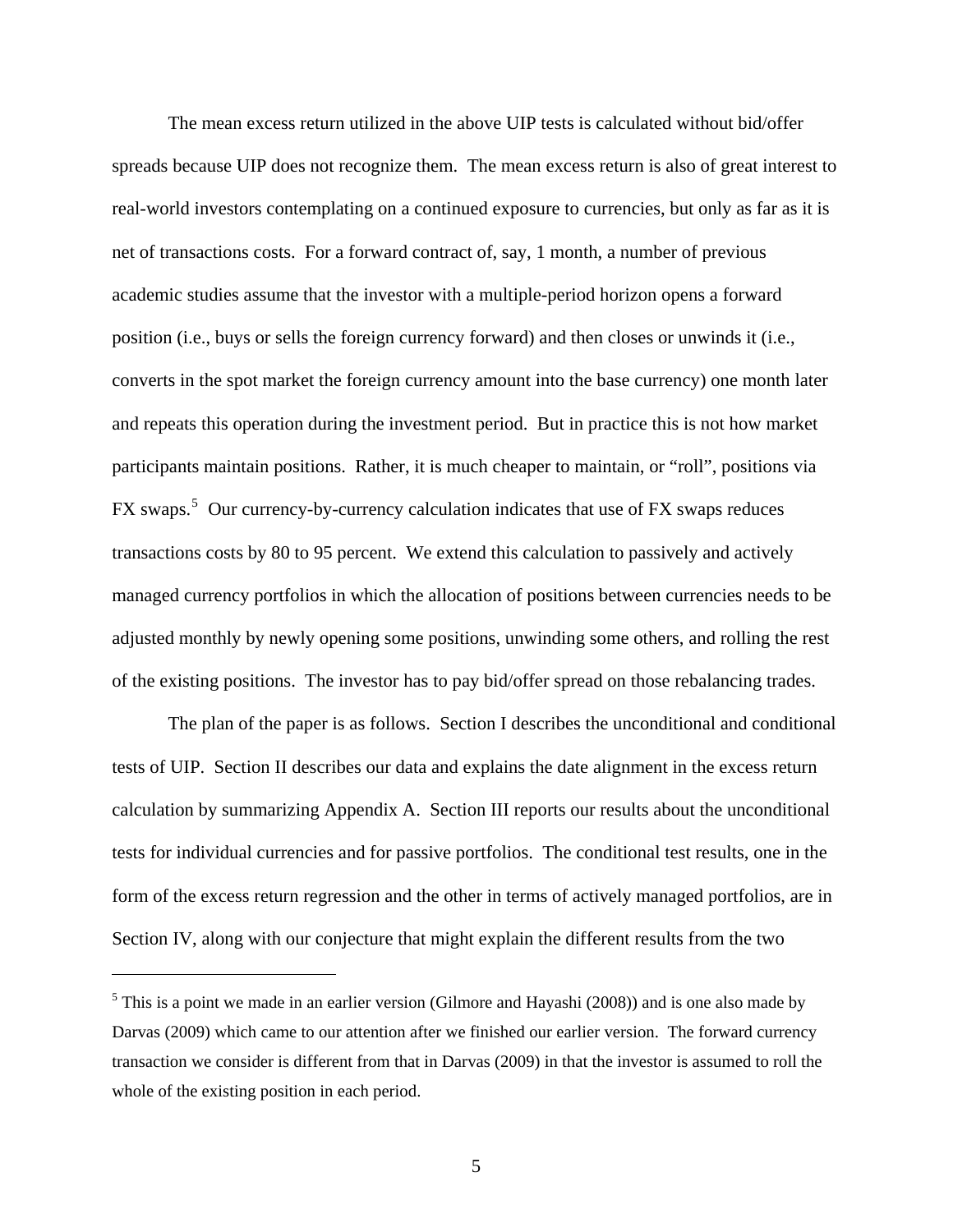conditional tests. Our results on the effect of bid/offer spreads on the mean excess return are reported in Section V along with a summary of Appendix B, which is about how to incorporate bid/offer spreads via FX swaps for individual currencies and also for passive and active portfolios. A brief summary of conclusions and an agenda for future research are in Section VI.

### **I. Tests of UIP (Uncovered Interest Rate Parity)**

### A*. Notation and Statement of UIP*

By way of establishing the notation, we start with a restatement of UIP (Uncovered Interest-rate Parity). We express the exchange rates in units of the domestic currency (USD (the U.S. dollar)) per unit of the foreign currency in question.<sup>[6](#page-6-0)</sup> So let  $S_t$  be the USD price of a unit of the foreign currency in question at the end of month  $t$ , and  $F_t$  be the 1-month forward rate for delivery in the next month. UIP can be stated as

(1) 
$$
UIP: E_t(S_{t+1}) = F_t
$$
,

<span id="page-6-0"></span><sup>&</sup>lt;sup>6</sup> Exchange rates for most currencies against USD are usually quoted in foreign currency units per USD (e.g., 82 Japanese Yen to the U.S. dollar). Our notation, which instead refers to 1 JPY being 1/82 USD, does not follow this convention because the exposition of UIP in terms of the excess return (to be defined in a moment) is more transparent (with no need to carry Jensen's inequality terms) when the exchange rate is stated as a price in USD. See, e.g., Burnside *et. al.* (2008, Section 2) for a statement of UIP using the notation similar to ours. However, later on when we report calculations to incorporate bid/offer spreads, the formulas for calculations (to be displayed in Appendix B) will adhere to the usual convention of stating the exchange rate in foreign currency units, because bid and offer rates in practice are typically quoted in foreign currency units.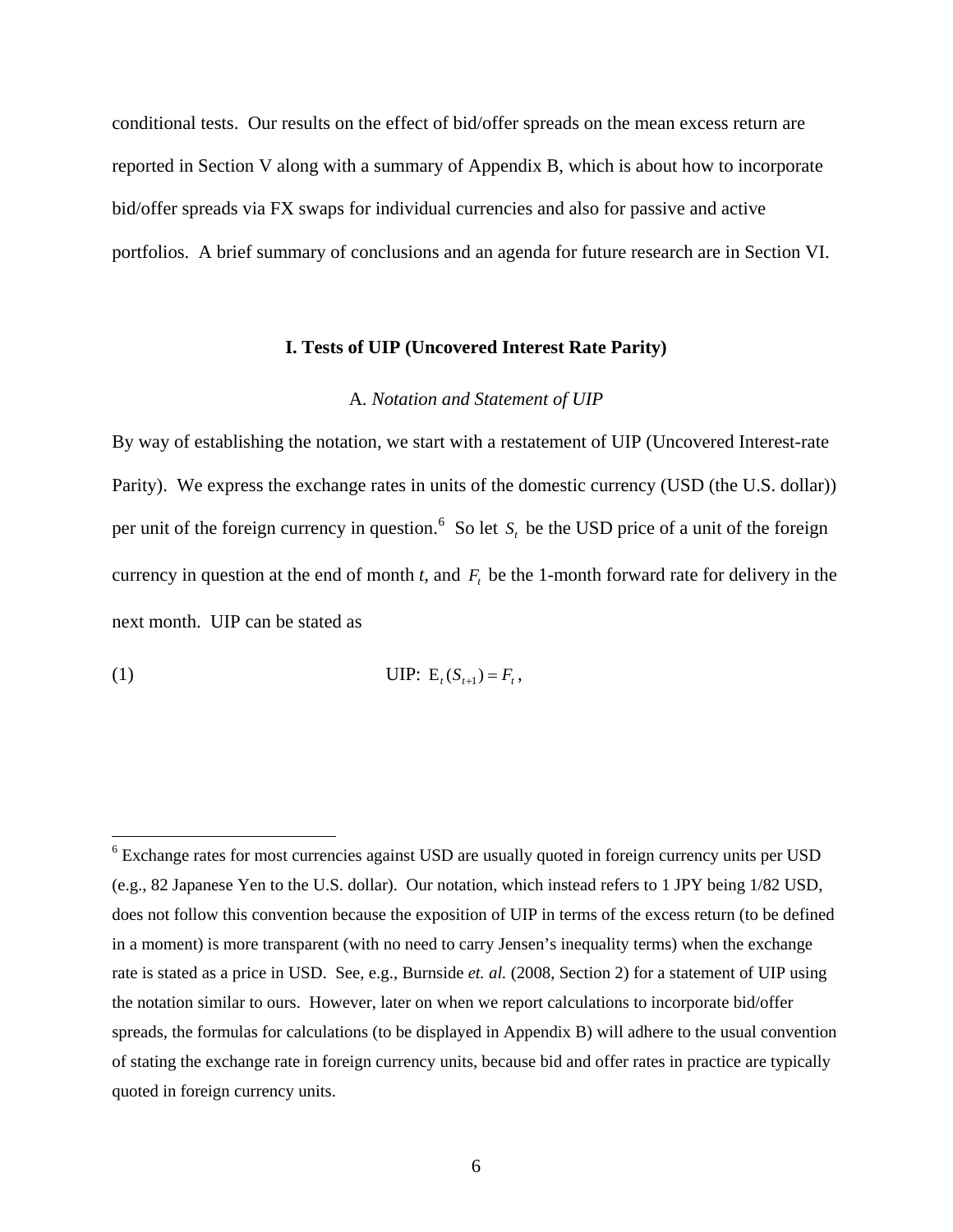where  $E_t$  is the conditional expectations operator conditional on information available at time  $t$ . We define the *excess return* from a long position in the forward contract at time *t*,  $ER_{t+1}$ , as<sup>[7](#page-7-0)</sup>

(2) 
$$
ER_{t+1} = \frac{S_{t+1} - F_t}{F_t} = \frac{S_{t+1}}{F_t} - 1.
$$

This is the return when the investor goes long on the counter currency and shorts USD. (The return is an excess return because it accrues to an investment strategy that requires zero cost.) Since  $F_t$  is known at time *t*, UIP can be stated equivalently as:

(3) 
$$
\text{UIP restated: } E_t(ER_{t+1}) = 0.
$$

The left hand side of this equation is the *(conditional) risk premium*. So UIP states that the risk premium is zero for all dates.

We define the *forward premium* to be the percentage difference between the spot and forward rates. Under CIP (covered interest rate parity), the forward premium equals what is called the *carry*, which is the interest rate differential between the two currencies (the interest rate in the foreign currency minus the domestic currency (USD) interest rate). In this paper we use the term "forward premium" and "carry" interchangeably, although *none* of our results will depend on whether CIP holds or not. Thus,

<span id="page-7-0"></span><sup>7</sup> More often, researchers state UIP and the excess return in terms of logs:  $E_t(log(S_{t+1})) = log(F_t)$  and  $ER_{t+1} \equiv \log(S_{t+1}) - \log(F_t)$ . Because the log difference approximately equals the percentage difference (i.e., *y*  $log(x) - log(y) \approx \frac{x-y}{y}$ , all the results to be reported in the paper are virtually identical with the log version. We chose to use the non-log version because the exact expression for the excess return that the investor receives is (2) in the text, not the log difference.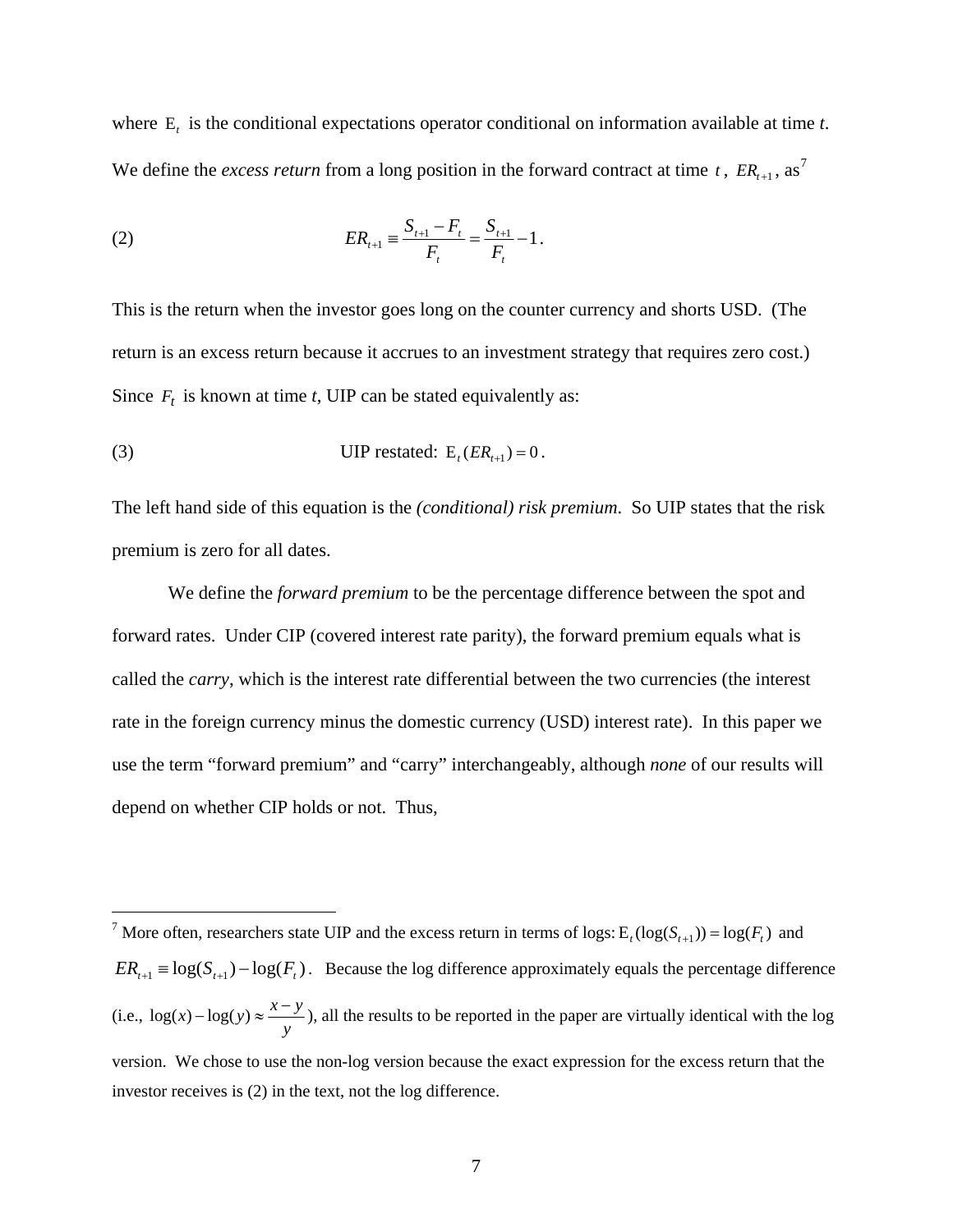(4) 
$$
carry_t \equiv \frac{S_t - F_t}{F_t} = \frac{S_t}{F_t} - 1.
$$

 $\overline{a}$ 

From the definition of the excess return and the carry, it follows that

(5) 
$$
1 + ER_{t+1} = \frac{S_{t+1}}{F_t} = \frac{S_{t+1}}{S_t} \frac{S_t}{F_t} \text{ or } ER_{t+1} \approx \frac{S_{t+1} - S_t}{S_t} + carry_t,
$$

That is, the excess return can be decomposed into the spot return and the carry. This expression emphasizes the point (already apparent in (2)) that the only source of uncertainty is the foreign exchange risk that the spot rate one month hence is not known.<sup>[8](#page-8-0)</sup>

 During financial crises, EM currencies tend to depreciate against USD (this was indeed the case during the Lehman crisis), so for the investor who was long EM currencies against USD, the opposite is true. That is, the investor can reconstruct the position at a more favorable forward rate but owes money to the defaulting counterparty, not the other way round. In this case as well, the counterparty risk is mitigated to a large extent if the investor had posted collateral or if the bankruptcy court enforces payment (for a bankruptcy court case, see an article entitled "Lehman Bankruptcy Court Holds ISDA SWAP Counterparty in Violation of Automatic Stay/ Counterparty Seeks Modification" by Mark Ellenberg and Leslie Chervokas, originally published September 29, 2009, and available from the website of Free Library by Farlex). Therefore, regardless of the sign and magnitude of the continuation value, and besides legal fees and other administrative expenses, the counterparty risk does not seem important.

<span id="page-8-0"></span> $8$  The counterparty to the forward contract may default, but we believe the counterparty risk is of minor significance. If the counterparty defaults during the contract period, the investor needs to replace the forward position at the then prevailing exchange rate. Whether reconstructing the position is costly or not depends on the continuation value of the contract. The value, which of course was initially zero when the contract was traded, may be positive or negative. Suppose, for the sake of explanation, the value is positive and the position reconstruction is therefore costly. This is the case if the prevailing forward rate is less favorable to the long investor than the original rate. The current standard practice stipulated by the ISDA (International Swap and Derivatives Association) is that the defaulting party (or its estate) must compensate the investor for the loss of value. If the defaulting party had posted collateral, the investor may be able to obtain a full compensation.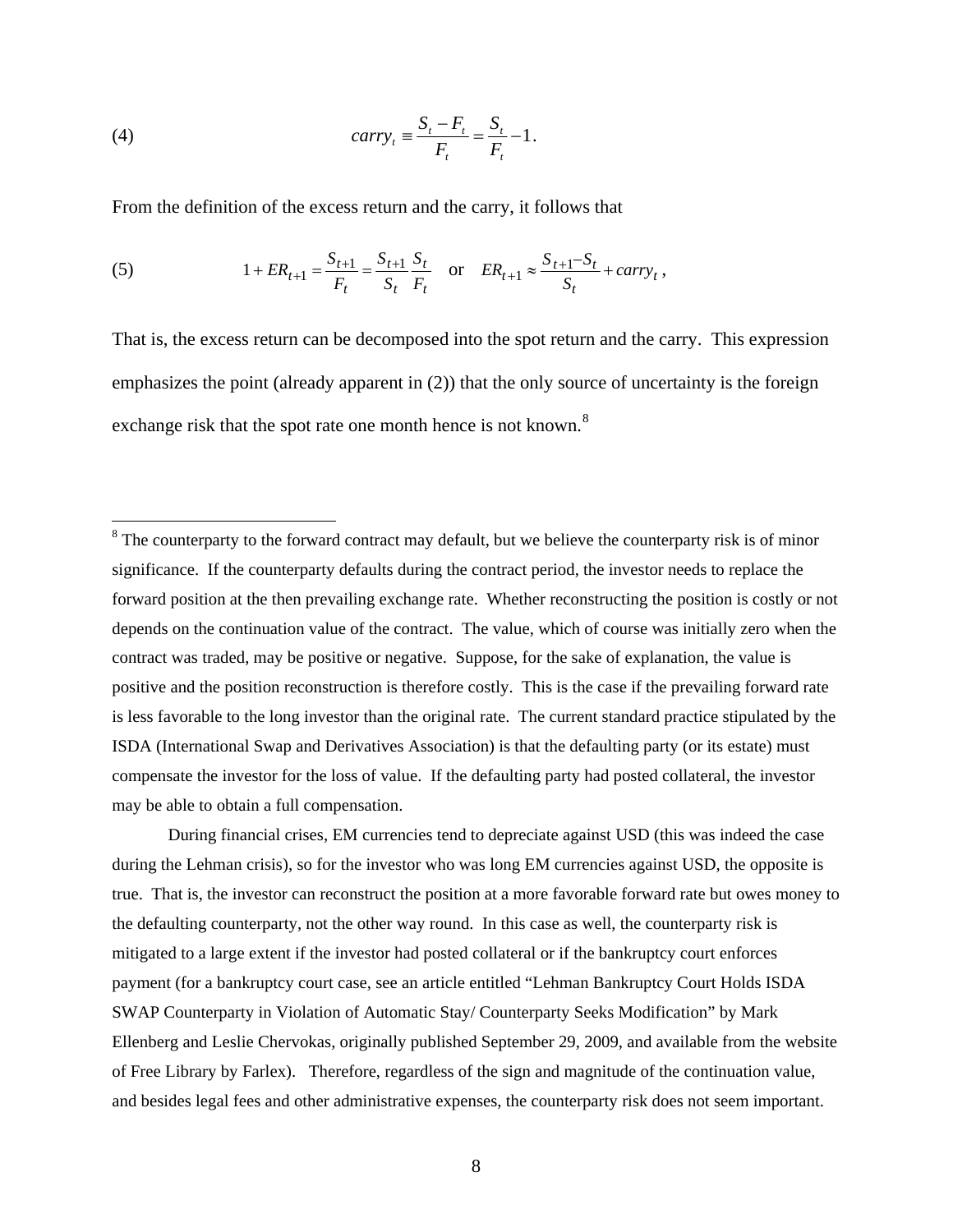We note three points here. First, taking a position requires no cash outlays, so the excess return does not depend on the investor's access to funding. Second, the excess return equals the return from a *carry trade* only if the investor can borrow and lend at the safe interest rate, i.e., only if the carry trade does not involve credit risk.<sup>[9](#page-9-0)</sup> Third, even when the currency is pegged to USD (so the USD spot return is zero), the excess return may not be zero because the carry may not necessarily be zero. For example, if market participants anticipate an imminent devaluation (as occurred to Argentine Peso in weeks leading up to the eventual devaluation in January 2002), the carry (and hence the excess return prior to devaluation) is positive.

### B. *Tests of UIP*

The null hypothesis in the *unconditional test* of UIP is

 $\overline{a}$ 

(6) the null in the unconditional test: 
$$
E(ER_{t+1}) = 0
$$
,

which is implied by UIP by taking the unconditional expectation of both sides of (3). We will test the null hypothesis in two ways. First, we will conduct the usual *t* test for each currency. Needless to say, the statistic used in the *t* test is the sample mean of the excess return over the sample period, i.e., the cumulative excess return from continued exposure to 1-month forward

<span id="page-9-0"></span><sup>&</sup>lt;sup>9</sup> In a carry trade, the investor borrows at the USD short-term interest rate, invests the borrowed amount in the foreign currency, and then converts the return and the principal into USD. The return from the carry trade is  $(1 + r_t^*)S_{t+1}/S_t - (1 + r_t)$ , where  $r_t^*$  is the foreign currency interest rate from date t to  $t + 1$  and  $r_t$  is the USD interest rate. CIP states that  $S_t / F_t = (1 + r_t^*)/(1 + r_t)$ . Eliminating  $S_t$  from these two equations, we obtain  $(1 + r_t^*)S_{t+1}/S_t - (1 + r_t) = (1 + r_t)(S_{t+1}/F_t - 1)$ . So the carry-trade return is proportional to the excess return defined in equation (2) of the text.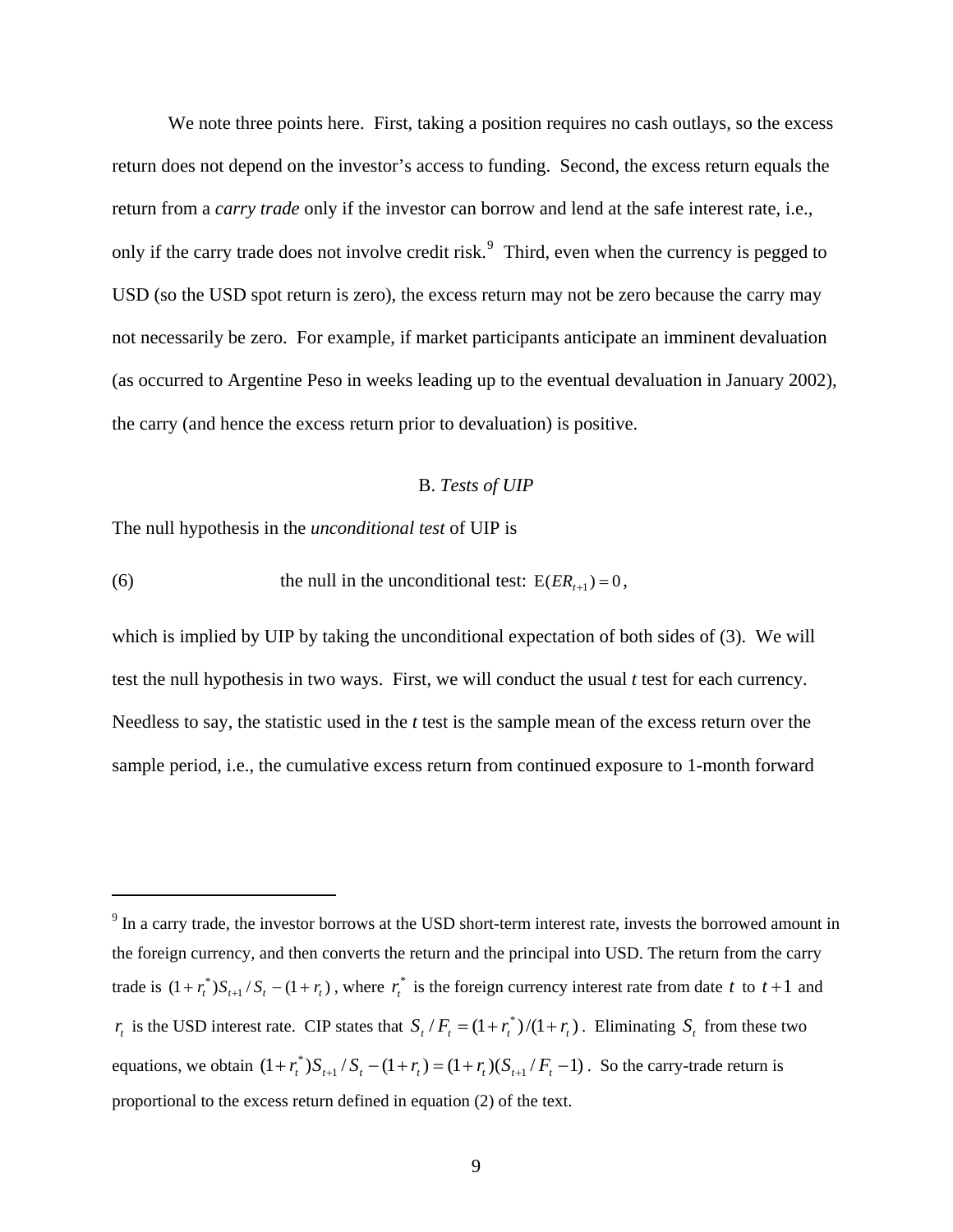contracts. The same statistic is the object of great interest for real-world long-term investors.<sup>[10](#page-10-0)</sup> Second, to test for the risk premium for a group of currencies, we will examine the *index excess return*, defined as the excess return from a *portfolio* of currencies that is passively managed to equal weights.

 The *conditional test* examines whether the excess return from *t* to *t*+1 can be predicted by some variable whose value is known at time *t*. The variable that attracted most attention in the literature is the carry. Consider the excess return regression

(7) 
$$
ER_{t+1} = \alpha + \gamma \cdot carry_t + u_t.
$$

Under UIP, both  $\alpha$  and  $\gamma$  are zero. As is well known (see, e.g., Fumio Hayashi (2000, Chapter 6)), UIP implies that those conditions under which the OLS (ordinary least squares) estimator is consistent (except the one requiring that the variables be ergodic stationary, which we assume here) are satisfied. We will also conduct a portfolio-based test of the predictive ability of the carry by examining the return from a portfolio that is actively managed based on the carry as the signal.

### *C. Relation to the Fama Regression*

 $\overline{a}$ 

The more popular, and nearly equivalent, form of the conditional test in the literature is the "Fama regression" in Eugene Fama (1984):

(8) 
$$
\log(S_{t+1}) - \log(S_t) = \alpha + \beta \cdot (\log(F_t) - \log(S_t)) + u_t.
$$

<span id="page-10-0"></span> $10$  It is interesting to note that, although the null of UIP is about the pure foreign exchange risk, the mean excess return in the *t* test involves not only the foreign exchange risk but also the interest rate risk because it depends on the sequence of the carry (the interest rate differential) as well as the spot rate.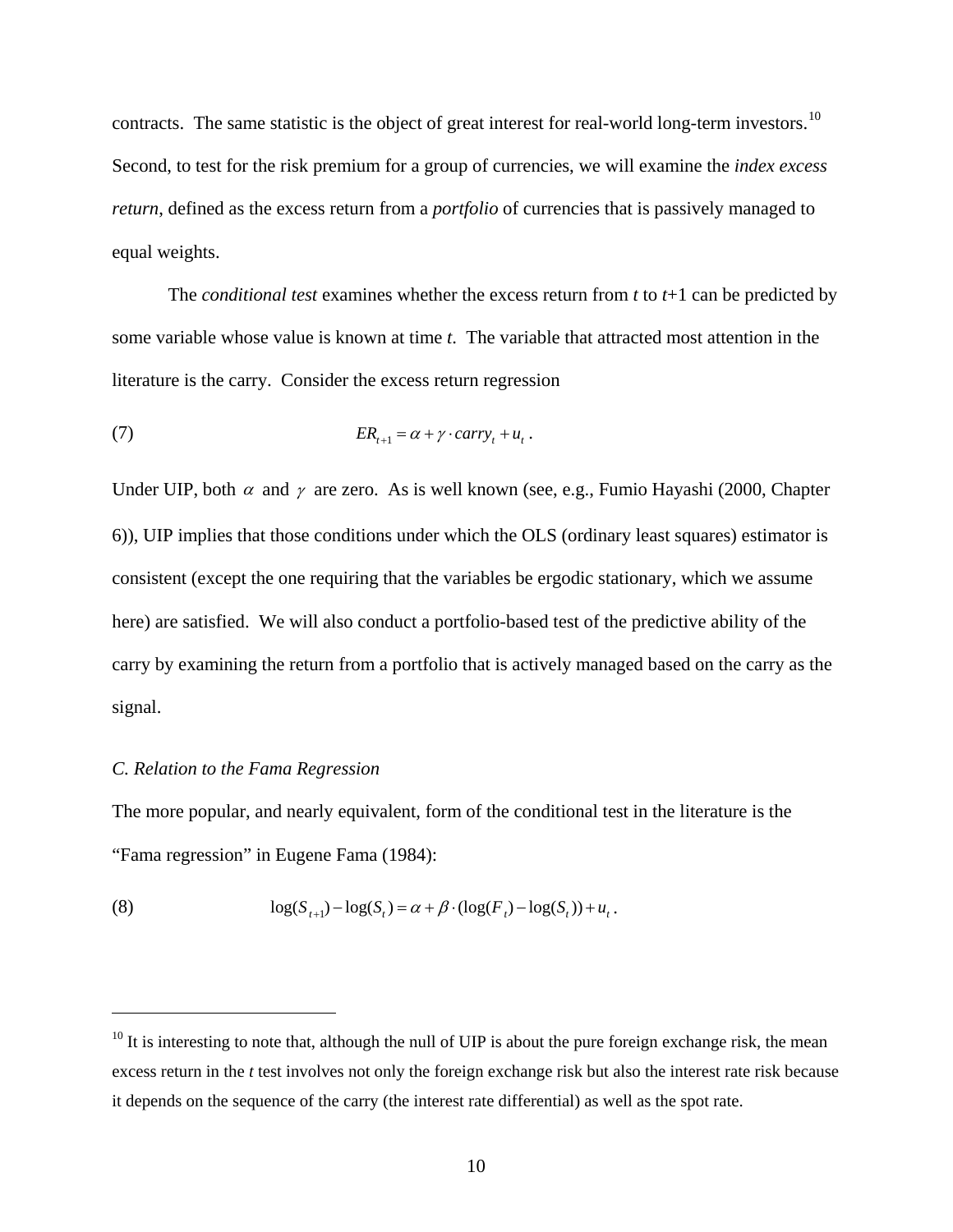Since under UIP the forward premium is an optimal predictor (in the sense of minimizing the mean squared error) of the actual rate of change of the spot rate, we have  $\alpha = 0$  and  $\beta = 1$ . The well-known *forward premium puzzle* is that the OLS estimate of  $\beta$  is far less than unity, often

negative and more like  $-1$  than 0. Since *t*  $t_{t+1} \equiv \frac{S_{t+1} - F_t}{F_t}$  $ER_{t+1} = \frac{S_{t+1} - F_t}{F_t} \approx \log(S_{t+1}) - \log(F_t)$  and

*t*  $t = \frac{S_t - F_t}{F_t}$  $carry$ <sub>*t*</sub>  $\equiv \frac{S_t - F_t}{F} \approx \log(S_t) - \log(F_t)$ , the excess-return regression (7) can be written approximately

as

(9) 
$$
\log(S_{t+1}) - \log(F_t) \approx \alpha + \gamma \cdot (\log(S_t) - \log(F_t)) + u_t.
$$

Subtracting  $log(S_t) - log(F_t)$  from both sides of this equation, we obtain

(10) 
$$
\log(S_{t+1}) - \log(S_t) \approx \alpha + (1 - \gamma) \cdot (\log(F_t) - \log(S_t)) + u_t,
$$

which is the Fama regression. That is, the  $\alpha$  in the Fama regression is approximately equal to the  $\alpha$  in the excess-return regression, and

$$
\gamma \approx 1 - \beta \, .
$$

Therefore, the forward premium puzzle in terms of the excess-return regression is that the OLS estimate of the carry coefficient  $\gamma$  is far greater than zero, often above 2.

### **II. The Data and the Excess Return Calculation**

### A. *The Baskets of Currencies*

We obtained daily data on over-the-counter spot and forward rates against USD (the U. S. dollar) for 20 EM (emerging market) currencies and 9 major currencies. The 20 EM currencies (to be referred to as "EM20") are listed in Table 1A, and the 9 major currencies (to be referred to as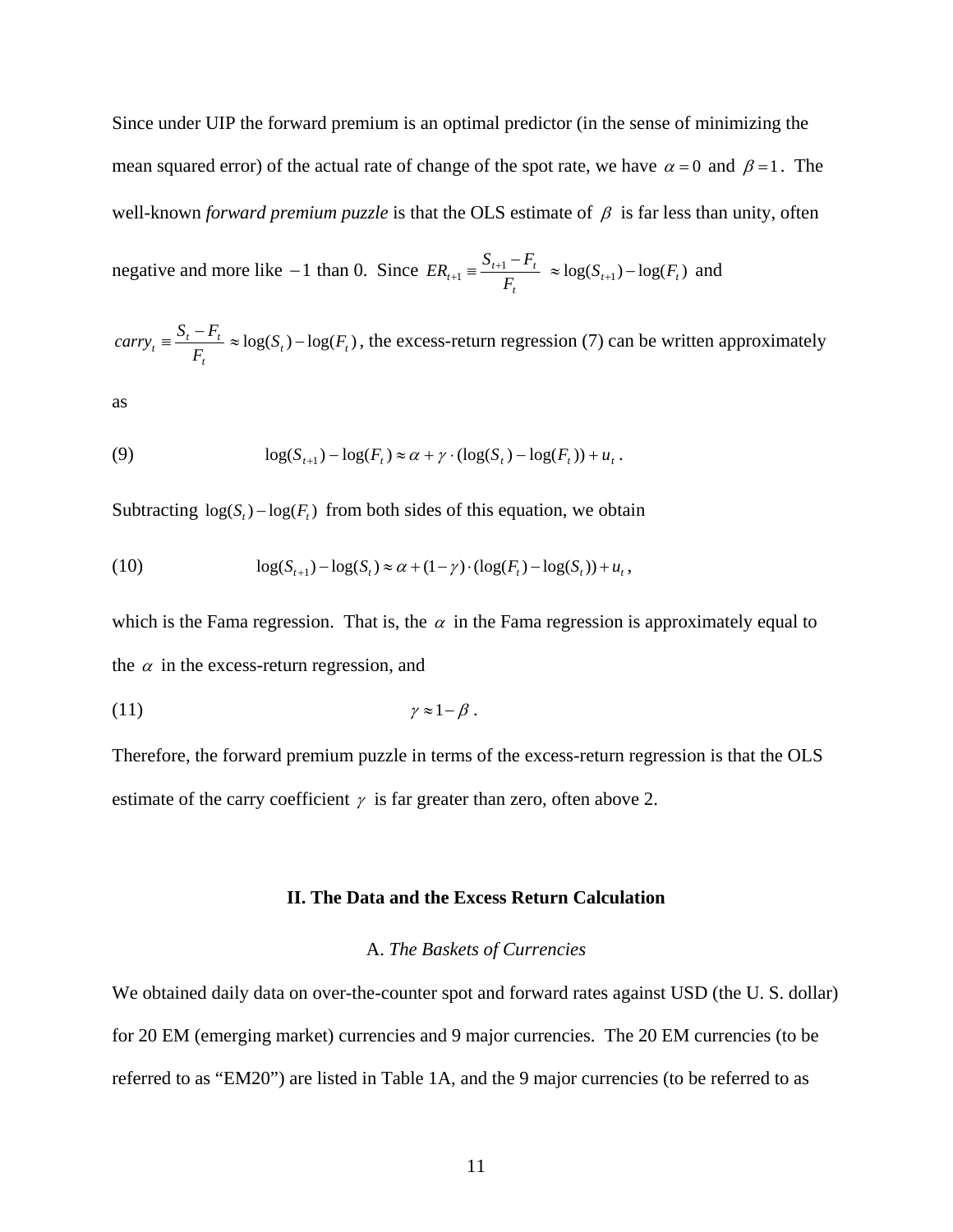"G9") are in Table 1B. We will also use data on three EUR (Euro) legacy currencies, DEM (Deutsche Mark), FRF (French Franc), and ITL (Italian Lira), for the pre-Euro period.

The main criteria for choosing EM currencies for our study are the following. The first is existence of sufficient historical data on spot and forward rates, reflecting what could potentially have been traded by international counterparties. The second is liquidity. The assessment of this criterion is by necessity somewhat subjective, but the above set of currencies (plus exceptions noted below) approximates, but is not identical to, those identified by the BIS Triennial Survey as having the highest daily turnover. Third, some currencies that are occasionally classed as emerging market currencies have been deliberately excluded. The most notable are the Singapore Dollar and the Hong Kong Dollar. In both cases high per capita incomes and levels of development suggest they cannot comfortably be classified as emerging market currencies. Fourth, we excluded those currencies that were sustainably pegged to a major currency over the entire sample period of from the late 1990s. Perhaps the most prominent in this category is the Saudi Arabian Riyal.

ARS (Argentine Peso) and CNY (Chinese Yuan), two of our 20 EM currencies, were pegged to USD for part of the sample period. ARS was pegged to the USD until January 4, 2002. For CNY, the authorities intervened to maintain the spot rate within a very narrow range until July 20, 2005. We will include those periods with (near) constant exchange rates in our excess return calculation because the excess return, which equals the carry (i.e., the forward premium) when the spot rate is constant (see (5)), fluctuated in anticipation of potential future moves in the spot rate.

### B. *Data Source*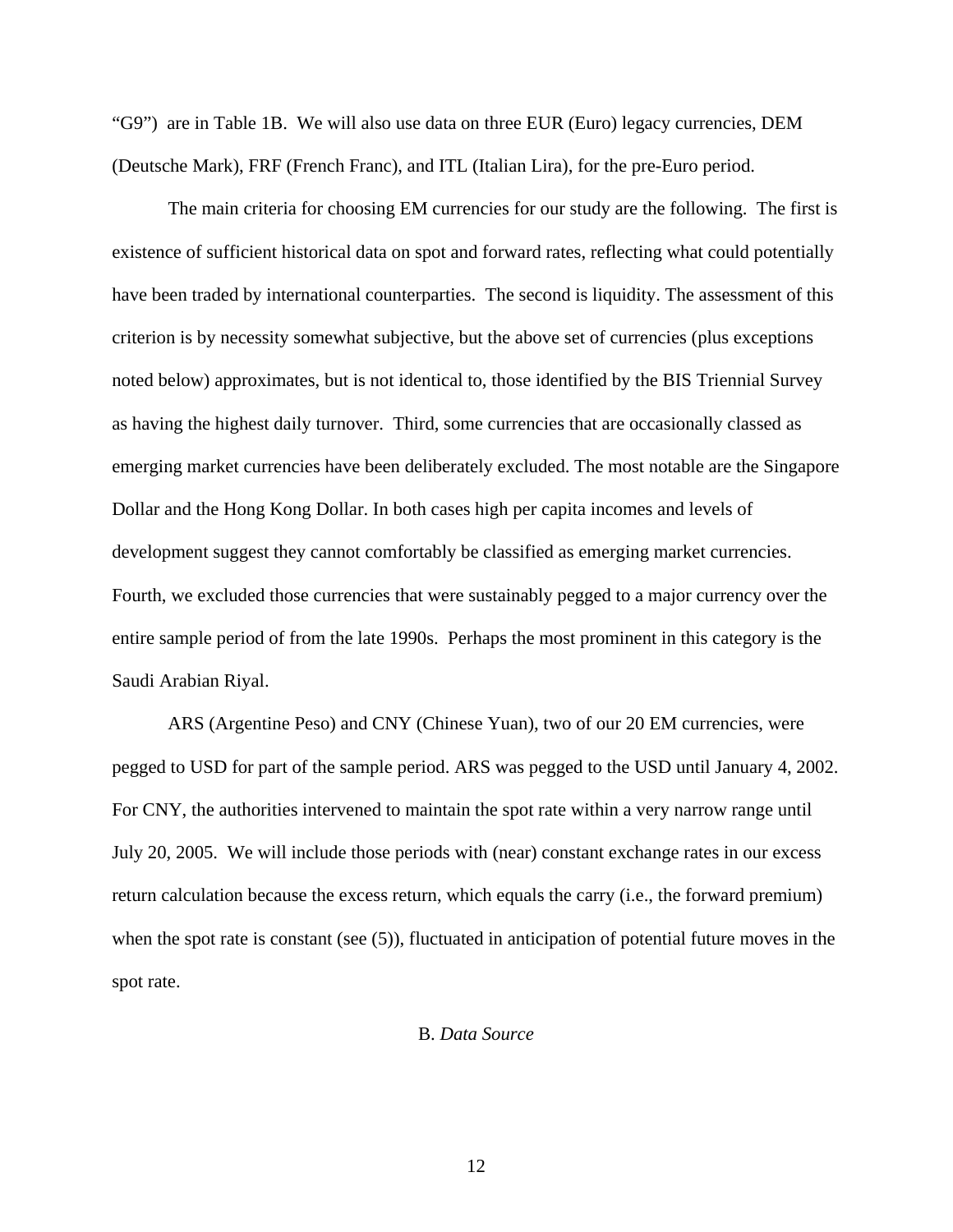There are two datasets of daily exchange rate observations that we used for EM20. The first is a dataset prepared by AIG-FP (AIG Financial Products International, Incorporated and its subsidiaries) using its own proprietary database. For each day and for each currency in the sample, the mid value of the exchange rate is recorded at the time of the day when the over-thecounter market is deemed most liquid. The series on the spot and forward rates start as early as May 1996 for some EM currencies. Where gaps or deficiencies existed, a combination of additional sources was used with the aim of preparing a dataset that represented prices that were tradable by international or offshore market participants. As a result, where significant capital controls or other restrictions exist in a particular country, rates observed in non-deliverable forward (NDF) markets have been used.<sup>[11](#page-13-0)</sup> AIG-FP used this proprietary data to construct a family of *investible* emerging market indexes (called the AIG-EMFXI<sup>SM</sup> family) in a way similar to — but not identical to — our EM20 index to be explained later in Section III.B. We have taken some comfort in the knowledge that the individual currency series derived from the underlying spot and forward observations in the AIG-FP dataset correspond closely to those derived independently by JP Morgan in its short-dated local currency emerging market index (the ELMI+ index). We have not attempted to access the underlying spot and forward rate data used by JP Morgan.

The other daily dataset, called the WM/Reuters Historic Rate Data, is one compiled by WM/Reuters (The World Markets Company plc ("WM") in conjunction with Reuters), whose spot rates, covering a large number of currencies including EM20 and G9, are widely used by

<span id="page-13-0"></span> $11$  As at June 2008 data on eleven of the 20 EM currencies came from the NDF market which is cash settled. They are: KRW, IDR, PHP, CNY, TWD, INR, BRL, CLP, COP, ARS and RUB. International market participants actively trade RUB in both non-deliverable and deliverable markets.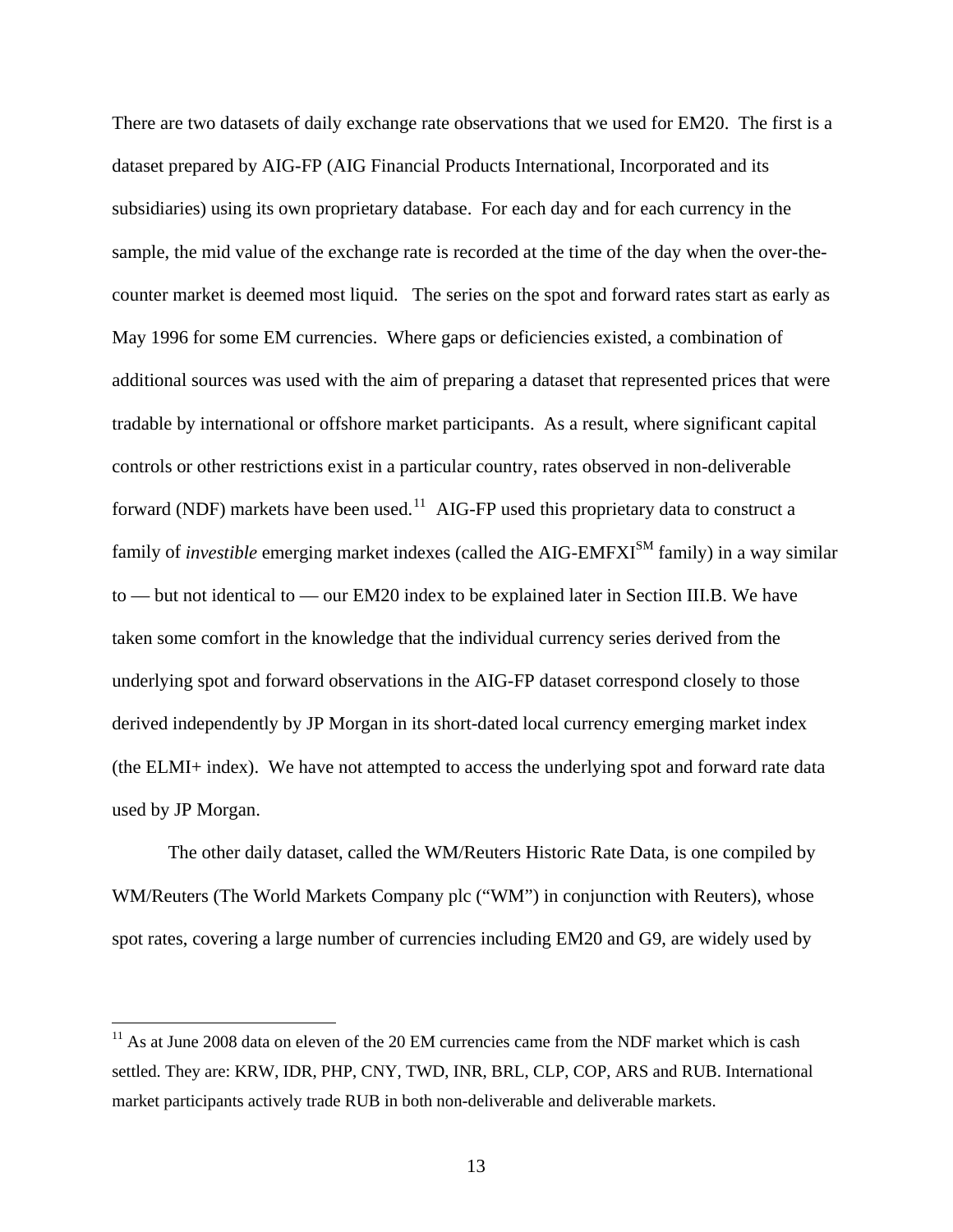fund managers, custodians and index compilers.<sup>[12](#page-14-0)</sup> Their forward rate series start from December 31, 1996, for some currencies and later (from 2004) for most others. Offer and bid rates as well as mid rates are available.

Since the series for most EM currencies starts earlier in AIG-FP (with all the six East Asian currencies starting earlier than the East Asian currency crisis of mid 1997 to January 1998), we take the AIG-FP dataset to be the primary source. There is a need to combine the two daily datasets, though, because both datasets contain a significant number of repeated observations (with the same value recorded over consecutive weekdays for the spot rate or the forward rates or both) and because AIG-FP's sample period ends in April 19, 2010. Repeated observations occur primarily for TRY in 2002 in AIG-FP and for IDR in 2000-2007 in WM/Reuters. Since both data sources generate similar monthly returns for periods when both are available (see Appendix Table 1 of Stephen Gilmore and Fumio Hayashi (2008)), we decided to supplement AIG-FP by WM/Reuters by importing the WM/Reuters mid rates (if available) for days on which AIG-FP has no information. For more details about repeated observations and how to combine the two daily datasets, see Appendix A.1.

For G9, our data source is the G9 component of the WM/Reuters data.

### C. *Date Alignment in the Excess Return Calculation*

We define the 1-month excess return to be the return on 1-month forward contracts whose delivery date is the end (the last business day) of each month (such forward contracts are sometimes called *end/end deals*). This means that both the forward rate  $F_t$  and the corresponding spot rate  $S_{t+1}$  that go into the excess return formula (2) are for delivery on the last

<span id="page-14-0"></span><sup>&</sup>lt;sup>12</sup> For details, see a WM/Reuters document entitled *Spot & Forward Rates Guide* available from the web.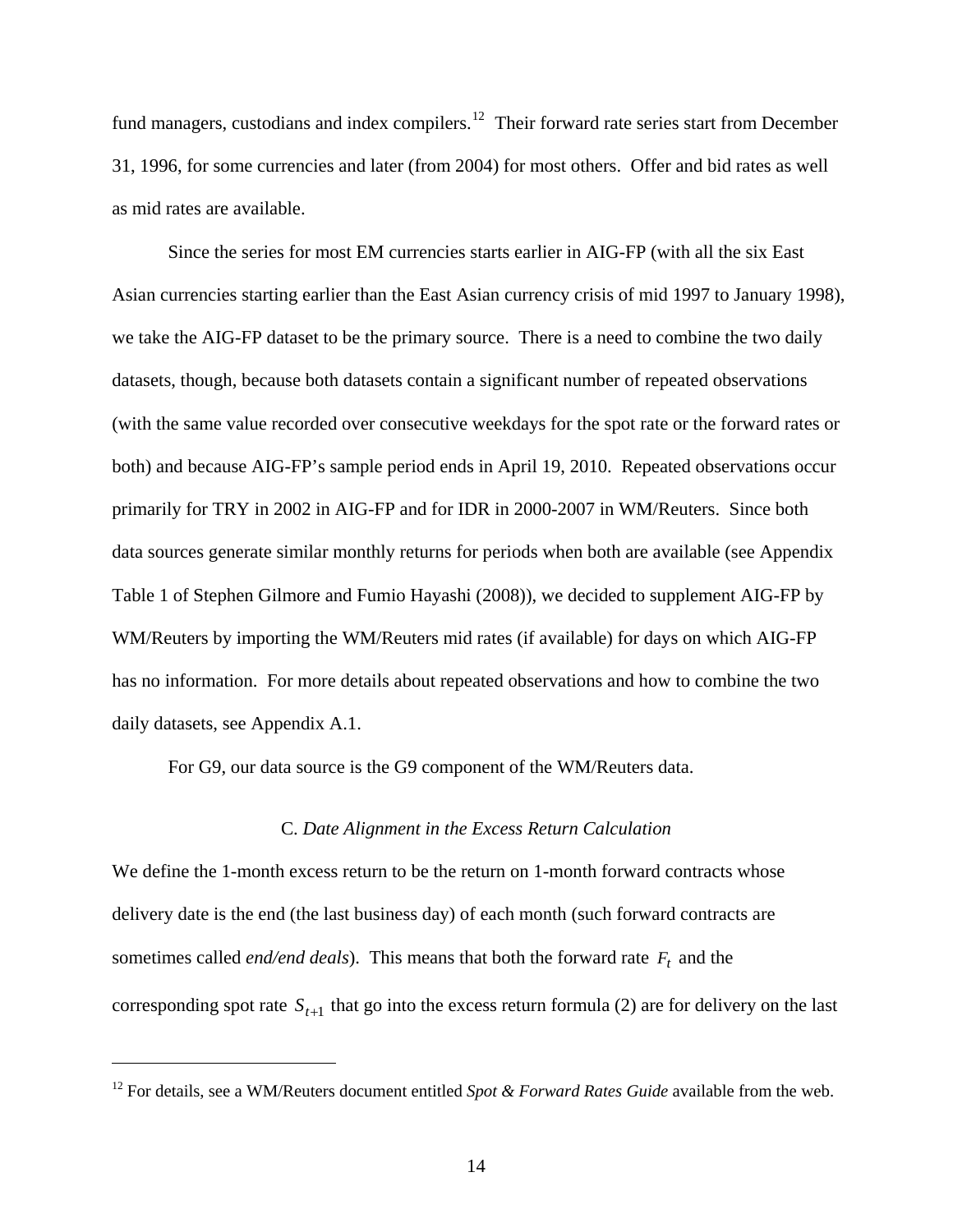business day of month *t*+1. Obtaining the appropritae spot and forward rates is not a straightforward task for two reasons.

First, even for spot contracts there is a lag between the observation date (the date when the contract is traded and the exchange rate is observed, also called the trading date) and the delivery date (also called the value date).<sup>[13](#page-15-0)</sup> Date alignment, that is, identifying relevant observation dates for spot and forward contracts, requires a delivery schedule that maps observation dates to delivery dates.

To provide an example of date alignment, take JPY to be the counter currency. For delivery at the end of April 2009 (on Thursday, April 30, 2009), the 1-month forward JPY/USD rate is observed on Friday, March 27, 2009, while the spot rate is observed on Monday, April 27 (the 3-day lag to April 30 is due to April 29 being a national holiday). The excess return on end/end deals from March to April is the difference between the spot rate observed on April 27 and the forward rate observed on March 27. AppendixA.1 and A.2 explain in detail how we performed this data alignment.

Second, for correctly identified spot and forward observation dates, our daily data may have missing observations on the exchange rates. For EM20, this occurs in 88 of the 3,197 currency-months listed in Table 1A. When the relevant dates have missing exchange rate values, we turned to neighbouring dates with valid data, which means that either the spot rate or the forward rate (or both) is not for delivery on the last business day of the month. Therefore, the "excess return" in those 88 cases differs from the excess return on end/end deals by a spot return arising from the discrepancy (typically one or two weekdays and at most several days) between

<span id="page-15-0"></span> $^{13}$  The lag is zero or one business day for TRY, one business day for CAD, PHP, and RUB and two business days for other currencies.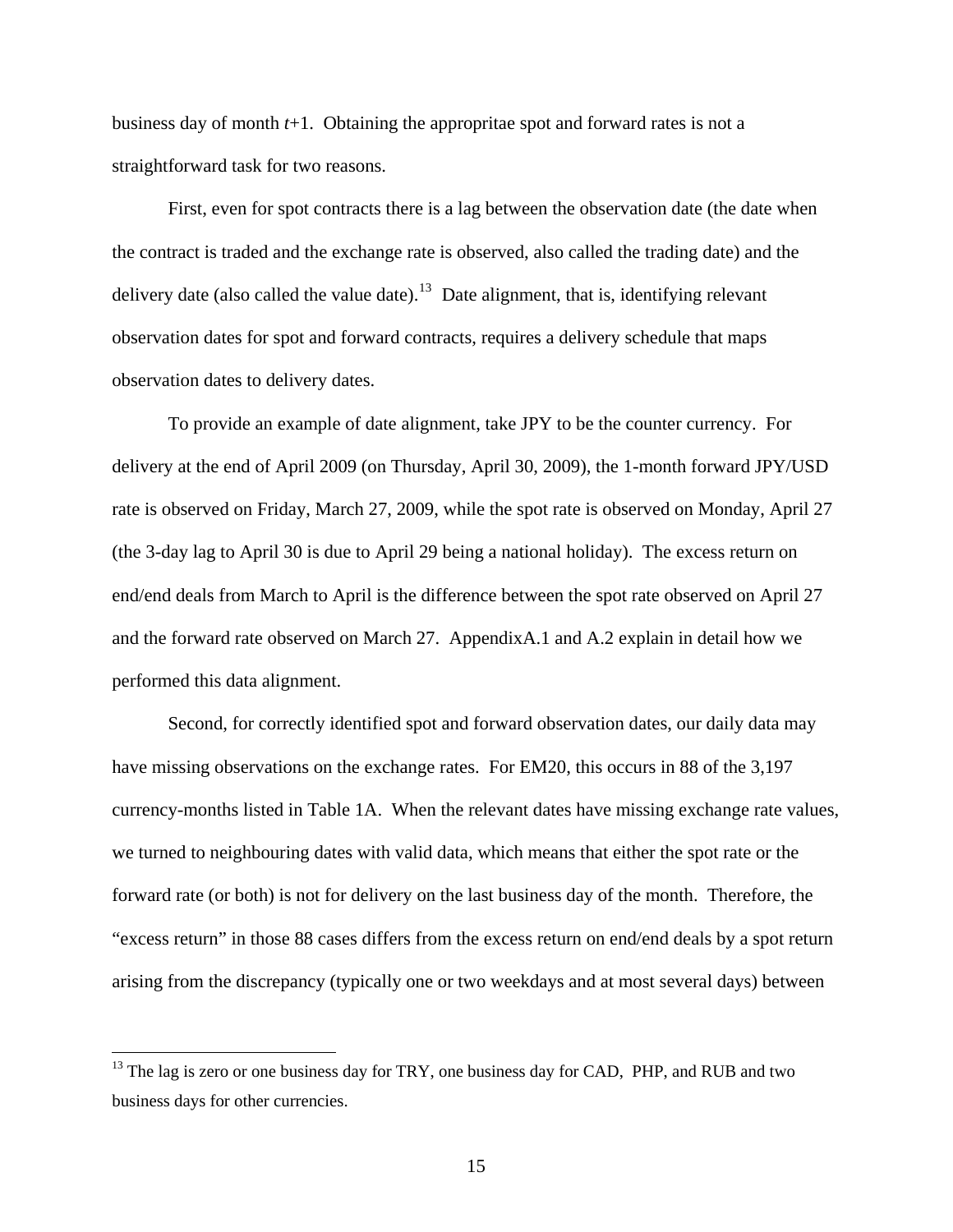the last business day of the month and the actual delivery dates. Appendix A.3 has more details about those problem cases. There were no problem cases for G9.

### **III. Unconditional Tests of UIP**

### A. *Simple Statistics of the Excess Return and the Carry*

Simple statistics for monthly excess returns are reported in Table 1 along with those for the carry (i.e., the interest rate differential measured by the forward premium) for periods ending in December 2010. Panel A of the table has EM20 (the 20 emerging market currencies) ordered by the time of data availability. Panel B has G9 (the 9 majors). The following are noteworthy.

- For EM20, as indicated by its *t*-value, the mean excess return is significantly different from zero at the 5% level for nearly half the currencies. In sharp contrast, *no* G9 currency exhibits a mean excess return that is significant, even at 10%. That is, the null hypothesis (6) can be rejected for a number of EM currencies but not for majors.
- The volatility of the excess return for EM20, ranging from 1% for CNY to nearly 40% for IDR, is on average *not* much higher than that for G9.
- The average cross-currency correlation shows that the excess returns are correlated less among EM20 than among G9.
- Turning to the carry, except for TWD, it has on average been positive and generally much higher for EM20 than for G9.
- Looking across currencies, we note that the mean excess return is positively associated with the mean carry (a point we will come back to later in the paper). Volatility has no clear association with the mean excess return.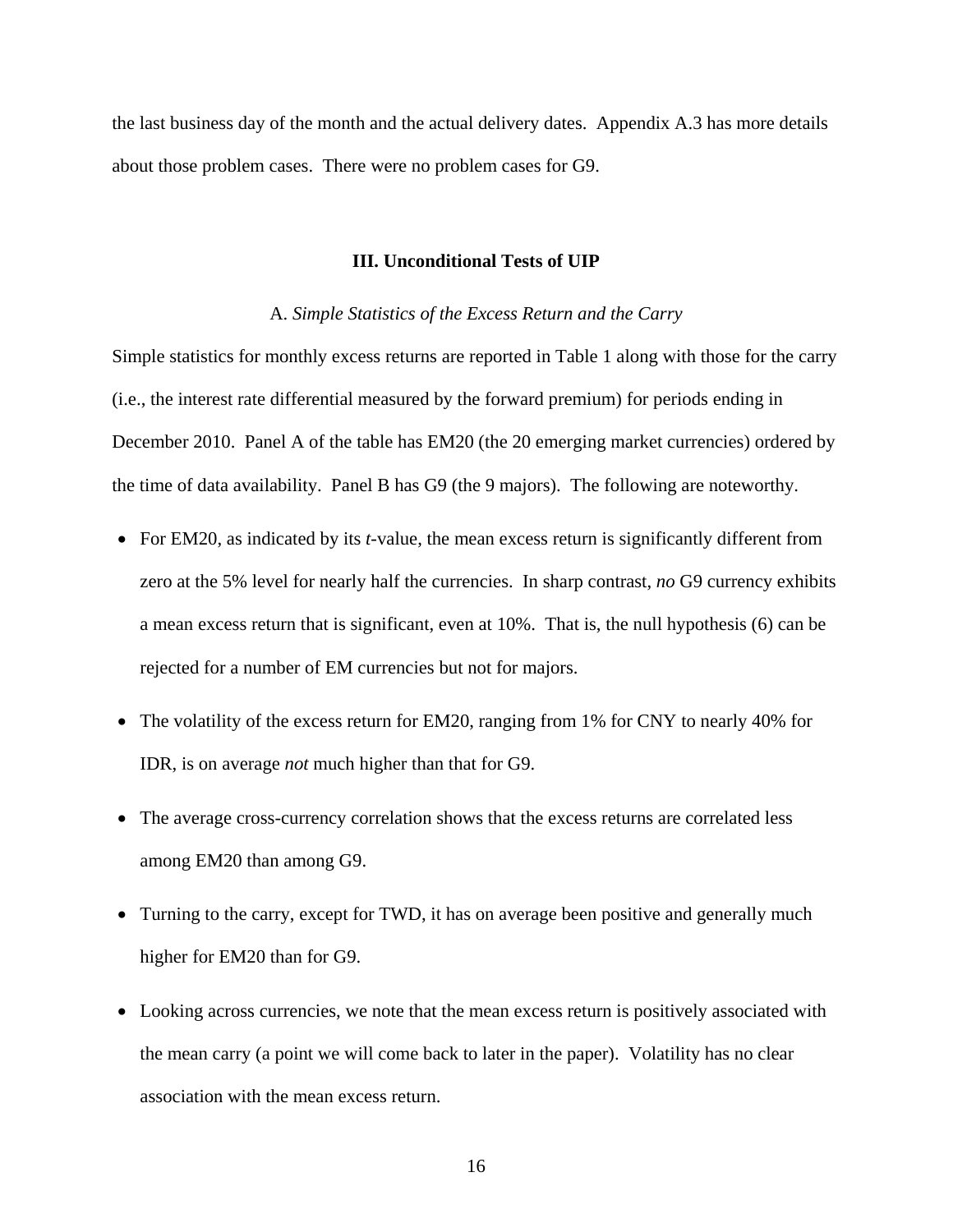### B. *The Unconditional Test on Passive Portfolios*

It is of interest to see if the risk premium is positive for EM20 as a whole. We could calculate the *t*-value for a pooled sample of the 20 currencies. However, to investors seeking exposure to emerging market currencies as an asset class, a far more interesting way to test for joint significance is to look at the return from a *portfolio* of those currencies. For this purpose, we created excess return indexes, one for EM20 and the other for majors. The index takes a long position in an equally-weighted basket of 1-month forward contracts versus USD. The trading rule used to form the portfolio is therefore *passive*. At the end of each month, the portfolio is rebalanced. To be more precise, let  $Y_t$  be the index value at the end of month *t*, for either EM20 or G9. Then calculate the index values as a cumulative excess returns by the formula

(12) 
$$
\frac{Y_{t+1} - Y_t}{Y_t} = \frac{1}{\# B(t)} \sum_{j \in B(t)} ER_{j, t+1},
$$

where  $ER_{j,t+1}$  is the USD excess return from time *t* to  $t+1$  for currency *j*,  $B(t)$  is the basket of constituent currencies for which data on the excess return from the end of month *t* to *t*+1 is available, and  $#B(t)$  is the cardinality (the number of constituent currencies) of  $B(t)$ .

The basket  $B(t)$  for EM20 can be read off from Table 1A for each month *t*. We have, for example,

 $B$ (June 96) = {TWD, THB, ZAR, TRY},

 $B$ (January 97) = {TWD, THB, ZAR, TRY, PHP, KRW, CNY, IDR},

*B*(May 97) = {TWD, THB, ZAR, TRY, PHP, KRW, CNY, IDR, PLN, CZK, CLP, MXN},

 $B$ (June 98) = {20 EM currencies except ILS and RUB}.

Therefore, during the East Asian currency crisis of the second half of 1997, there were twelve constituent currencies in the EM basket and as many as half of them were East Asian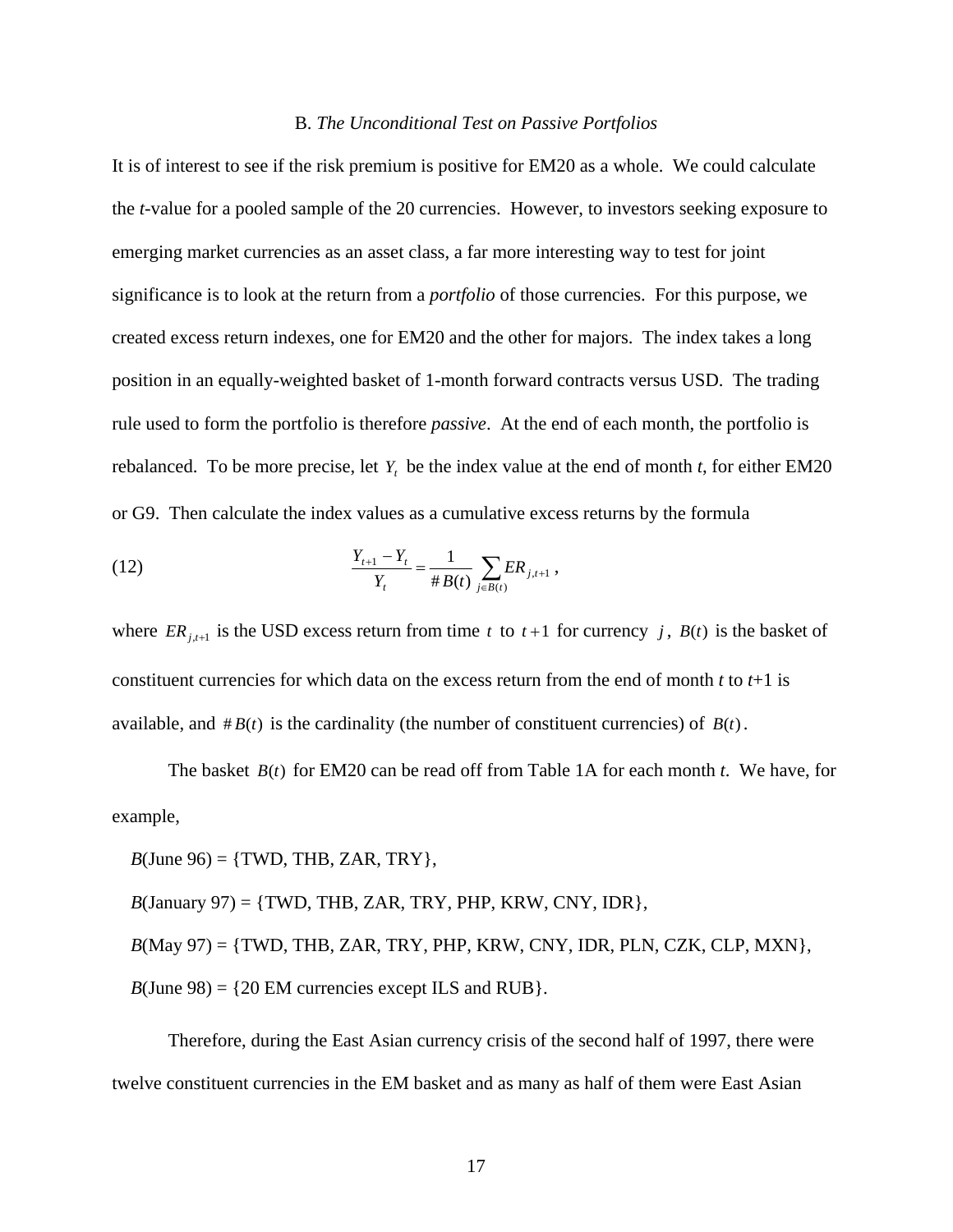currencies. As a result the basket is not as diversified as for later periods and so may not be as reflective of emerging market foreign exchange as an asset class. Indeed, it would be reasonable to assume that given that the basket includes a high exposure to currencies that were directly affected by the crisis it might be a negatively biased sample.

For G9, for the pre-Euro period, we use DEM, FRF, and ITL as the legacy currencies that EUR replaced, so the "G9" actually consists of eleven currencies before the introduction of the Euro:

 $B(t) = \{ \text{AUD}, \text{CAD}, \text{JPY}, \text{NZD}, \text{NOK}, \text{SEK}, \text{CHF}, \text{GBP}, \text{DEM}, \text{FRF}, \text{ITL} \}$  for  $t <$  January 1999,  $B(t) = \{ \text{AUD}, \text{CAD}, \text{JPY}, \text{NZD}, \text{NOK}, \text{SEK}, \text{CHF}, \text{GBP}, \text{EUR} \}$  for  $t \geq \text{January } 1999$ . Therefore, for example, the last observation of the DEM excess return used for the G9 index is from the end of December 1998 to the end of January 1999, and the first EUR excess return observation is from January to February 1999.

 Figure 1 graphs the EM20 and G9 indexes normalized to 100 at June 1998. The EM20 excess return index shows a sharp drop during the East Asian crisis from November 1997 to January 1998, followed by a rebound in February and March 1998. This swing took place when the basket size is 13 to 16 currencies. The Brazilian devaluation of early 1999, the Turkish devaluation of early 2001 and the Argentine crisis of early 2002 hardly affect the performance of EM20, thanks in part to the increased basket size. The increased basket size, however, was not enough to prevent the large drop of the EM index during the global systemic crisis from July 2008 to February 2009, followed by a quick recovery. The G9 index showed almost a parallel movement during that period, indicating that there was a general rise and then fall of USD against most currencies.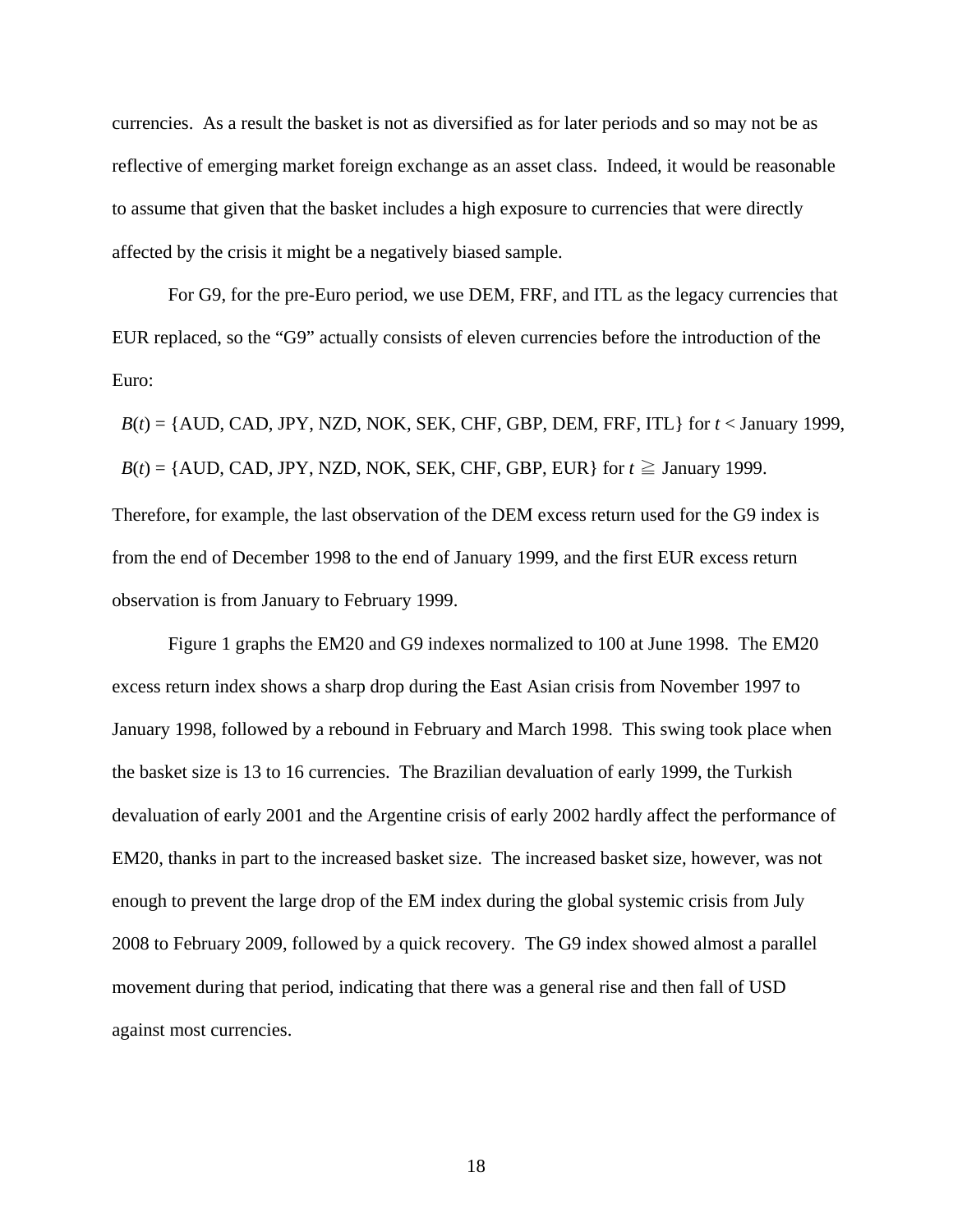Table 2 displays summary statistics of the EM20 and G9 indexes for two sample periods. Although the index for EM20 can be calculated from June 1996, the earliest starting date is taken to be January 1997, because over several months from June 1996 the index covers just four currencies (TWD, THB, ZAR, TRY) and also because it is the earliest starting date for the G9 index using WM/Reuters data. The first sample period is from January 1997 to December 2010. The second sample period, spanning 10 years from June 1998 to June 2008, excludes the two crises (of the East Asian crisis and the global systemic crisis). The following are noteworthy features of the table.

- The mean excess return is positive for both the EM20 and G9 indexes, although it is statistically significant only for EM20.
- The EM20 index exhibits *less* volatility than G9. Consequently, the Sharpe ratio is much higher for EM20. The constituents are larger in number for EM currencies, but still this finding should be surprising to many. The low volatility is due in part to the relative lack of co-movements in the individual excess returns among E20 (as shown in Table 1).<sup>[14](#page-19-0)</sup>
- The distribution departs from normality if the two crises are included. The departure is due to the high value of kurtosis. The Jarque-Bera statistic, which is a function of skewness and kurtosis, (not shown) indicates that there is a highly significant departure from normality for the whole sample period but the significance disappears if the two crises are excluded.

### **IV. Conditional Tests**

<span id="page-19-0"></span> $14$  EM volatility is also likely to have been lower because a number of EM central banks have intervened actively to smooth currency movements against USD.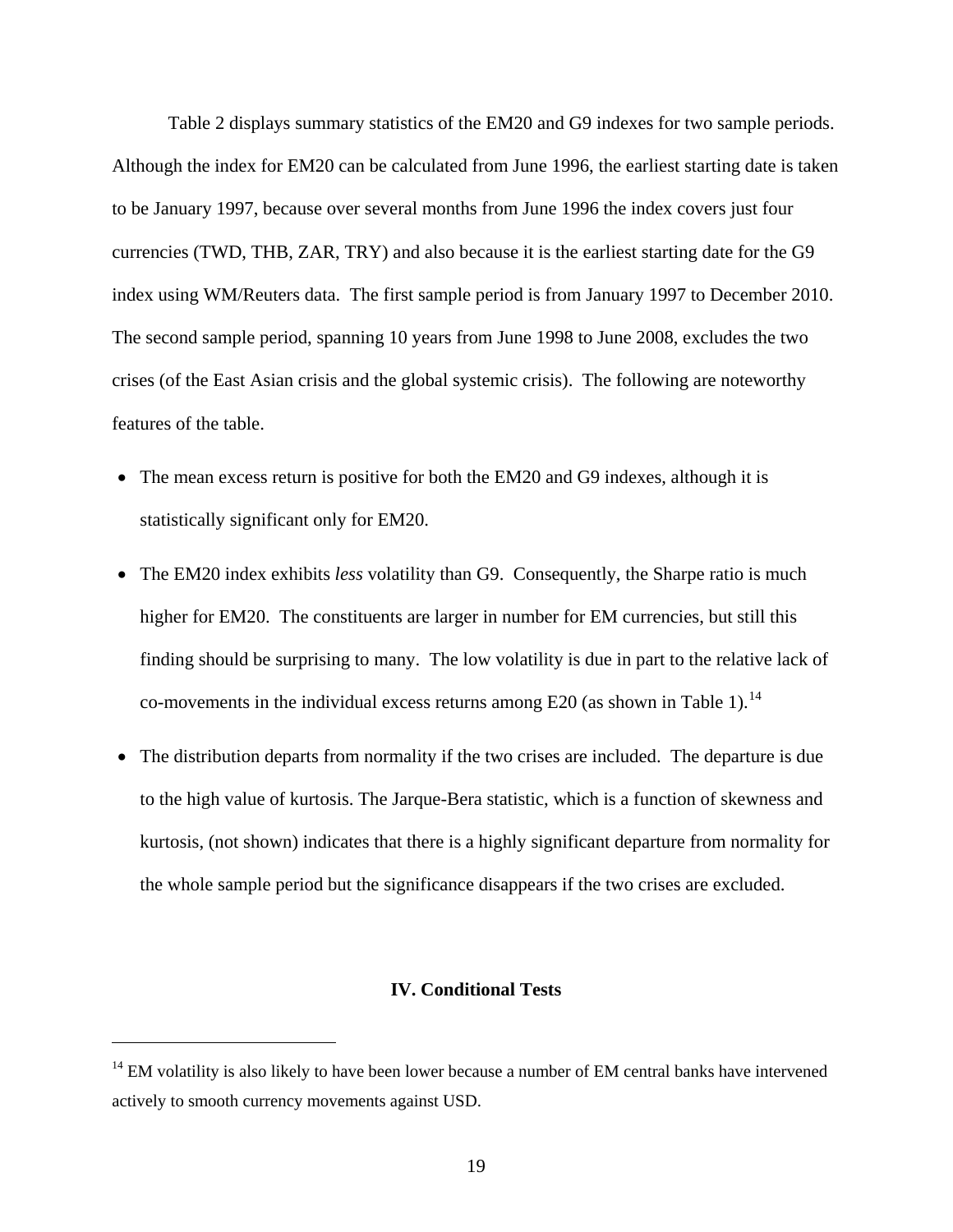### A. *The Regression-Based Test*

Turning to the conditional UIP test, we first consider the excess return regression (7). To summarize our finding, the coefficient of the carry (the interest rate differential measured by the forward premium) is statistically significant, thus confirming the forward premium puzzle. The extent of the puzzle is less for EM20 in that the coefficient is closer to zero for EM20 than for G9. This corroborates the recent findings by Bansal and Darlquist (2000) and Frankel and Poonawala (2006).

 More specifically, Table 3 displays the OLS estimates for EM20 in Panel A and for G9 in Panel B. For each currency, the sample period is the same as in Table  $1<sup>15</sup>$  $1<sup>15</sup>$  $1<sup>15</sup>$  Looking at Panel B first, we confirm the forward premium puzzle for G9. For most G9 currencies the estimated carry coefficient  $\gamma$  in the excess return regression (7) is above 2. This implies that the  $\beta$  in the Fama regression, which should be 1 under UIP, would be less than  $-1$  (recall from Section I that the  $\beta$  in the Fama regression (8) is about equal to  $1 - \gamma$ ). This is verified by estimated Fama regressions (not shown).

Now consider EM20 by turning to Panel A of Table 3. The carry coefficient  $\gamma$  for most currencies is between 0 and 1 (correspondingly, the  $\beta$  coefficient in the Fama regression is also between 0 and 1). The null hypothesis that  $\gamma = 0$  in the excess return regression (or  $\beta = 1$  in the Fama regression) is more strongly rejected for EM20 than for G9, because the carry coefficient is more sharply estimated.

<span id="page-20-0"></span><sup>&</sup>lt;sup>15</sup> Therefore, for ARS and CNY, for part of the sample period in which the spot rate is constant, the excess return equals the carry. Consequently, the carry coefficient is unity. This period should be included in the sample period; otherwise the OLS estimate of the carry coefficient would be biased downwards.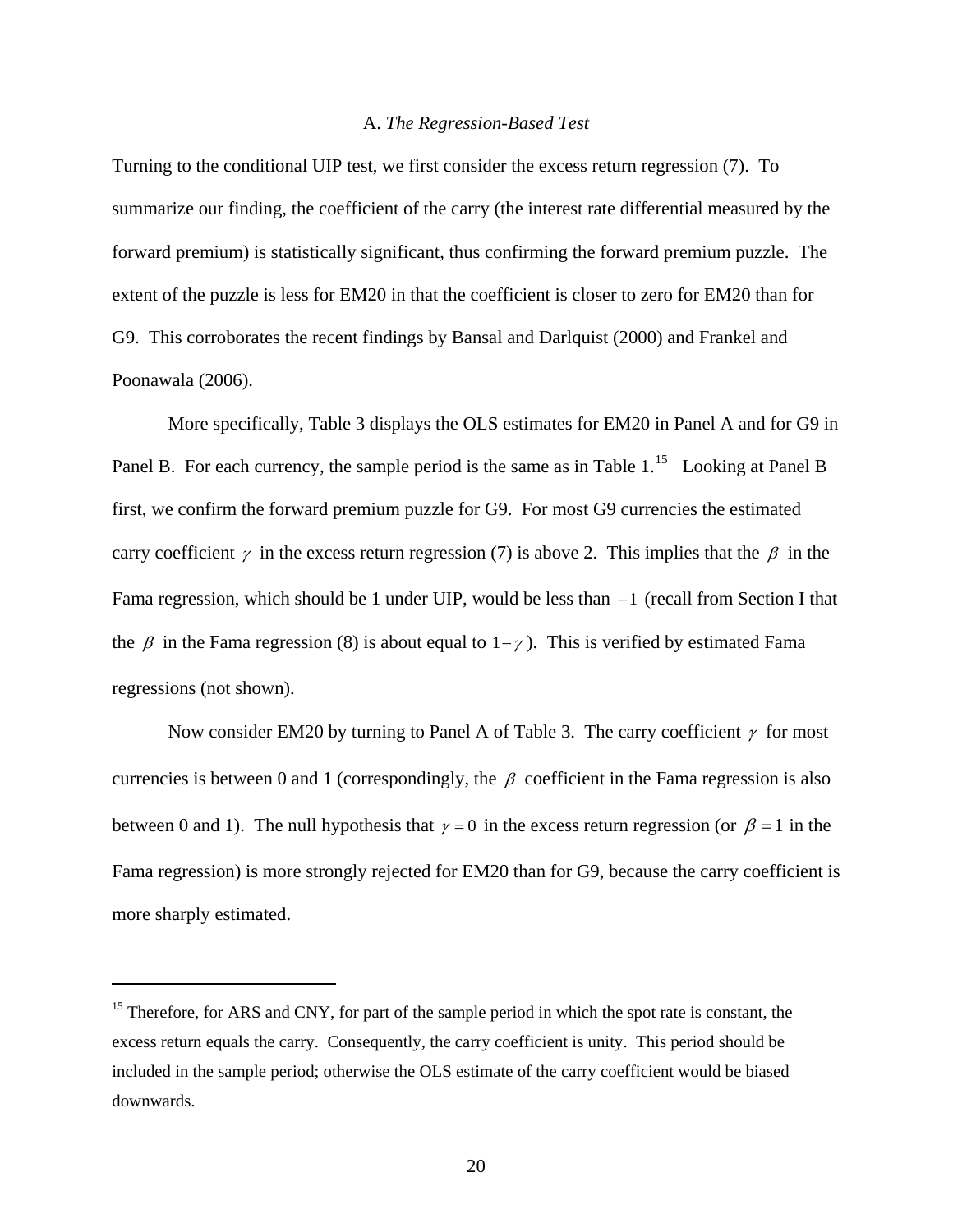### B. *Conditional Test on Actively-Managed Portfolios*

A more interesting conditional test is to see whether the investor can earn a significantly higher return from a portfolio that is actively managed to exploit the predictive power of the carry. The strategy widely practiced in financial markets is the carry trade in high-yielding currencies. Since, as noted in Section I, the forward contract excess return equals the carry trade return and the carry equals the interest rate differential provided CIP (the covered interest rate parity) holds, the widely-practiced carry trade strategy is equivalent to taking long forward positions in only those currencies with a positive carry.

However, for EM20, the carry is positive for most currencies (as seen in Table 1A). We therefore consider a strategy based on the *relative*, rather than absolute, value of the carry, within the universe of available EM currencies and also within majors. That is, at the end of each month (see below for how we determine the date of the month), the investor sorts the currencies by the carry and takes equally-weighted long positions in only those currencies in the top half. We will call this strategy the *relative long-only strategy*.<sup>[16](#page-21-0)</sup> More precisely, the index representing this strategy is defined by

(13) relative long-only: 
$$
\frac{Y_{t+1} - Y_t}{Y_t} = \frac{1}{\# B^+(t)} \sum_{j \in B^+(t)} ER_{j,t+1},
$$

where

$$
B^{+}(t) = \left\{ j \in B(t) \mid carry_{jt} > \text{Median}(carry_{it}, i \in B(t)) \right\},\
$$

<span id="page-21-0"></span><sup>&</sup>lt;sup>16</sup> The idea of creating portfolios based on these sorts by signals has been around for decades in foreign exchange. This is a very simplified example of what rules-based traders such as CTAs do. For recent academic studies on sorted portfolios, see Gary Gorton and Geert Rouwenhorst (2006) who apply the idea to commodities and Lustig and Verdelhan (2007) who look at foreign exchange.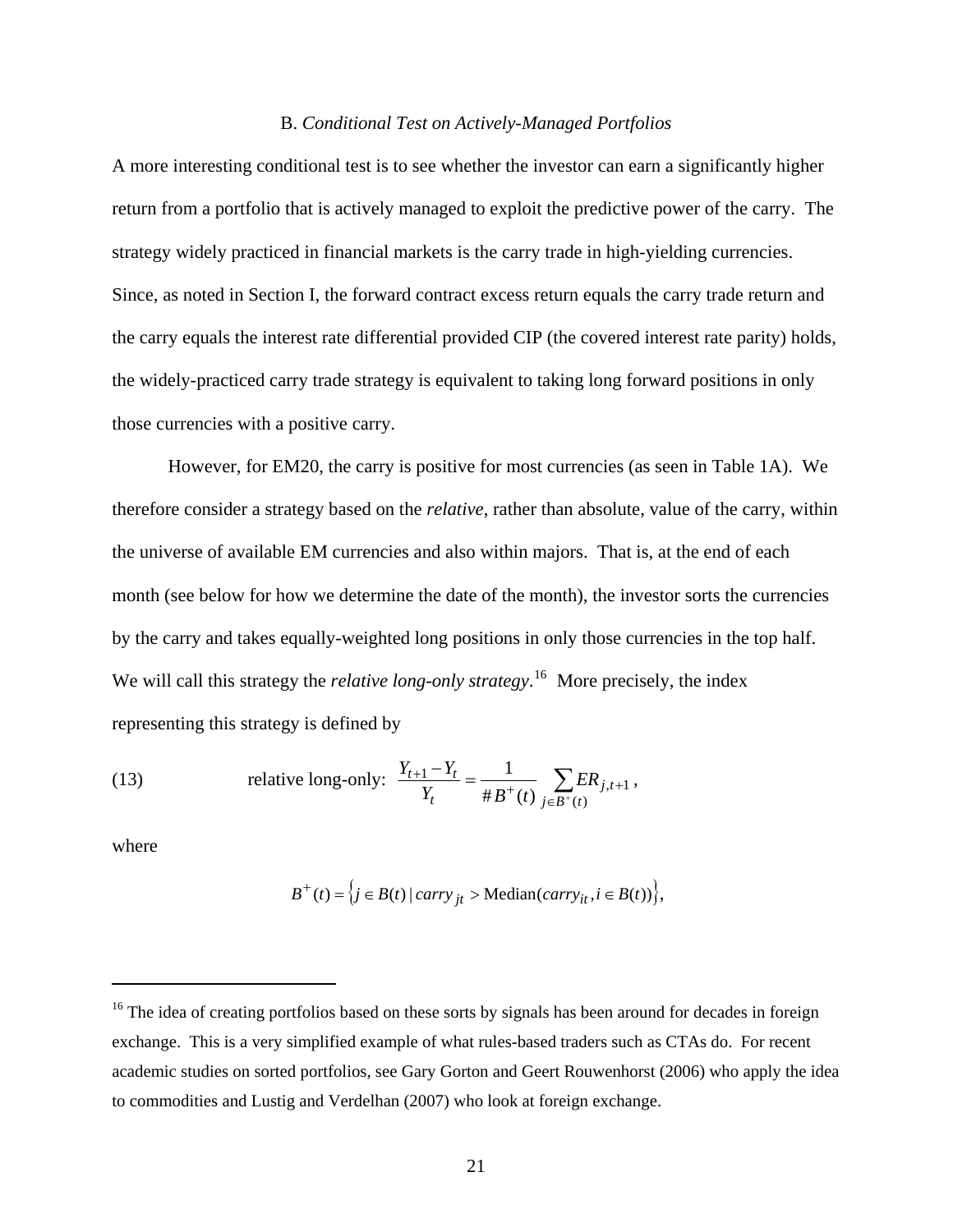$B(t)$  is the basket of constituent currencies for which data on the excess return from the end of of  $B^+(t)$ . month *t* to *t*+1 is available, and  $#B^+(t)$  is the cardinality (the number of constituent currencies)

We also consider, for EM20 and G9 separately, the long-short version, which we call the *relative long-short strategy.* The strategy takes long positions in the top half of the currencies (hence shorts USD) sorted by the carry and short position in the bottom half (long USD). The associated index is defined by

(14) relative long-short: 
$$
\frac{Y_{t+1} - Y_t}{Y_t} = \frac{1}{\# B^+(t) + \# B^-(t)} \left( \sum_{j \in B^+(t)} ER_{j,t+1} - \sum_{j \in B^-(t)} ER_{j,t+1} \right),
$$

where

$$
B^{-}(t) = \left\{ j \in B(t) \mid carry_{j} \leq \text{Median}(carry_{i}, i \in B(t)) \right\}.
$$

Thus the notional (the size of the bet) is still \$1 because the absolute values of the weights add up to unity. This is a long-short index because the weights sum to zero.

If the number of constituent currencies in  $B(t)$  is even, then  $B^+(t) \cup B^-(t) = B(t)$  and  $\#B^+(t) = \#B^-(t) = \#B(t)/2$ . A simple algebra utilizing (12)-(14) shows that the difference in the excess return between the relative long-only strategy and the passive strategy numerically equals the excess return from the long-short strategy for each *t*. If the number of constituents is odd, this algebraic relation holds approximately, if not exactly. Therefore, the mean excess return of the relative long-short index should be almost equal to the difference in the mean excess return between the relative long-only index and the passive index, and we can judge from the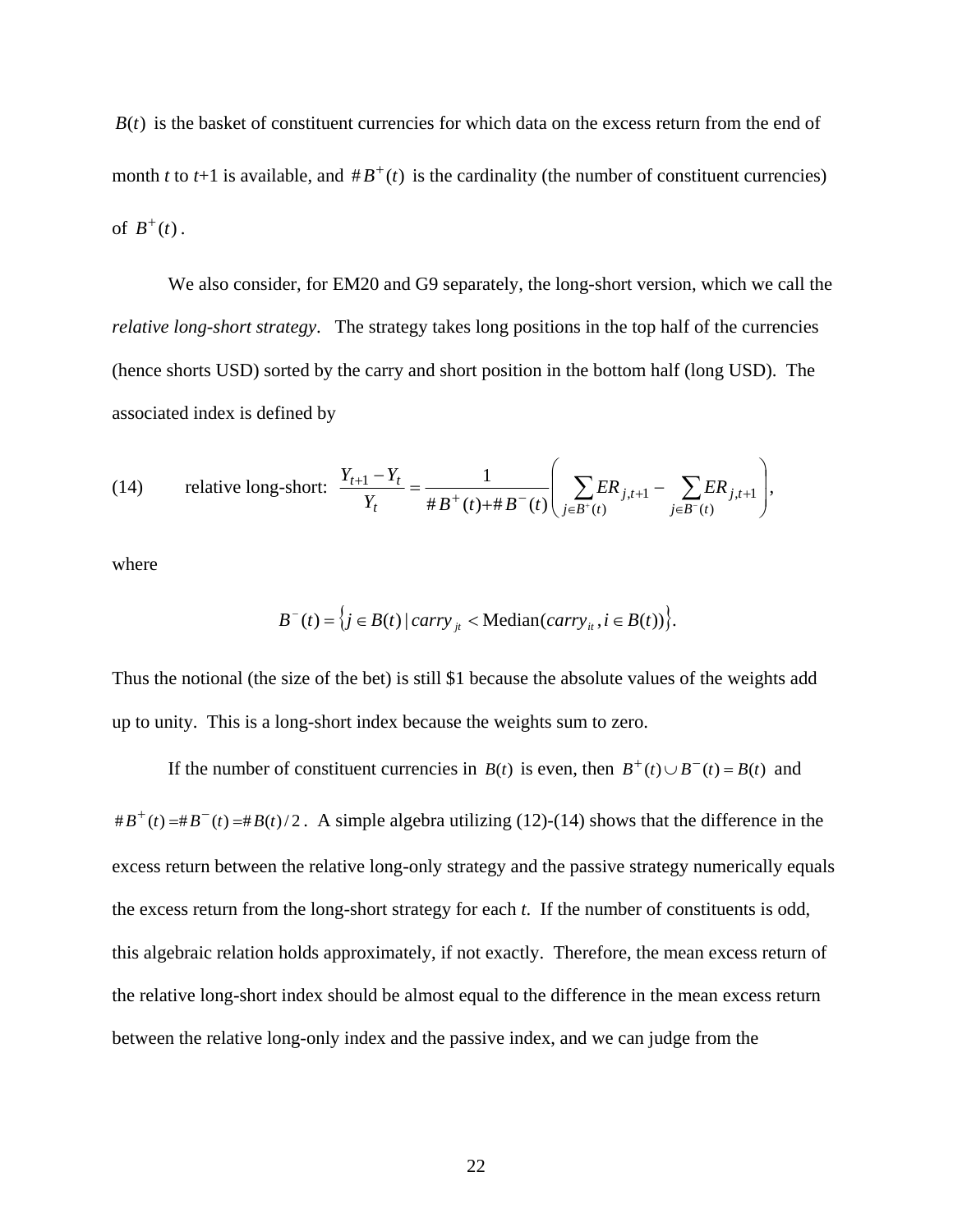significance of the long-short index whether the long-only index performs significantly better than the passive index.

These active strategies use the carry as a signal to pick currencies. Determining the date for observing the signal requires some care, because the date when forward contracts for end-ofmonth delivery are traded and observed differs across currencies and because the signal for all constituent currencies must be observed before picking currencies. To this end, we identify the earliest observation/trade date among the constituent currencies.<sup>[17](#page-23-0)</sup> The signal is the carry observed on the *previous* business day (which for later reference will be referred to as the *signal observation date*). We do so because some foreign exchange markets are illiquid by the time Latin American currency rates are observed.<sup>[18](#page-23-1)</sup> The signal observation date thus determined is 3 weekdays (the two day lag for spot contracts plus one day to account for global trading) to the end of the month for most currency-months. It is on average 4.0 weekdays for EM20 and 3.3 for G9.

<span id="page-23-0"></span><sup>&</sup>lt;sup>17</sup> For example, 1-month contracts for end-of-June 2008 delivery are traded (and the rate observed) on Wednesday, May 28 for most currencies and on May 29 for CAD, PHP, and RUB and May 29 or 30 for TRY depending on the time of the day. So the earliest observation date for the June 2008 delivry is May 28 for both EM20 and G9. For a very few months, the earliest observation date is closer to the middle than to the end of the month. For example, the observation/trade date for forward contracts deliverable on Wednesday, January 31, 2001 is either Tuesday, December 26, 2000 or Wednesday, December 27 for most of the EM20 currencies; Thursday, December 28 for PHP and TRY; December 22 for ILS and December 20 for IDR. So the earliest observation date is December 20 for EM20.

<span id="page-23-1"></span><sup>&</sup>lt;sup>18</sup> If the spot and forward rates are not available on the signal observation date for a currency, we turn to the latest business day before that date for which the data are available for the currency. So the actual signal observation date for the month can differ across currencies. It still is the case, though, that the signal is observed for all constituent currencies before taking positions.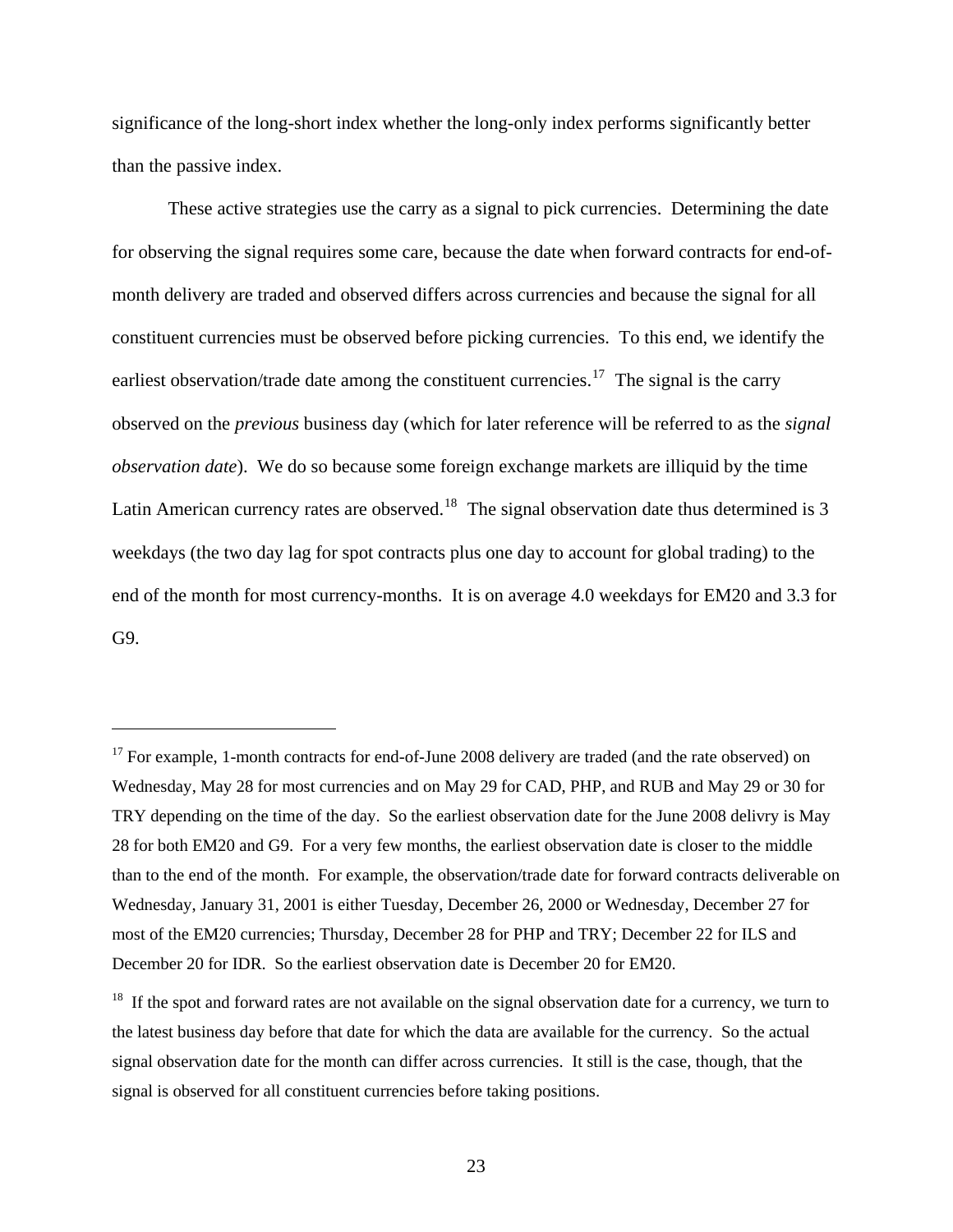Ignoring this feasibility issue introduces biases in the excess return, and the size of the bias due to this seemingly minor correction is rather substantial, especially for EM20. If we use as the signal the carry on the observation day for end-of-month delivery, the mean excess returns from long-only and long-short strategies are 30 to 50 basis points higher for EM20 and 10 to 60 basis points higher for G9 depending on the sample period.

Table 4 displays simple statistics for the two active strategies for EM20 and G9 separately, for the two periods considered in Table 2. The table's main message is that the active strategies could outperform the passive strategy, especially for EM20. More specifically,

- Relative to the passive strategy, the active, carry-based long-only strategy has historically raised the excess return by 4 to 5 percentage points per annum for EM20. This improvement is highly statistically significant as indicated by the significance of the long-short strategy. For majors, the effect is much smaller in magnitude.
- Relative to the passive strategy, the active long-only strategy, whose constituent currencies are only half as numerous, raises the volatility only modestly and consequently the Sharpe ratio is higher.

Currency turnover is low due to a high degree of persistence in the ranking by the carry. For EM20, about 10% of those whose carry is relatively high for the month cease to be so in the following month. The percentage for G9 is even lower, about 5%.

### C. *Reconciling Conflicting Evidence about EM20*

Why does the carry-based, relative long-only strategy raise the mean index excess return for EM20 in spite of the low carry coefficient in the excess return regression for individual currencies? To explore the mechanism behind it, we draw a cross-section plot of the time-series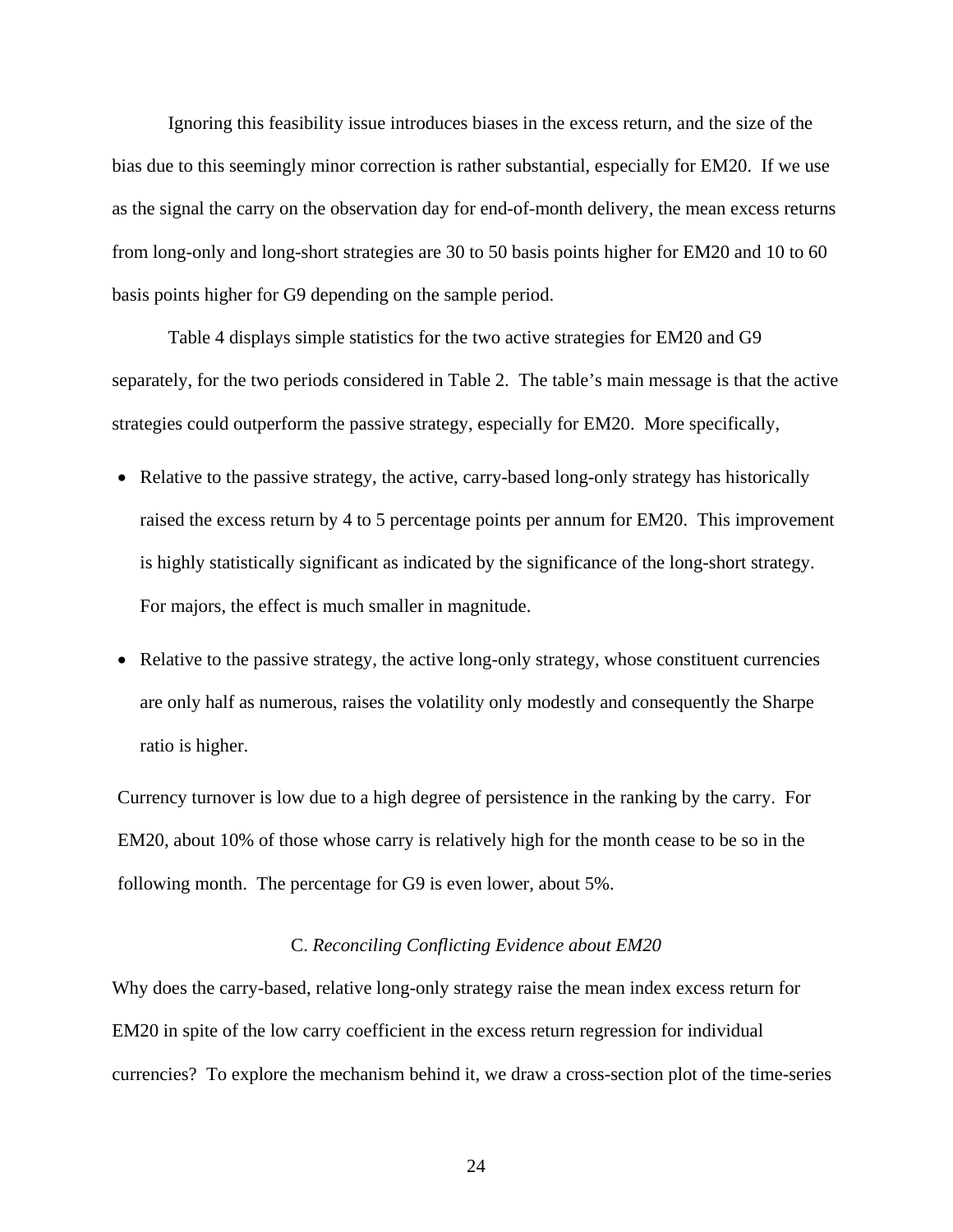mean excess return against the time-series mean carry for each currency in Figure 2, for two subsample periods. March 2004 is used to break the whole sample, because the average CPI inflation rate for EM20 counties stabilized at around 4% since  $2004$ .<sup>[19](#page-25-0)</sup> For both EM20 and G9, there is a fairly strong cross-section association between the excess return and the carry. The difference is that for EM20 the range for the mean carry is far more compressed in more recent years. One explanation might be a possible decline in the inflation premium in the nominal interest rates. The high persistence in the ranking noted above implies that the compression took place while preserving the ranking by the carry. If the real interest rate differential is a predictor of the subsequent excess return, this would help explain why the *relative* long-only strategy was able to pick currencies with high risk premium. The nominal interest rate differential (i.e., the carry) has a small coefficient in the excess return regression because it is a noisy measure of the real interest rate differential for EM currencies.

 So far, in predicting the excess return from the currency in question, we have considered the carry of that currency only. However, as noted by, e.g., Hanno Lustig, Nick Roussanov, and Adrien Verdelhan (2008), the carry of other currencies may also help predict the excess return. Here, we address this issue of cross effects in the context of two passive long-only indexes (one for EM20, the other for G9) considered in the previous section. That is, for each index, we run a time-series regression of the index excess return (which is the cross-section mean excess return for each month) on the mean carry (the cross-section mean for the constituent currencies of the

<u>.</u>

<span id="page-25-0"></span><sup>19</sup> The source is IMF's *World Economic Outlook*. The inflation measure is the rate of change of the CPI for the average of the year (the WEO code PCPIPCH). The EM average inflation rate was above 10% per annum for 1996-1999, followed by about 8% for 2000-2002, and about 6% for 2003.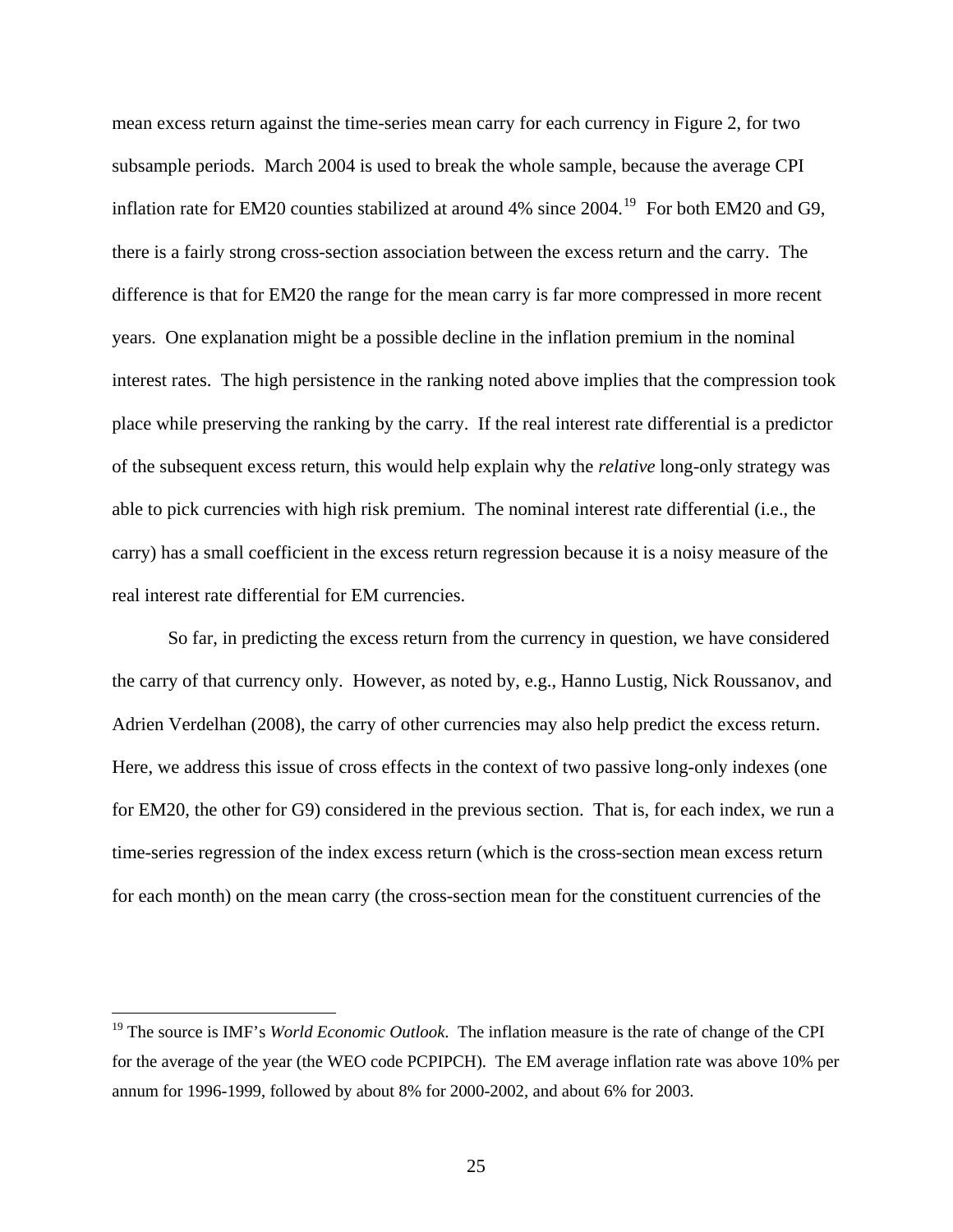carry).<sup>[20](#page-26-0)</sup> Results are shown in Table 5. Regressions #1 (for the longer sample period) and #3 (for the period excluding the two crises) show that there is no time-series correlation between the index return and the associated carry for EM20. This is consistent with the possible contamination by the inflation premium just noted. In contrast, regressions #5 and #7 show that for G9 the G9 mean carry has a strong influence on the G9 index excess return. This is a manifestation of the forward premium puzzle. Now, to examine the cross effect, in regressions #2 and #4, we regress the EM20 index excess return on the EM20 carry *and* the G9 carry. Surprisingly, the G9 carry, not the EM20 carry, emerges with higher *t* values. One possible explanation is that the excess return for individual currencies has a common global real-interest factor and the G9 carry, with less contamination by the inflation premium, is a better predictor of this factor.

### **V. Incorporating Bid/Offer Spreads**

In the unconditional and conditional UIP tests of the previous two sections, the mean excess return in the tests are without bid/offer spreads because UIP does not recognize them. The mean excess return is also of great interest to real-world investors contemplating on a continued exposure to currencies, but only as far as it is net of transactions costs due to bid/offer spreads. Many of the previous studies that examined mean or cumulative excess returns assume that the investor opens the foreign exchange position and then unwinds it every month, thus paying the

<span id="page-26-0"></span><sup>&</sup>lt;sup>20</sup> The index return from month *t* to  $t + 1$  is given by (12) for  $i = EM20$  and G9. The mean carry for month *t* is the average over  $j \in B(t)$  of *carry*  $j<sub>i</sub>$  where *carry*  $j<sub>i</sub>$  is the carry for currency *j* at the end of month  $t$  (or more precisely, the carry on the observation day for spot contracts whose delivery date is the last business day of month  $t$ ) and  $B(t)$  is the set of constituent currencies of month  $t$ .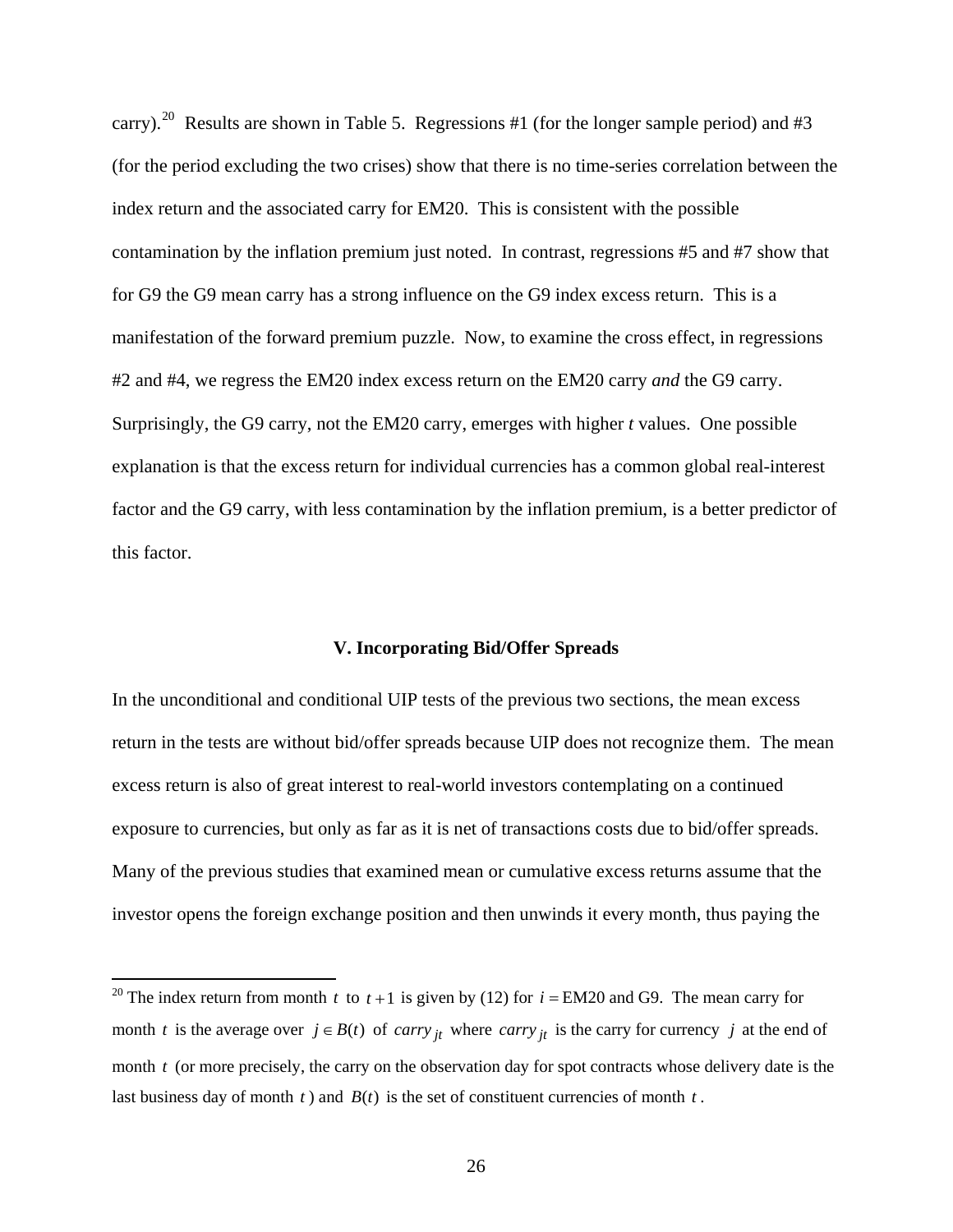bid/offer spread on the forward outright repeatedly. The transactions cost under this trading arrangement is large: more than 100 basis points per annum for developed countries (see, e.g., Table 1 of Lustig, Roussanov, and Verdelhan (2008)) and large enough to turn the mean excess return from positive to negative for EM (emerging market) currencies (see Burnside, Eichenbaum, and Rebelo (2007)).

In practice, however, it is customary to maintain the position much more cheaply by the use of FX (foreign exchange) swaps. This section reports our results about the effect of bid/offer spreads on the mean excess return. Subsection A of this section explains how bid/offer spreads can be incorporated in the mean or cumulative excess return for individual currencies, leaving to Appendix B.1 a detailed description of sequences of trades needed to maintain (or "roll") the position. Subsection B reports results from our extension of the bid/offer calculation to passive and active portfolios. A detailed description of our methodology for the extension to portfolios is in Appendix B.2.

A. *Bid/Offer Spreads in the Currency-by-Currency Cumulative Excess Return Calculation* Consider an investor who, instead of opening a new position and unwinding the old one every month, opens a long position via a 1-month forward outright contract in month 0, maintains or rolls the position for *n* successive months via FX swaps, and then unwinds in month *n*. Relative to the excess return without transactions costs calculated from mid rates throughout, the investor pays the difference between the bid and mid rates (which equals half times the bid/offer spread) when opening the position in month 0, the difference between the offer and mid rates when unwinding the position in month  $n$ , and a monthly cost of rolling in between. The roll cost is the difference between the bid and mid of the *forward points* (the term used by foreign exchange traders for the forward premium) of FX swaps. This will be less than the difference between the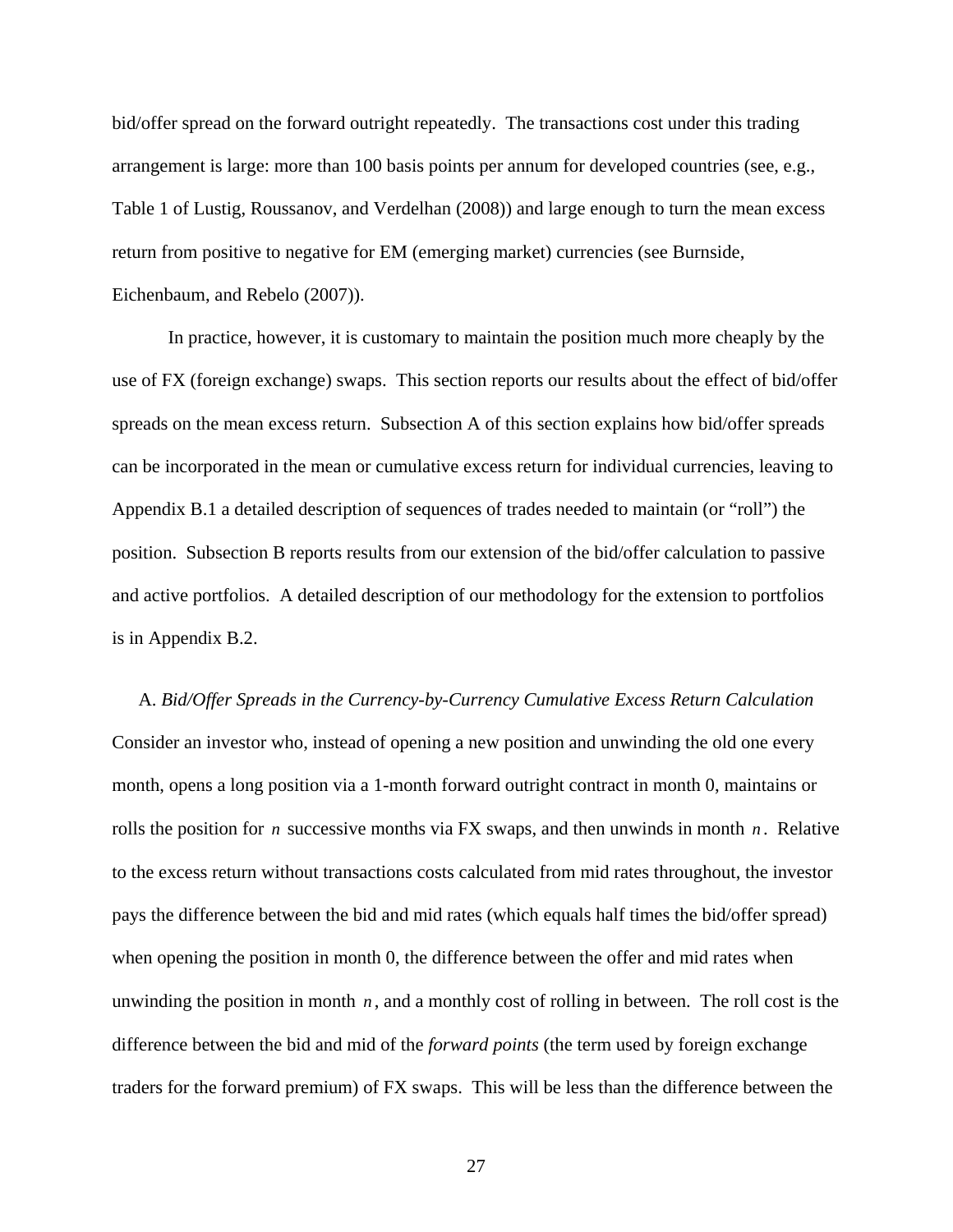bid and mid on the outright forward rate as it does not incorporate a bid/offer spread on the spot component of the transaction.

 To be more succinct, *in the rest of this section*, we adopt the convention of stating the exchange rate in units of the foreign currency per base currency (USD). Let  $S_t$  be the spot mid rate at the end of month *t* (e.g., JPY 82 = 1 USD),  $F_t$  the (outright) forward mid rate, and  $F_t^b$ the forward bid rate. We have  $F_t > F_t^b$ . The forward rate applicable when the position is being rolled, denoted  $\tilde{F}_t$ , is given by (B1) of Appendix B.1 and reproduced here:<sup>[21](#page-28-0)</sup>

(15) 
$$
\widetilde{F}_t = F_t - \frac{1}{2} \Big[ \Big( F_t^o - F_t^b \Big) - \Big( S_t^o - S_t^b \Big) \Big],
$$

1

where  $S_t^b$  and  $S_t^o$  are bid and offer spot rates. The term  $\frac{1}{2}[(F_t^o - F_t^b) - (S_t^o - S_t^b)]$  $\frac{1}{2}$  $\left[ \left( F_t^{\circ} - F_t^{\circ} \right) - \left( S_t^{\circ} - S_t^{\circ} \right) \right]$  is the roll cost mentioned above. The low roll cost means that  $\tilde{F}_t$  is much closer to the mid rate  $F_t$  than to the bid rate  $F_t^b$ . The cumulative gross (i.e., 1 plus) excess return from continuous exposure to the currency between dates  $0$  and  $n$  is

(16) Cumulative gross excess return from date 0 to  $n = \frac{r_0}{g} \times \frac{r_1}{g} \times \dots \times \frac{r_{n-2}}{g} \times \frac{r_n}{g}$ *n n n n b S F S F S F S*  $F_0^b$   $\bar{F}_1$   $\bar{F}_{n-2}$   $\bar{F}_{n-1}$ 1 2 2 1 1 0  $\tilde{r}$   $\tilde{r}$   $\tilde{r}$ - $\overline{a}$  $\times \frac{r_1}{q} \times \cdots \times \frac{r_{n-2}}{q} \times \frac{r_{n-1}}{q}$ ,

<span id="page-28-0"></span><sup>&</sup>lt;sup>21</sup> The expression (B1) or (15) assumes FX swaps in which the amounts in the spot and forward legs of the swap transaction differ slightly by an interest rate component. Such "uneven" FX swaps has become popular in recent years. If only "even" FX swaps are allowed, the expression for the applicable forward rate, which is (B4) of Appendix B.1, is slightly more complicated. The discrepancy between (B1) and (B4) is tiny in our data, typically far smaller than 1 basis point per annum.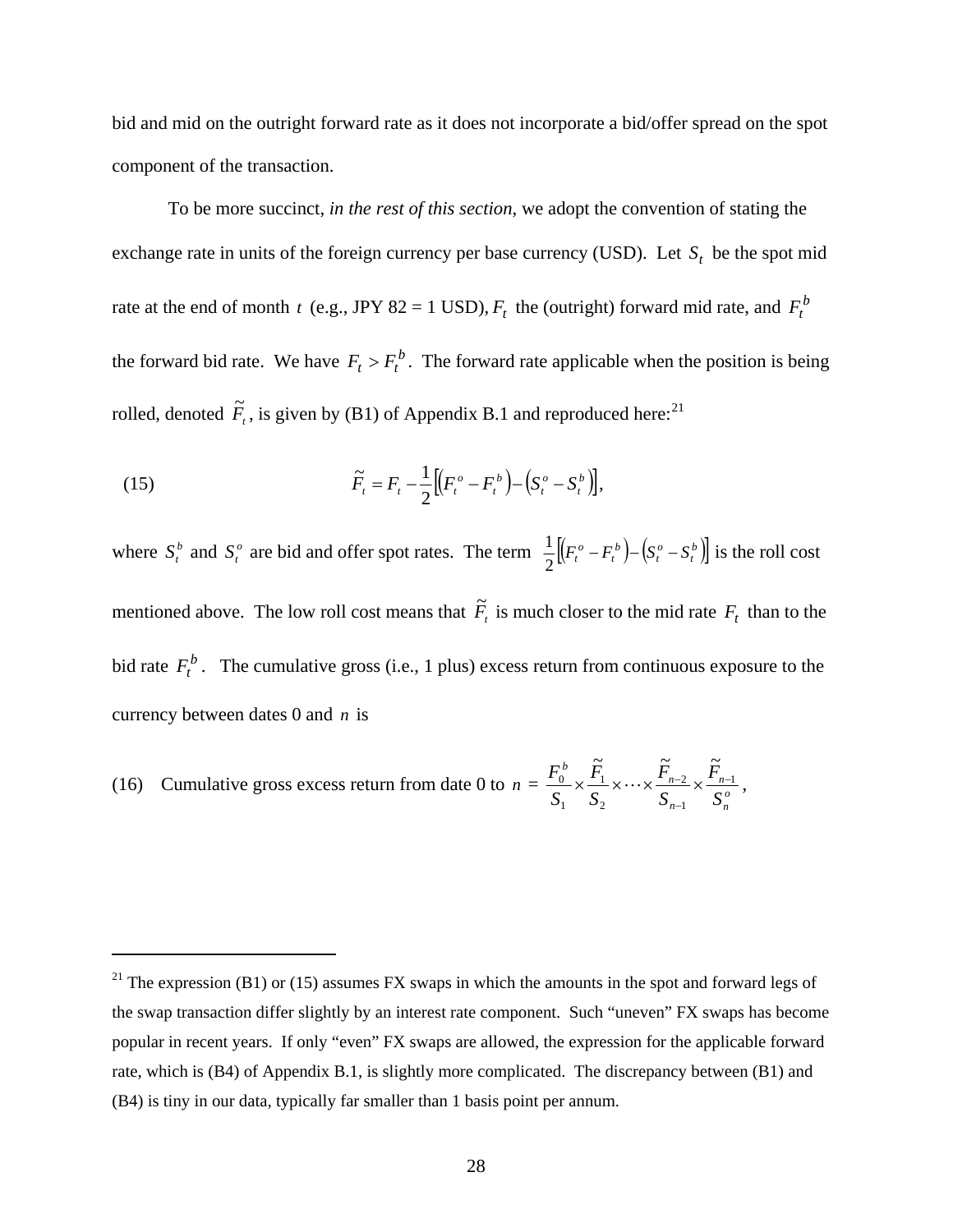where  $S_n^o$  is the spot offer rate at exit.<sup>[22](#page-29-0)</sup> The applicable spot rate except when unwinding the position is the mid rate  $S_t$  because FX swaps, not outright forward contracts, are used to maintain the forward position. Needless to say, the cumulative gross excess return without transactions cost is obtained by replacing  $F_0^b$  by  $F_0$ ,  $\tilde{F}_t$  by  $F_t$ , and  $S_n^o$  by  $S_n$ .

We define the transactions cost per month as the difference in the geometric mean of the excess return with and without bid/offer spreads.<sup>[23](#page-29-1)</sup> As shown in Appendix B.1, it is approximately equal to

(17) Transactions cost per month

1

$$
\approx \frac{1}{n} \left[ \frac{1}{2} \left( \frac{F_0^o - F_0^b}{F_0} + \frac{S_n^o - S_n^b}{S_n} \right) \right] + \frac{n-1}{n} \left[ \frac{1}{n-1} \sum_{t=1}^{n-1} \frac{1}{2} \frac{\left( F_t^o - F_t^b \right) - \left( S_t^o - S_t^b \right)}{F_t} \right].
$$

The first term in (17) is the entry and exit costs. It is divided by  $n$  because the investor incurs these costs only once. The second term represents the cost of rolling. Since the roll cost as a fraction of the mid forward rate,  $\frac{1}{2} \frac{\left(F_i^o - F_i^b\right) - \left(S_i^o - S_i^b\right)}{n}$ *t*  $t_t$ <sup>- $\Gamma_t$ </sup> $t$ <sup>-</sup> $\Theta_t$ <sup>- $\Theta_t$ </sup> *F*  $F_t^o - F_t^b$   $\big) - \big( S_t^o - S_t^b \big)$ 2  $\frac{1}{2} \frac{(F_t^o - F_t^b) - (S_t^o - S_t^b)}{T}$ , has to be paid every month, the second term is an average over the interim months  $t = 1, 2, \dots, n-1$  of the investment period. Obviously,

<span id="page-29-0"></span> $22$  If the NDF (non-deliverable forward) market is used, the applicable spot rate when unwinding is not the offer spot rate but the mid rate. So for NDFs mentioned in footnote 11, the offer spot rate  $S_n^o$  should be replaced by the mid rate  $S_n$ .

<span id="page-29-1"></span><sup>&</sup>lt;sup>23</sup> We can also define the transactions cost as the difference in the arithmetic mean or as the  $n$ -th root of the ratio of the cumulative gross excess return without bid/offer spreads to that with bid/offer spreads less unity. All these three definitions give virtually the same transactions cost estimate in our data. See Appendix B.1 for more details.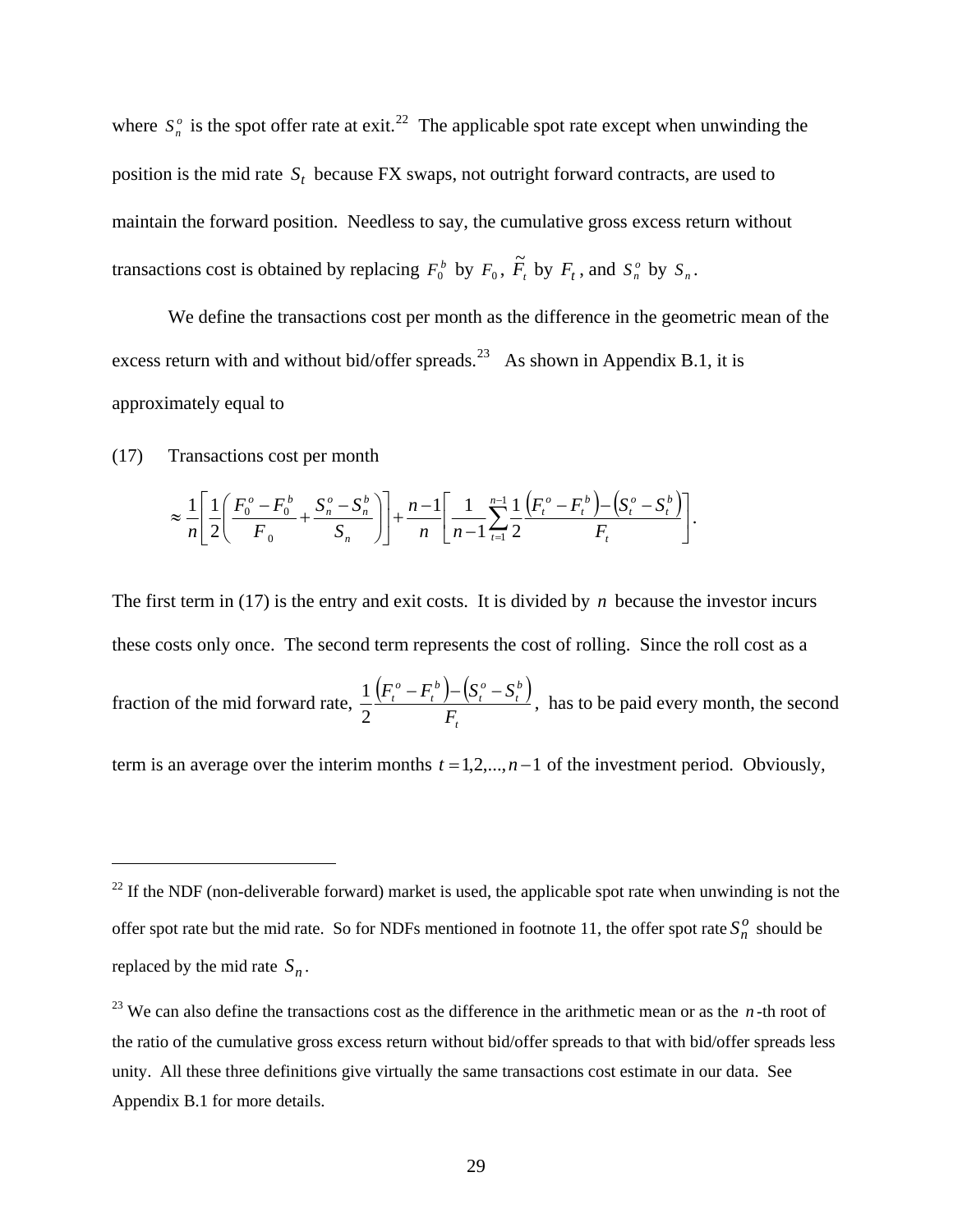if  $n$  is sufficiently large, the spot bid/offer spreads are insignificant and the transactions cost is approximately equal to the average roll cost.

How big are those components of the transactions cost? Table 6 has the spot and forward bid/offer spread and the annualized roll cost calculated from the WM/Reuters data for a period ending in June 2008. The bid/offer spreads on spot and forward contracts have been declining slowly but steadily over recent several years, until the summer of 2008. The table shows averages only since March 2004, because the coverage of EM currencies by WM/Reuters becomes comprehensive only since then. The table shows that transactions costs are far higher for EM currencies, and within EM currencies there is a great deal of heterogeneity. Nevertheless, if we focus on averages, the annualized roll cost — excluding the entry and exit costs — was about 30 basis points per annum. For G9, it was almost negligible, about 2 to 3 basis points.

If (as most previous academic studies assume) the investor repeats the operation of opening a new position and unwinding the old one, the transactions cost is approximately equal to

(18) 
$$
\frac{1}{n}\sum_{t=0}^{n-1}\frac{\frac{1}{2}(F_t^o-F_t^b)}{F_t}+\frac{1}{n}\sum_{t=1}^{n}\frac{\frac{1}{2}(S_t^o-S_t^b)}{S_t}.
$$

If the averages shown in Table 6 are to be used, the approximate annualized transaction cost equals about 160 (= 12 times  $(11.1+16.0)/2$ ) basis points for EM20 and about 60 (= 12 times  $(4.7+5.1)/2$ ) basis points for G9. That is, the transactions cost of a rolled-over position is only 5 to 20 percent of the cost of a corresponding new transaction, a magnitude similar to what Zsolt Darvas (2009) found for major currencies.

We hasten to add, though, that these historical transactions cost estimates should be viewed as providing only indicative orders of magnitude for the marginal cost faced by entities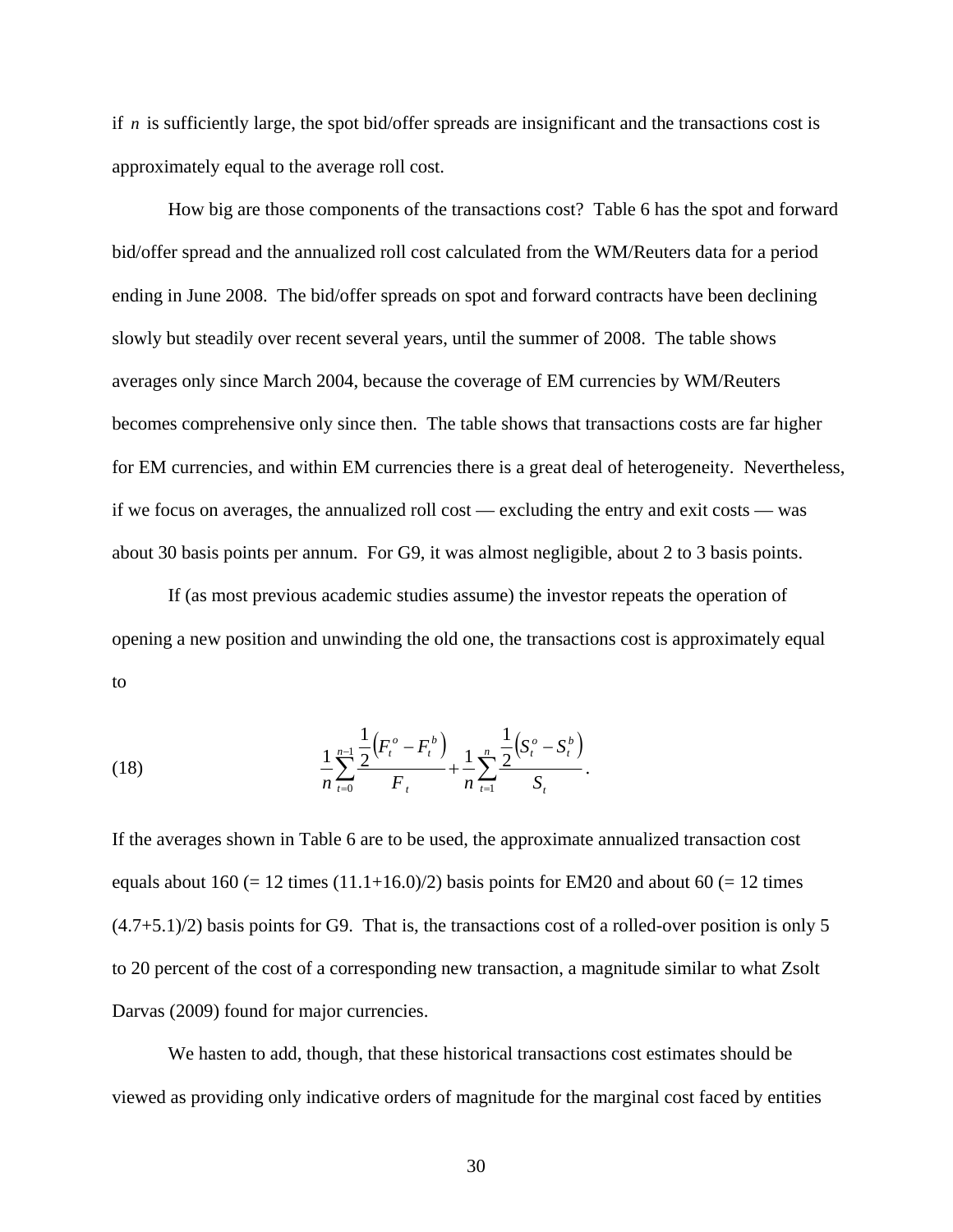that have direct access to the over-the-counter interbank foreign exchange market. In practice there are several reasons why the actual costs faced by a market participant might be different from these estimates, although we expect that on average the differences between the costs we derive from WM/Reuters data and the costs actually faced by a market participant would be relatively small. First, the reported bid/offer spreads might not be accessible for a specific market participant. This can occur for instance when a market participant does not have available credit lines or a dealing relationship with the bank making the quote to a broker (or WM/Reuters) — something that is likely to be more of an issue for emerging market currencies where the bank making the quote might be located in one of the EM countries. Second, even if prices are accessible they may only be accessible in relatively small volumes — again a factor that is likely to be more relevant for EM than the major markets. (This is likely to be less of a problem when rolling positions than with spot transactions, though.) Third, market participants may not necessarily face the full bid/offer. Fourth, bid/offer spreads will vary with market liquidity and the time of the day. For instance the bid/offer spread will be wider on Latin American currencies in Asian hours or in European hours prior to the opening of the US markets. Our conversation with foreign exchange traders leads us to suspect that the roll costs calculated from the WM/Reuters data (shown in Table 6) have historically appeared too low for some currencies, e.g., IDR, COP, ARS, INR, PHP and CLP and too high for others e.g., TRY, KRW, HUF and ILS. Finally, the underlying WM/Reuters data itself in some instances — particularly for Asian currencies — reflects local bid/offers rather than those necessarily available to international counterparties without underlying trade flows or securities to transact.

More recently, since the summer of 2008, there has been a dramatic rise in the roll cost. As the plot of daily data (from WM/Reuters) in Figure 3 shows, the average roll cost (averaged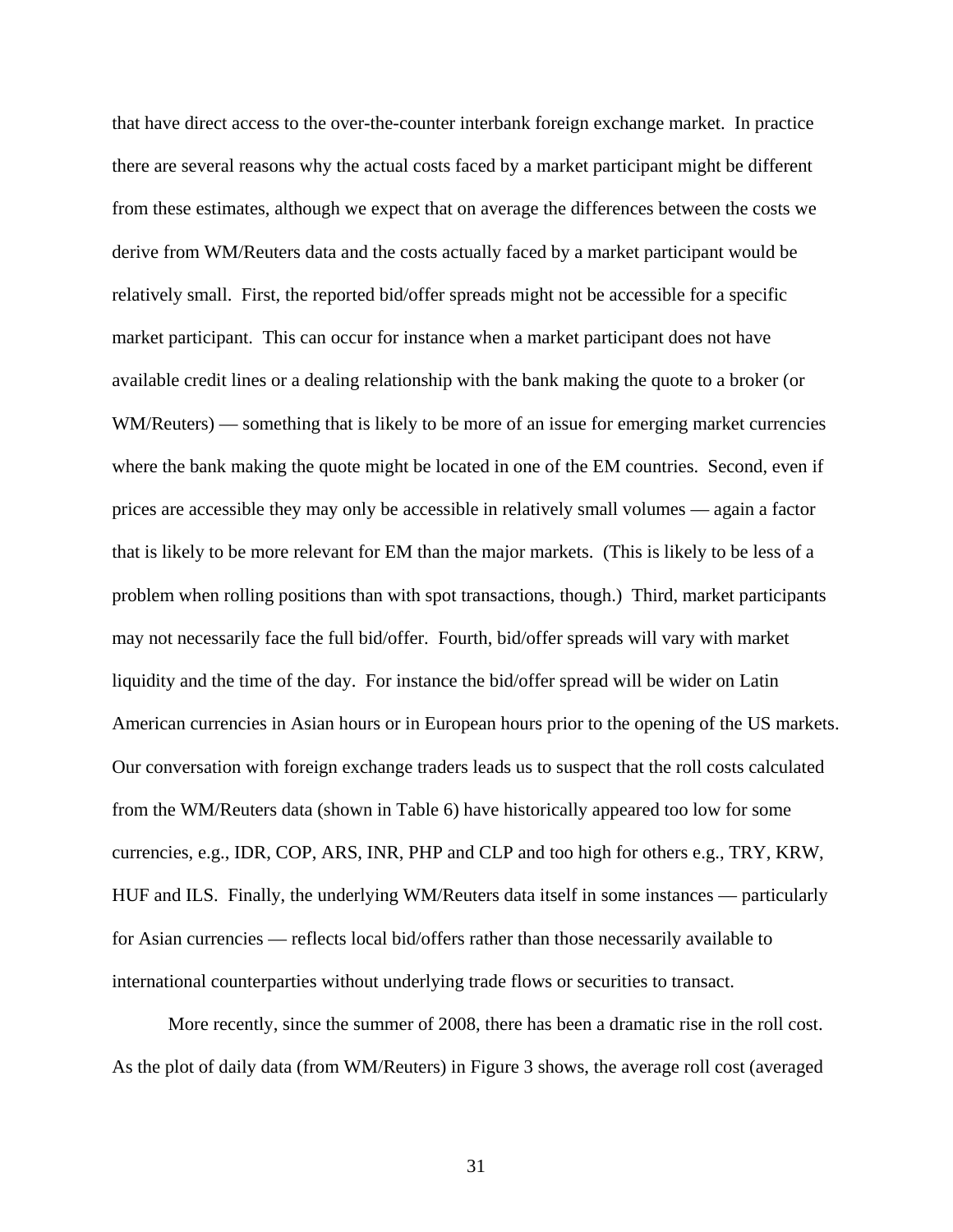over the constituent currencies), which were more or less stable until the Lehman shock of September 16, 2008, rose sharply after the shock.<sup>[24](#page-32-0)</sup> In December 2008, it reached levels about 5 times the pre-Lehman level, for both EM20 and G9. However, since then, the roll cost declined steadily, all the way back to the pre-Lehman level by October 2009.

### B. *Bid/Offer Spreads in Portfolio Returns*

The currency-by-currency transactions cost calculation can be extended to the passive and active index or portfolio returns of the previous two sections. To do so we need to determine, for each currency in the portfolio, the proportions of the existing position to roll and to unwind and the size of new position to open. The investor has to pay bid/offer spreads for those additional monthly trades.

Table 7 reports our calculations of the transactions cost inclusive of those rebalancing costs for the passive and active EM20 and G9 indexes, for several hypothetical investment horizons. The transactions cost is defined as the difference in the geometric mean excess portfolio return with and without bid/offer spreads. For G9, as in elsewhere, we use the WM/Reuters data, which provide bid and offer rates as well as mid rates. For EM20, we still use

<span id="page-32-0"></span> $24$  The roll cost rose because the bid/offer spread on forward contracts widened by more than the spot spread during the Lehman crisis. This is documented by Michael Melvin and Mark Taylor (2009), who attribute the phenomenon to the behaviour of market makers demanding higher compensation for taking inventory risk in the face of the dramatic rise in currency volatility during the crisis. An additional explanation that has merit in our view is that there were simply fewer active counterparties in the market at that time, so end clients may simply have had fewer choices when deciding upon counterparties. As a result market makers may have faced less competition. As an aside, we would note that buyers of EM currencies and sellers of USD would have been the "right way round". That is, during the crisis there was a scramble for USD funding. Parties rolling forward EM currency positions against USD provide that USD funding. It is therefore likely, in our view, that at the height of the crisis these parties would not have faced the full spread between the mid and bid side of the market.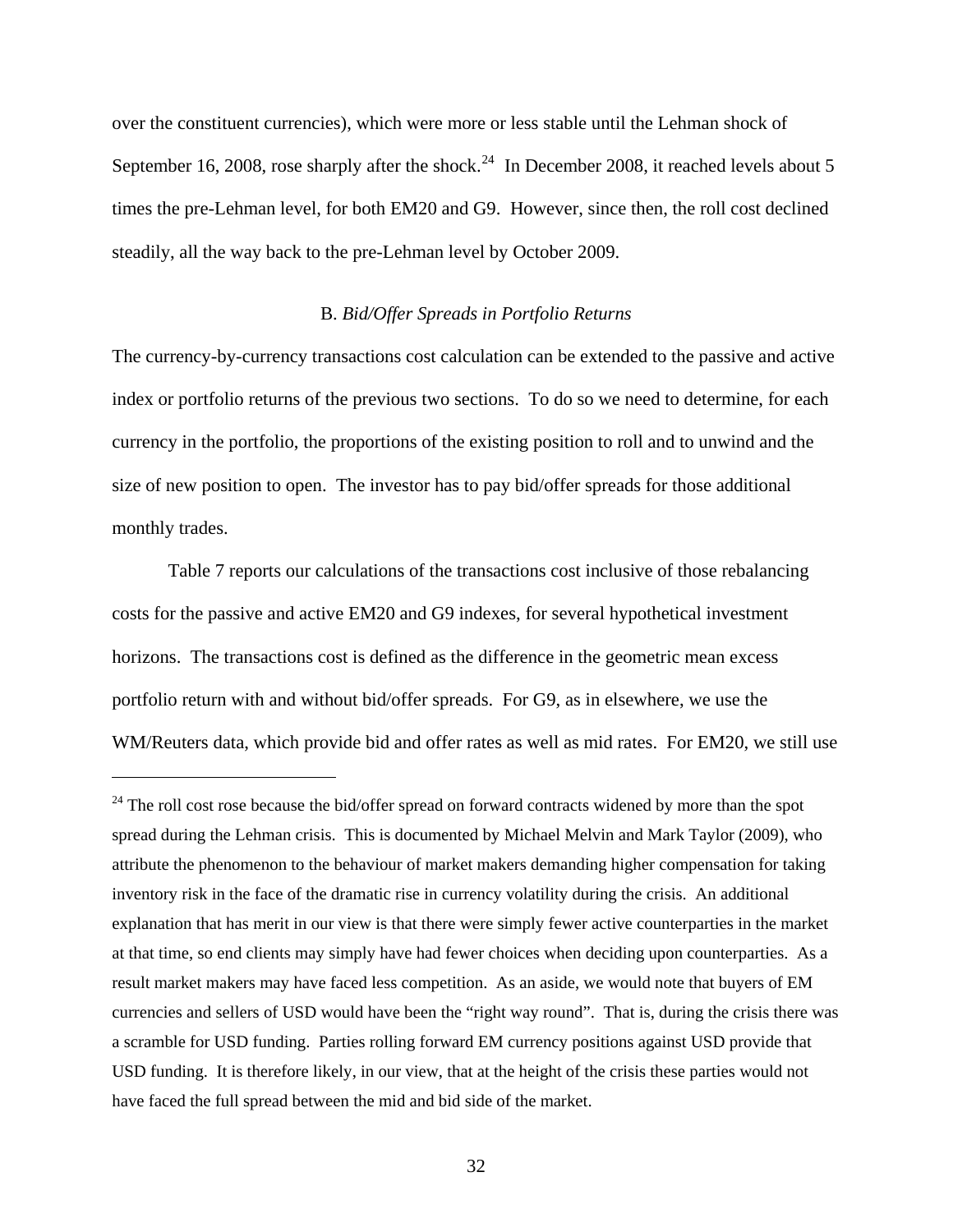the AIG-FP data (supplemented by WM/Reuters mid rates) for mid rates but obtain bid/offer spreads from the EM20 component of WM/Reuters. This requires that those EM currencies in AIG-FP be also in WM/Reuters. For this reason, the period starts from March 2004.

The upper half of Table 7 is about the passive EM20 and G9 indexes. It shows that, if the data on bid/offer spread provided by WM/Reuters are representative, the rebalancing costs are very small. Take the 48-month investment horizon from March 2004 to March 2008. The transactions cost of 31 basis points (8.03% - 7.72%) for EM20 and 4 basis points (5.09% - 5.05%) for G9 are only slightly higher than the annualized average roll costs displayed in Table 6 (of about 30 basis points for EM20 and about 3 basis points for G9). The low rebalancing costs implies that the investor pays the bid/offer spread primarily only upon entry and exit. This explains why the transactions cost quickly declines with the investment horizon: for EM20, it starts from 134 basis points for the 1-month horizon and quickly declines to 34 basis points by the time the horizon reaches 2 years. The transactions cost then rises if the investor exits after the Lehman shock of September 2008, because the bid/offer spread and hence the roll cost rose dramatically during the crisis period, as already shown in Figure 3.

With active strategies, the transactions cost should be higher because the investor has to unwind the whole position of some currencies and open new positions for others depending on the configuration of the signal. The results about active EM20 and G9 indexes are reported in the lower half of Table 7. Again, if the WM/Reuters bid/offer spreads are representative, the transactions cost is surprisingly low. For EM20, it starts at 167 basis points per annum for the 1 month horizon and declines to less than 40 basis points for investment horizons 2 years or longer. For G9, the decline is from 71 basis points to 5. That these transactions cost estimates are not much higher than those for the passive strategies shown in the upper half of the table is due to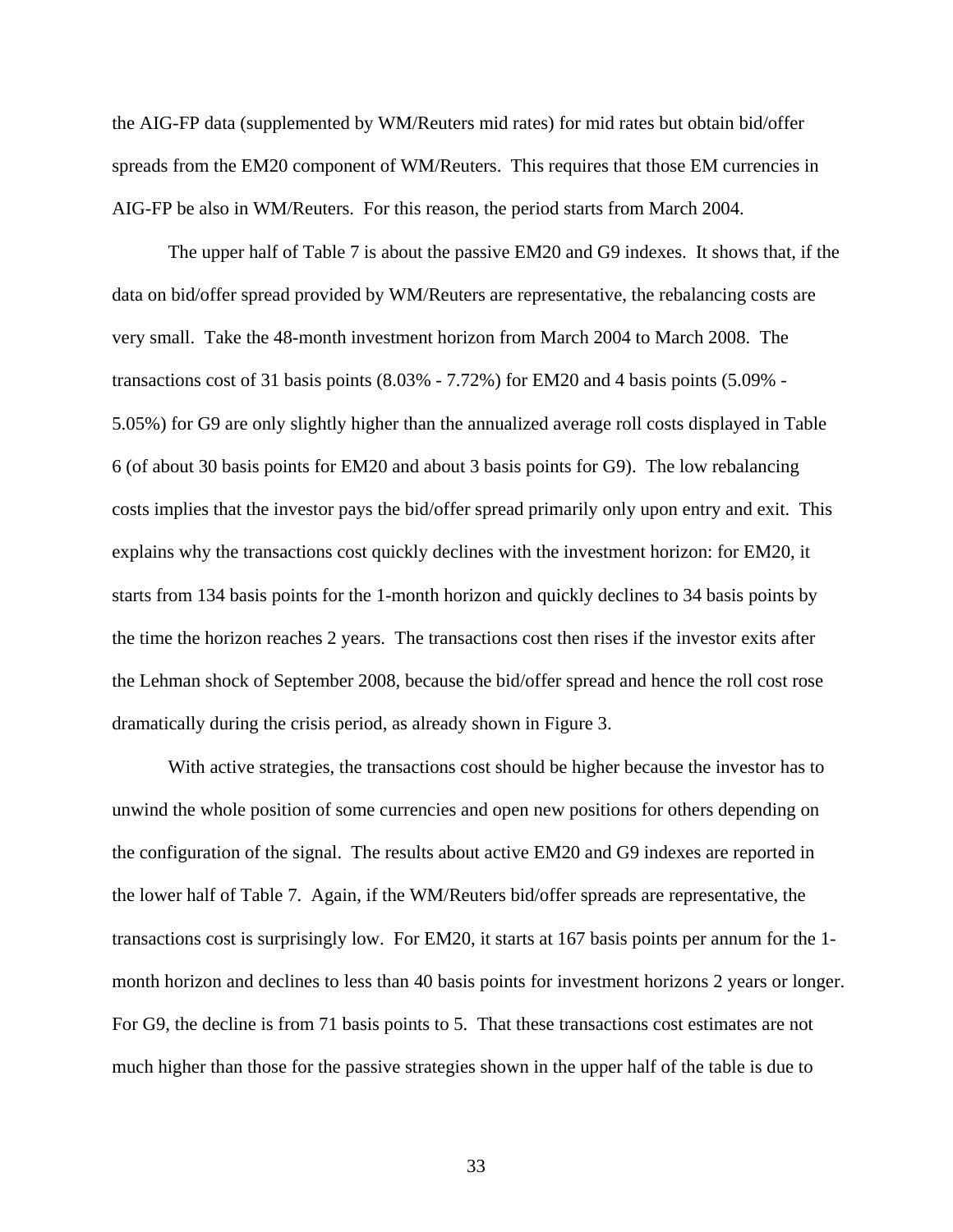the low turnover noted earlier. If the rule underlying the active strategies required a high monthly turnover of currencies, the transactions cost would have been much higher and in the limit would be as high as that for the 1-month horizon if the strategy required the set of invested currencies to change completely from month to month.

### **VI. Conclusion**

The paper has four major findings about forward currency contracts. First, transactions costs due to bid/offer spreads are far lower than previously supposed in the academic literature. Second, USD investors have historically earned a positive risk premium by taking long positions in EM (emerging market) currencies and thus shorting USD, despite short-term losses during the two major financial crises. Third, an active trading strategy of picking currencies with relatively high carry substantially raises the portfolio return on EM currencies. Fourth, the carry of major currencies rather than that of EM currencies is a better predictor of the EM currency excess return.

 Theoretically explaining the last three findings is left for future research. The paper is silent on why a substantial positive risk premium exists for EM currencies. Historically, USD tended to appreciate against almost all other currencies during financial crises. That the mean excess return is positive for major currencies as well as for EM currencies can be interpreted as a reward for taking short positions in USD during crises. For some reason, the reward is higher when the short position is taken against EM currencies. We offered a conjecture that might explain why the carry-based active strategy works for EM currencies despite the weakness of the carry in predicting the excess return. It remains to be seen what sort of a dynamic asset pricing theory is capable of supporting the conjecture.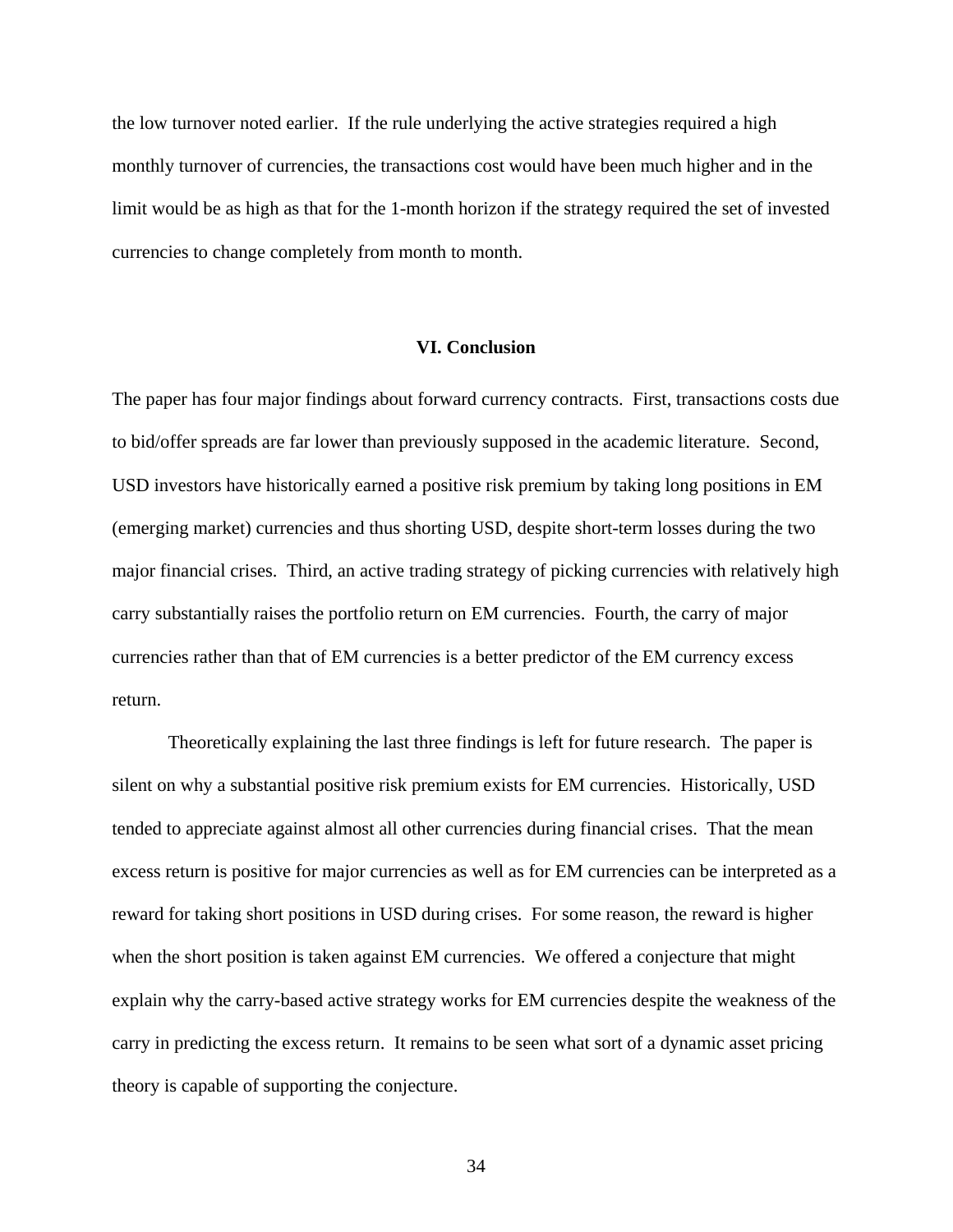### **REFERENCES**

- Bansal, Ravi and Magnus Darlquist. 2000. "The Forward Premium Puzzle: Different Tales from Developed and Emerging Economies", *Journal of International Economics*, 51(1): 115-144.
- Bank of International Settlements. 2007. *Triennial Central Bank Survey: Foreign Exchange and Derivatives Market Activity in 2007*, [http://www.bis.org/publ/rpfxf07t.pdf.](http://www.bis.org/publ/rpfxf07t.pdf)
- Bekaert, Geert and Robert Hodrick. 1993. "On Biases in the Measurement of Foreign Exchange Risk Premiums", *Journal of International Money and Finance*, 12(2): 115-138.
- Burnside, Robin, Martin Eichenbaum, and Sergio Rebelo. 2007. "The Returns to Currency Speculation in Emerging Markets", *American Economic Review Papers and Proceedings*, 97(2): 333-338.
- Darvas, Zsolt. 2009. "Leveraged Carry Trade Portfolios", *Journal of Banking and Finance*, 33(5): 944-957.
- de Zwart, Gerben, Thijs Markwat, Laurens Swinkles, and Dick van Dijk. 2007. "The Economic Value of Fundamental and Technical Information in Emerging Currency Markets", ERIM Report Series 2007-096-F&A.
- Engel, Charles. 1996. "The Forward Discount Anomaly and the Risk Premium: A Survey of Recent Evidence", *Journal of International Economics*, 3(2): 123-192.
- Fama, Eugene. 1984. "Forward and Spot Exchange Rates", *Journal of Monetary Economics*, 14(3): 319-338.
- Frankel, Jeffrey and Jumana Poonawala. 2006. "The Forward Market in Emerging Currencies: Less Biased than in Major Currencies", NBER Working Paper 12496.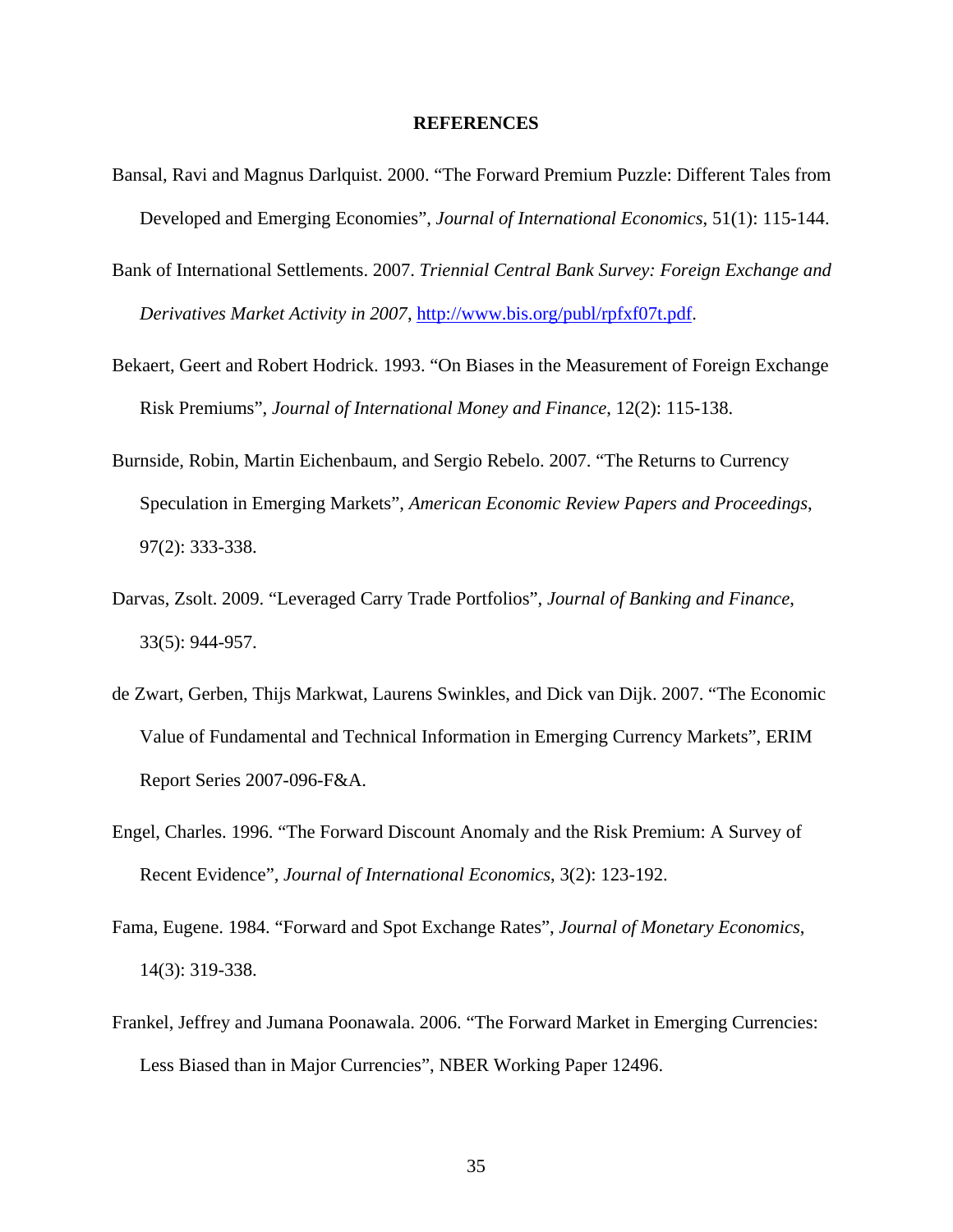- Froot, Kenneth, and Richard Thaler. 1990. "Anomalies: Foreign Exchange", *Journal of Economic Perspectives*, 4(3): 179-192.
- Gilmore, Stephen and Fumio Hayashi. 2008. "Emerging Market Currency Excess Returns", NBER Working Paper No. 14528.
- Gorton, Gary, and Geert Rouwenhorst. 2006. "Facts and Fantasies about Commodity Investing", *Financial Analysts Journal*, 62(2): 47-68.

Hayashi, Fumio. 2000. *Econometrics*, Princeton: Princeton University Press.

- Lustig, Hanno and Adrien Verdelhan. 2007. "The Cross-Section of Foreign Currency Risk Premia and Consumption Growth Risk", *American Economic Review*, 97(1): 89-117.
- Lustig, Hanno, Nick Roussanov, and Adrien Verdelhan. 2008. "Common Risk Factors in Currency Markets", National Bureau of Economic Research Working Paper No. 14082.
- Melvin, Michael, and Mark Taylor. 2009. "The Crisis in the Foreign Exchange Market", CESifo Working Paper No. 2707, July.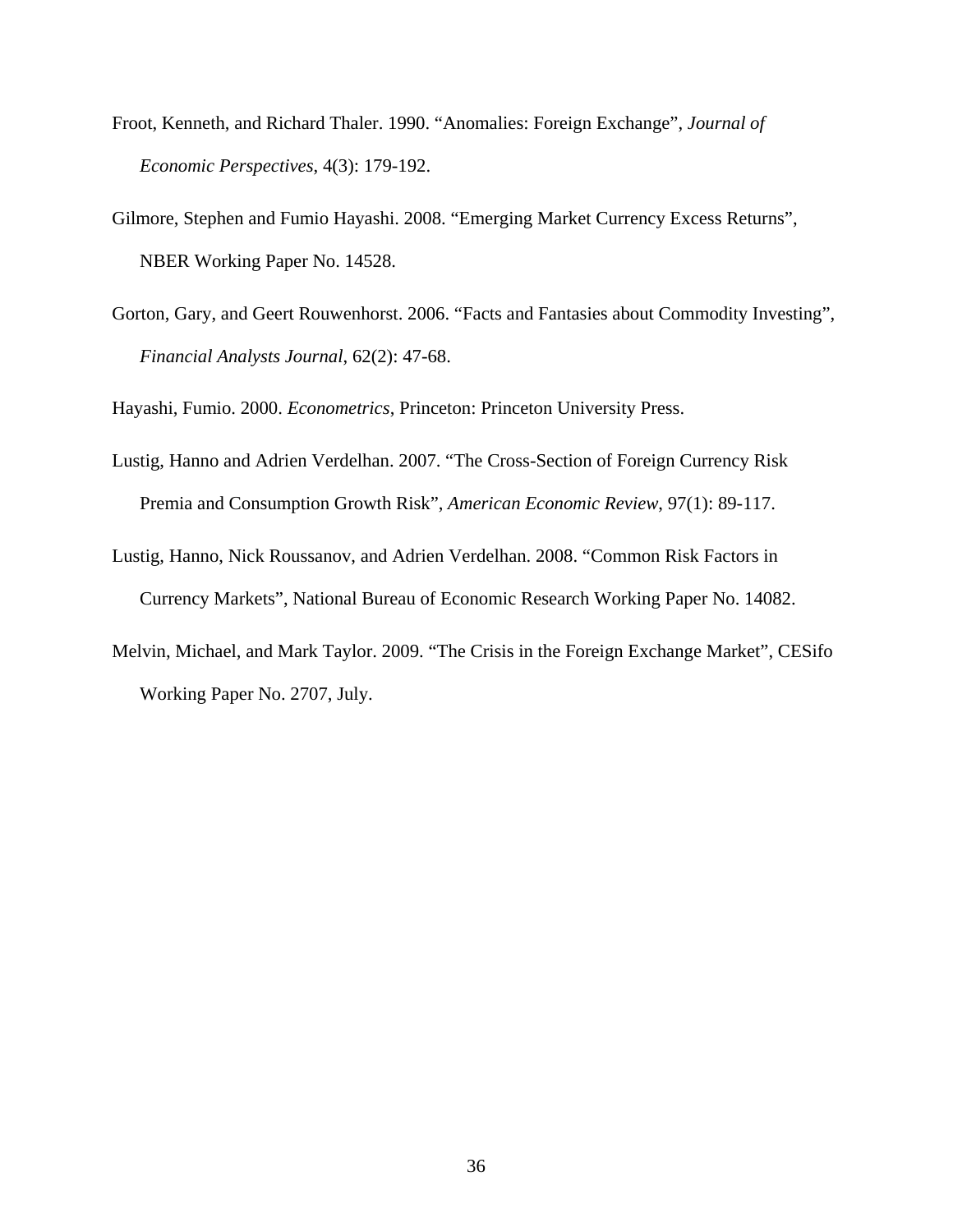| Currency                    | <b>Start</b>  | #Obs |                                     | Excess Return = $(S_{t+1} - F_t)/F_t$ |                     |                        | Carry<br>$\equiv (S_t - F_t)/F_t$ |
|-----------------------------|---------------|------|-------------------------------------|---------------------------------------|---------------------|------------------------|-----------------------------------|
|                             | Date          |      | Mean<br>$(% \mathbb{R}^2)$ (% p.a.) | Annualized<br>Volatility              | t-value<br>for Mean | average<br>correlation | Mean<br>(% p.a.)                  |
| TWD (Taiwan Dollar)         | <b>Jun-96</b> | 174  | $-1.1%$                             | 5.5%                                  | $-0.74$             | 0.33                   | $-0.8%$                           |
| THB (Thai Baht)             | <b>Jun-96</b> | 174  | 2.1%                                | 13.5%                                 | 0.60                | 0.26                   | 2.5%                              |
| ZAR (South African Rand)    | <b>Jun-96</b> | 174  | 6.1%                                | 16.6%                                 | 1.39                | 0.26                   | 7.7%                              |
| TRY (Turkish Lira)          | <b>Jun-96</b> | 174  | 17.5%****                           | 17.0%                                 | 3.92                | 0.21                   | 37.1%                             |
| PHP (Philippine Peso)       | Oct-96        | 170  | 2.0%                                | 9.6%                                  | 0.78                | 0.26                   | 5.2%                              |
| <b>KRW</b> (Korean Won)     | Dec-96        | 168  | 2.5%                                | 15.5%                                 | 0.60                | 0.36                   | 3.5%                              |
| CNY (Chinese Yuan)          | Dec-96        | 168  | $1.1\%***$                          | 1.2%                                  | 3.33                | 0.04                   | $-0.5%$                           |
| IDR (Indonesian Rupiah)     | Jan-97        | 167  | 9.3%                                | 37.1%                                 | 0.93                | 0.22                   | 11.3%                             |
| PLN (Polish Zloty)          | Feb-97        | 166  | $7.6\%$ **                          | 13.7%                                 | 2.06                | 0.39                   | 6.6%                              |
| CZK (Czech Koruna)          | Mar-97        | 165  | 5.4%                                | 13.4%                                 | 1.49                | 0.35                   | 1.5%                              |
| CLP (Chilean Peso)          | Mar-97        | 165  | 1.9%                                | 11.5%                                 | 0.62                | 0.29                   | 2.2%                              |
| MXN (Mexican Peso)          | Mar-97        | 165  | $5.7\%$ **                          | 9.7%                                  | 2.18                | 0.28                   | 8.5%                              |
| SKK (Slovak Koruna)         | Jun-97        | 162  | $7.4\%**$                           | 11.5%                                 | 2.37                | 0.36                   | 4.0%                              |
| HUF (Hungarian Forint)      | Dec-97        | 156  | $7.1\%$ *                           | 13.7%                                 | 1.88                | 0.41                   | 6.5%                              |
| COP (Colombian Peso)        | Jan-98        | 155  | 4.2%                                | 12.1%                                 | 1.24                | 0.26                   | 6.7%                              |
| ARS (Argentine Peso)        | Jan-98        | 155  | 12.6%**                             | 14.8%                                 | 3.07                | 0.05                   | 24.0%                             |
| INR (Indian Rupee)          | Mar-98        | 153  | $3.3\%$ *                           | 6.2%                                  | 1.89                | 0.32                   | 4.1%                              |
| <b>BRL (Brazilian Real)</b> | <b>Jun-98</b> | 150  | $10.2\%$ <sup>*</sup>               | 19.2%                                 | 1.89                | 0.22                   | 11.3%                             |
| ILS (Israeli Shekel)        | Oct-00        | 122  | 3.6%                                | 8.7%                                  | 1.33                | 0.30                   | 1.8%                              |
| RUB (Russian Ruble)         | Jun-01        | 114  | 4.9%**                              | 7.6%                                  | 2.00                | 0.36                   | 5.2%                              |

# **Table 1: Summary Statistics (Sample ending December 2010)**

Panel A: EM20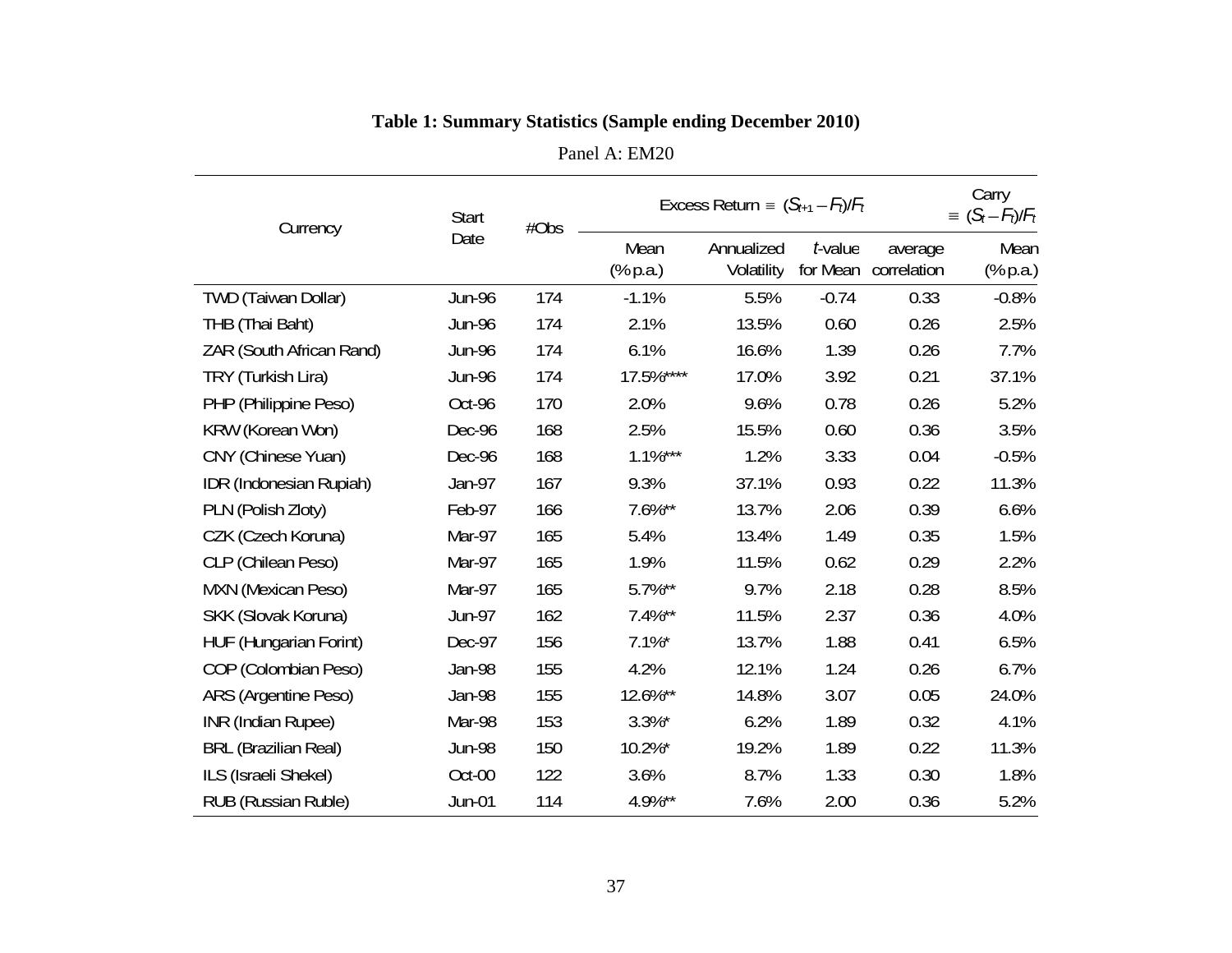| Currency                   | <b>Start</b> | #Obs | Excess Return = $(S_{t+1} - F_t)/F_t$ | Carry<br>$\equiv (S_t - F_t)/F_t$ |                     |                        |                  |  |  |
|----------------------------|--------------|------|---------------------------------------|-----------------------------------|---------------------|------------------------|------------------|--|--|
|                            | Date         |      | Mean<br>(% p.a.)                      | Annualized<br>Volatility          | t-value<br>for Mean | average<br>correlation | Mean<br>(% p.a.) |  |  |
| AUD (Australian Dollar)    | Jan-97       | 167  | 4.7%                                  | 13.2%                             | 1.32                | 0.58                   | 1.8%             |  |  |
| CAD (Canadian Dollar)      | Jan-97       | 167  | 2.4%                                  | 8.8%                              | 1.02                | 0.40                   | $-0.1%$          |  |  |
| JPY (Japanese Yen)         | Jan-97       | 167  | 0.1%                                  | 10.9%                             | 0.05                | 0.19                   | $-3.3%$          |  |  |
| NZD (NZ Dollar)            | Jan-97       | 167  | 4.2%                                  | 13.2%                             | 1.20                | 0.55                   | 2.6%             |  |  |
| NOK (Norwegian Krona)      | Jan-97       | 167  | 2.4%                                  | 11.8%                             | 0.75                | 0.59                   | 1.0%             |  |  |
| <b>SEK (Swedish Krona)</b> | $Jan-97$     | 167  | 0.8%                                  | 11.9%                             | 0.24                | 0.62                   | $-0.4%$          |  |  |
| CHF (Swiss Franc)          | $Jan-97$     | 167  | 1.3%                                  | 11.2%                             | 0.45                | 0.54                   | $-2.2%$          |  |  |
| GBP (British Pound)        | $Jan-97$     | 167  | 1.1%                                  | 8.9%                              | 0.48                | 0.47                   | 1.1%             |  |  |
| EUR (Euro)                 | Jan-99       | 143  | 1.4%                                  | 10.9%                             | 0.43                | 0.64                   | $-0.3%$          |  |  |

Panel B: G9

*Notes:* Monthly data. The base currency is USD. The sample ends in December 2010 for all currencies.  $ER_{t+1}$  = excess return  $\equiv$  $(S_{t+1} - F_t)/F_t$ ,  $carry_t \equiv (S_t - F_t)/F_t$ , where  $S_t$  and  $F_t$  are spot and 1-month forward rates, stated in USD per unit of foreign currency, at the end of month *t* (or more precisely, on the observation day whose delivery date for spot contracts is the last business day of month *t*). The excess return and the carry are at annual rates, with monthly values multiplied by 12. The mean excess return is the average of  $ER_{t+1}$  ( $t = t_1, t_1+1,..., t_2-1$ ), or equivalently, the average of  $ER_t$  ( $t = t_1+1$   $t_1+1,..., t_2$ ), where  $t_1$  is the start date and  $t_2$  is December 2010. So, for example for TWD, the first observation of the excess return is from June to July 96 (so  $t_1$  is June 96) and the last observation is from November to December 2010. The mean carry is the average of *carry<sub>t</sub>* ( $t = t_1, t_1+1,..., t_2-1$ ). Therefore,  $ER_{t+1}$  is paired with *carry<sub>t</sub>*. The significance of the mean excess return is indicated by stars with  $* =$  significant at 10%,  $** = 5\%$ ,  $*** = 1\%$ ,  $*** = 0.1\%$ . Annualized volatility of the excess return is defined as the standard deviation of monthly excess returns at annual rates divided by the square root of 12. "average correlation" is the average over currencies of the time-series correlation coefficients in the monthly excess return with the other currencies.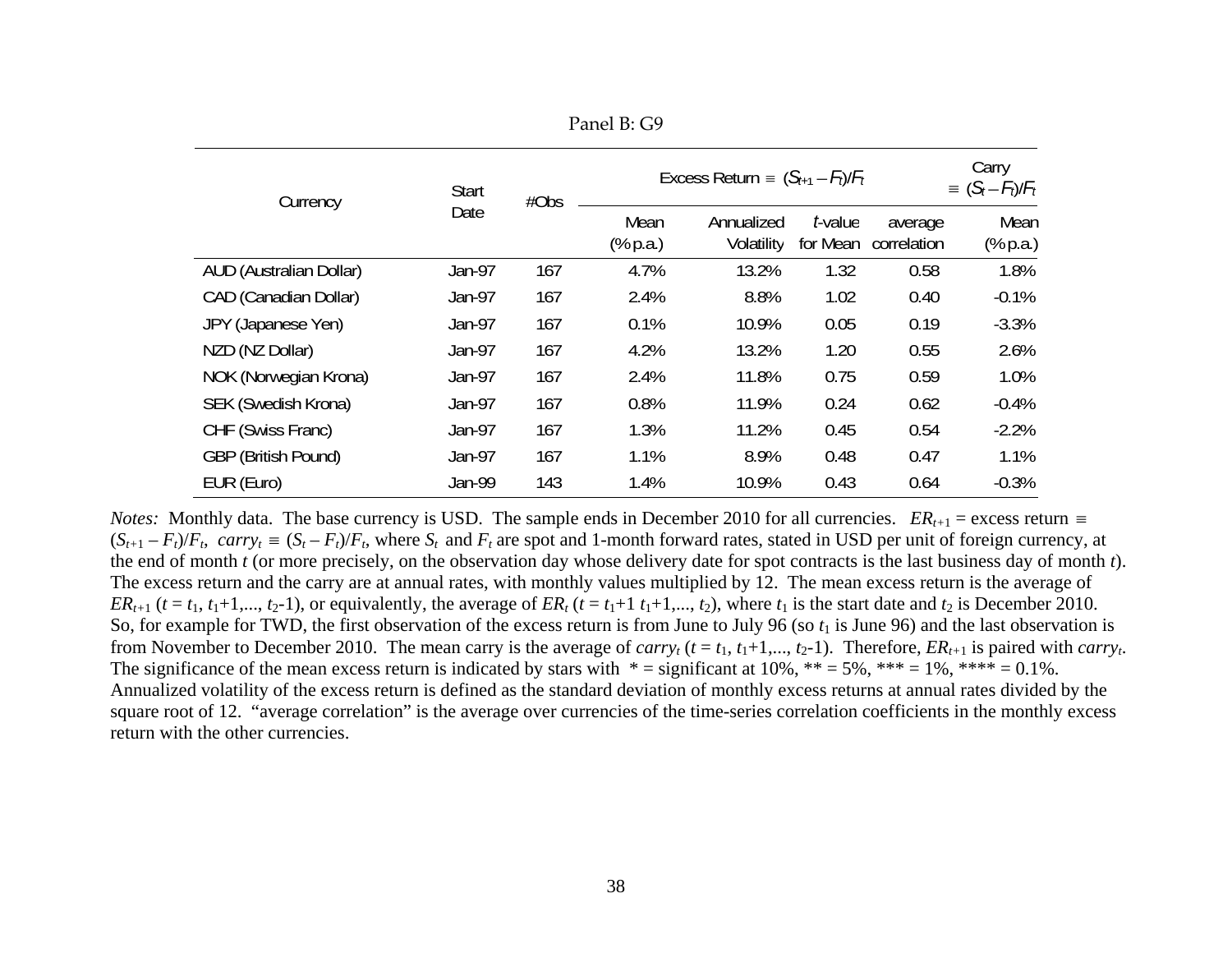| Index          |                                        | Simple Statistics of Index Excess Return |                          |                 |                     |                 |          |           |  |  |  |
|----------------|----------------------------------------|------------------------------------------|--------------------------|-----------------|---------------------|-----------------|----------|-----------|--|--|--|
|                | Period                                 | Mean<br>(% p.a.)                         | Annualized<br>Volatility | Sharpe<br>Ratio | t-value<br>for Mean | <b>Skewness</b> | Kurtosis | rho(1)    |  |  |  |
|                | Jan-97 to Dec-10<br>(167 observations) | $5.1\%$ **                               | 7.6%                     | 0.68            | 2.52                | $-1.03$         | 8.67     | $0.16***$ |  |  |  |
| <b>EM20</b>    | Jun-98 to Jun-08<br>(120 observations) | $7.8\%$ ****                             | 5.1%                     | 1.53            | 4.83                | 0.30            | 3.51     | 0.14      |  |  |  |
| G <sub>9</sub> | Jan-97 to Dec-10<br>(167 observations) | 2.0%                                     | 8.4%                     | 0.24            | 0.90                | $-0.15$         | 5.05     | 0.10      |  |  |  |
|                | Jun-98 to Jun-08<br>(120 observations) | $4.0\%$ <sup>*</sup>                     | 7.5%                     | 0.53            | 1.68                | 0.46            | 2.77     | 0.09      |  |  |  |

**Table 2: Index Returns** 

*Notes:* Monthly data. The base currency is USD. The index is equally-weighted and is defined by (12). The index return is stated at an annual rate, with monthly values multiplied by 12. "rho(1)" is the sample first-order autocorrelation coefficient. Its significance is indicated by stars with  $* =$  significant at 10%,  $** = 5\%$ ,  $*** = 1\%$ ,  $*** = 0.1\%$ . The Sharpe ratio is the ratio of the mean annualized excess return to annualized volatility. The constituents of "G9" before January 1999 (when the Euro started to trade) are (AUD, CAD, JPY, NZD, SEK, NOK, CHF, GBP, DEM, FRF, ITL). The legacies (DEM, FRF, ITL) are replaced by EUR when the Euro is introduced.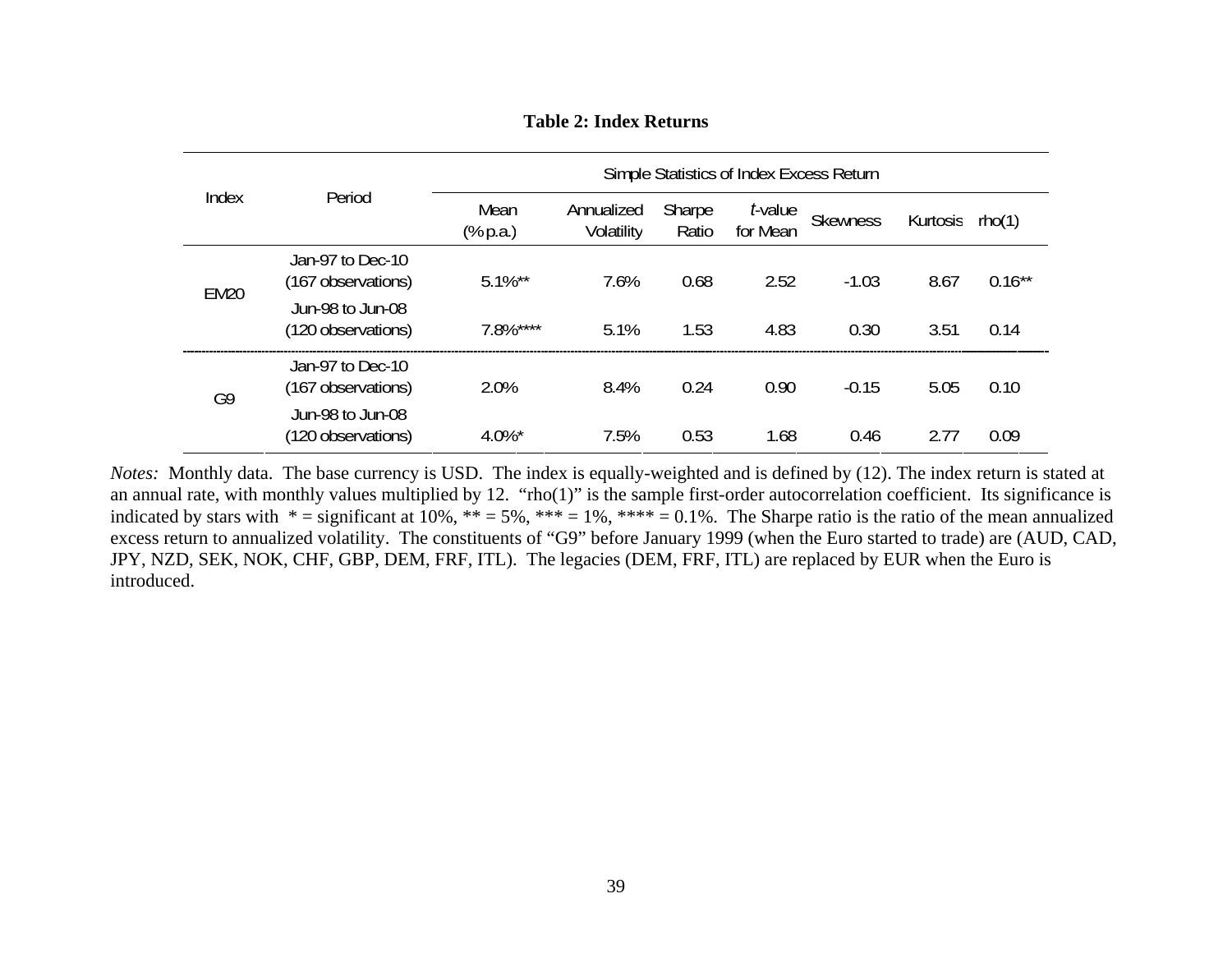| Currency                    | #Obs | Intercept<br>$(% \mathbb{R}^2)$ (% p.a.) | Std.<br>Error<br>(% p.a.) | t-value<br>for $\alpha$ | Carry<br>coefficient | Std.<br>Error | t-value<br>for $\gamma = 0$ | $R^2$ |
|-----------------------------|------|------------------------------------------|---------------------------|-------------------------|----------------------|---------------|-----------------------------|-------|
| TWD (Taiwan Dollar)         | 174  | $-0.9%$                                  | 1.5%                      | $-0.59$                 | 0.24                 | 0.47          | 0.50                        | 0.00  |
| THB (Thai Baht)             | 174  | 1.2%                                     | 4.0%                      | 0.29                    | 0.39                 | 0.79          | 0.50                        | 0.00  |
| ZAR (South African Rand)    | 174  | $-13.6%$                                 | 10.7%                     | $-1.27$                 | $2.57**$             | 1.28          | 2.01                        | 0.02  |
| TRY (Turkish Lira)          | 174  | 6.4%                                     | 7.3%                      | 0.87                    | $0.30*$              | 0.16          | 1.91                        | 0.02  |
| PHP (Philippine Peso)       | 170  | 4.8%                                     | 4.3%                      | 1.12                    | $-0.54$              | 0.67          | $-0.81$                     | 0.00  |
| <b>KRW</b> (Korean Won)     | 168  | 5.9%                                     | 4.3%                      | 1.38                    | $-0.99**$            | 0.40          | $-2.49$                     | 0.04  |
| CNY (Chinese Yuan)          | 168  | $1.3%***$                                | 0.3%                      | 4.60                    | $0.50***$            | 0.08          | 6.40                        | 0.20  |
| IDR (Indonesian Rupiah)     | 167  | $-31.7\%$ **                             | 13.2%                     | $-2.39$                 | $3.64***$            | 0.82          | 4.41                        | 0.11  |
| PLN (Polish Zloty)          | 166  | 5.3%                                     | 5.4%                      | 0.97                    | 0.35                 | 0.61          | 0.58                        | 0.00  |
| CZK (Czech Koruna)          | 165  | 4.3%                                     | 3.8%                      | 1.14                    | 0.70                 | 0.79          | 0.89                        | 0.00  |
| CLP (Chilean Peso)          | 165  | 2.6%                                     | 3.7%                      | 0.69                    | $-0.31$              | 0.96          | $-0.32$                     | 0.00  |
| MXN (Mexican Peso)          | 165  | $-4.1%$                                  | 4.3%                      | $-0.97$                 | $1.16***$            | 0.40          | 2.89                        | 0.05  |
| SKK (Slovak Koruna)         | 162  | 5.6%                                     | 3.7%                      | 1.52                    | 0.44                 | 0.51          | 0.87                        | 0.00  |
| HUF (Hungarian Forint)      | 156  | $-1.9%$                                  | 8.4%                      | $-0.23$                 | 1.38                 | 1.14          | 1.21                        | 0.01  |
| COP (Colombian Peso)        | 155  | 3.5%                                     | 4.9%                      | 0.71                    | 0.10                 | 0.52          | 0.20                        | 0.00  |
| ARS (Argentine Peso)        | 155  | 11.0%**                                  | 4.4%                      | 2.53                    | 0.07                 | 0.06          | 1.10                        | 0.01  |
| INR (Indian Rupee)          | 153  | $-2.1%$                                  | 2.1%                      | $-1.01$                 | $1.30***$            | 0.31          | 4.25                        | 0.11  |
| <b>BRL</b> (Brazilian Real) | 150  | 4.3%                                     | 9.6%                      | 0.45                    | 0.52                 | 0.70          | 0.75                        | 0.00  |
| ILS (Israeli Shekel)        | 122  | 3.0%                                     | 3.5%                      | 0.86                    | 0.36                 | 1.15          | 0.31                        | 0.00  |
| RUB (Russian Ruble)         | 114  | $8.3\%**$                                | 2.8%                      | 2.93                    | $-0.65***$           | 0.29          | $-2.29$                     | 0.04  |

**Table 3: Excess-Return Regression:**  $\mathit{ER}_{t+1} = \alpha + \gamma \cdot carry_{t} + u_{t}$ 

Panel A: EM20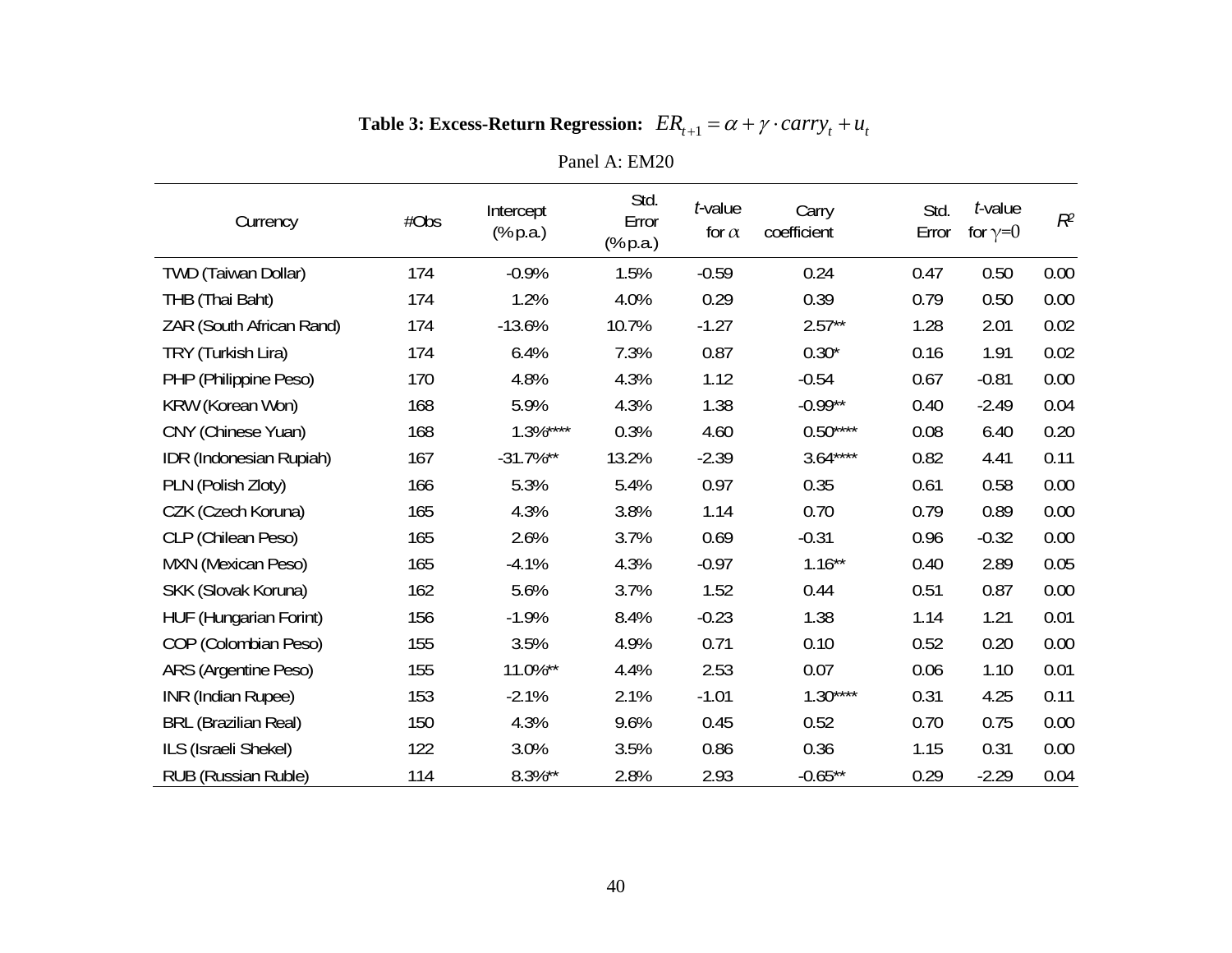| Panel B: G9                |      |                       |                           |                         |                      |               |                             |       |  |  |  |  |  |  |
|----------------------------|------|-----------------------|---------------------------|-------------------------|----------------------|---------------|-----------------------------|-------|--|--|--|--|--|--|
| Currency                   | #Obs | Intercept<br>(% p.a.) | Std.<br>Error<br>(% p.a.) | t-value<br>for $\alpha$ | Carry<br>coefficient | Std.<br>Error | t-value<br>for $\gamma = 0$ | $R^2$ |  |  |  |  |  |  |
| AUD (Australian Dollar)    | 167  | $-3.1%$               | 5.0%                      | $-0.63$                 | $4.30**$             | 1.94          | 2.21                        | 0.03  |  |  |  |  |  |  |
| CAD (Canadian Dollar)      | 167  | 3.0%                  | 2.4%                      | 1.27                    | $4.40*$              | 2.33          | 1.89                        | 0.02  |  |  |  |  |  |  |
| JPY (Japanese Yen)         | 167  | 6.7%                  | 5.6%                      | 1.19                    | 2.01                 | 1.48          | 1.36                        | 0.01  |  |  |  |  |  |  |
| NZD (NZ Dollar)            | 167  | 0.1%                  | 6.3%                      | 0.02                    | 1.56                 | 2.00          | 0.78                        | 0.00  |  |  |  |  |  |  |
| NOK (Norwegian Krona)      | 167  | $-0.2%$               | 3.4%                      | $-0.06$                 | $2.62*$              | 1.38          | 1.90                        | 0.02  |  |  |  |  |  |  |
| <b>SEK (Swedish Krona)</b> | 167  | 1.8%                  | 3.2%                      | 0.57                    | $2.85*$              | 1.66          | 1.71                        | 0.02  |  |  |  |  |  |  |
| CHF (Swiss Franc)          | 167  | 8.9%*                 | 5.2%                      | 1.73                    | $3.50*$              | 1.94          | 1.80                        | 0.02  |  |  |  |  |  |  |
| GBP (British Pound)        | 167  | $-0.4%$               | 3.3%                      | $-0.11$                 | 1.37                 | 2.06          | 0.66                        | 0.00  |  |  |  |  |  |  |
| EUR (Euro)                 | 143  | 2.8%                  | 3.2%                      | 0.87                    | $4.27**$             | 2.16          | 1.98                        | 0.03  |  |  |  |  |  |  |

*Notes:* The base currency is USD. Estimation by OLS on monthly data. The sample period is the same as in Table 1 for each currency. For the intercept and the carry coefficient,  $* =$  significant at 10%,  $** = 5\%$ ,  $*** = 1\%$ ,  $*** = 0.1\%$ . Recall:  $ER_{t+1} =$ excess return  $\equiv (S_{t+1} - F_t)/F_t$ , carry<sub>t</sub>  $\equiv (S_t - F_t)/F_t$ , where  $S_t$  and  $F_t$  are spot and 1-month forward rates, stated in USD per unit of foreign currency, at the end of month *t* (or more precisely, on the observation day whose delivery date for spot contracts is the last business day of month *t*). The excess return and the carry are at annual rates, with monthly values multiplied by 12.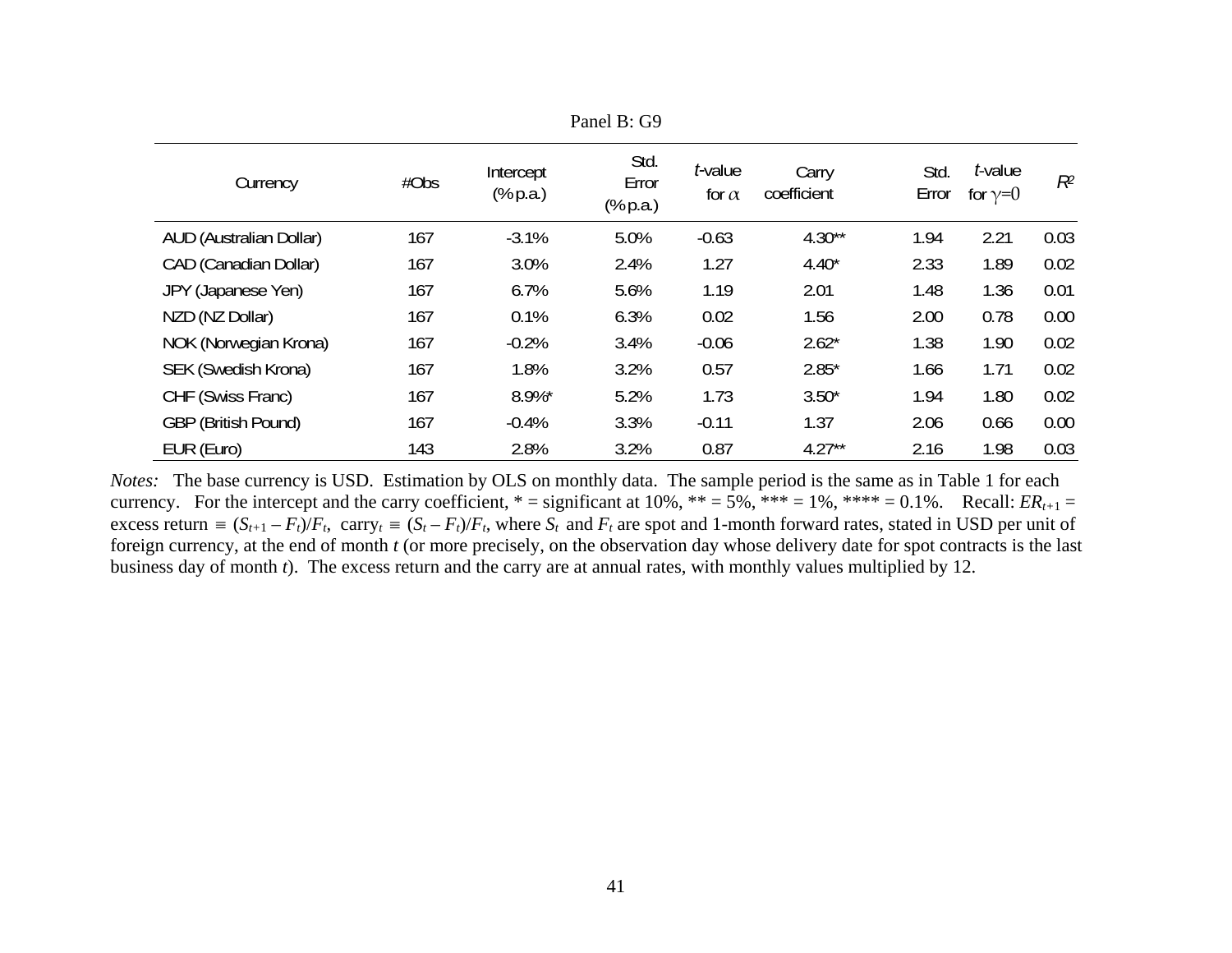| Constituent<br>Currencies |                      |                  |                       | Simple Statistics of Excess Return from the Strategy |                 |                       |           |  |  |
|---------------------------|----------------------|------------------|-----------------------|------------------------------------------------------|-----------------|-----------------------|-----------|--|--|
|                           | Strategy             | Period           | Mean<br>$(\%$ p.a.)   | Annualized<br>Volatility                             | Sharpe<br>Ratio | $t$ value<br>for Mean | rho(1)    |  |  |
|                           | relative, long-only  | Jan-97 to Dec-10 | $9.7\%$ ****          | 9.1%                                                 | 1.07            | 3.99                  | $0.18***$ |  |  |
| <b>EM20</b>               | (defined by (13))    | Jun-98 to Jun-08 | 12.4%****             | 6.7%                                                 | 1.84            | 5.80                  | 0.07      |  |  |
|                           | relative, long-short | Jan-97 to Dec-10 | $4.4\%$ ****          | 3.1%                                                 | 1.40            | 5.21                  | 0.01      |  |  |
|                           | (defined by (14))    | Jun-98 to Jun-08 | $4.5\%$ ****          | 2.6%                                                 | 1.73            | 5.48                  | $-0.05$   |  |  |
|                           | relative, long-only  | Jan-97 to Dec-10 | 3.1%                  | 10.0%                                                | 0.31            | 1.16                  | 0.08      |  |  |
| G <sub>9</sub>            | (defined by (13))    | Jun-98 to Jun-08 | $6.0\%$ <sup>**</sup> | 8.5%                                                 | 0.70            | 2.23                  | 0.01      |  |  |
|                           | relative, long-short | Jan-97 to Dec-10 | 1.5%                  | 3.4%                                                 | 0.44            | 1.62                  | $-0.02$   |  |  |
|                           | (defined by (14))    | Jun-98 to Jun-08 | $2.4\%$ <sup>**</sup> | 3.1%                                                 | 0.77            | 2.43                  | $-0.16*$  |  |  |

## **Table 4: Conditional Tests on Actively Managed Portfolios based on Carry**

*Notes:* The base currency is USD. The two strategies, "relative, long-only" and "relative, long-short", are based on the ranking of currencies by the carry at the end of each month (more precisely, on the signal observation day defined in Section IV.B). The "relative, long-only" strategy, defined by (13) of the text, goes long in those currencies in the top half of the ranking and no position in the rest of the currencies. The "relative, long-short" strategy, defined by (14), goes long on those currencies in the top half of the ranking and shorts the rest of the currencies. "rho(1)" is the sample first-order autocorrelation coefficient. Its significance is indicated by stars with  $* =$  significant at 10%,  $** = 5\%$ ,  $** = 1\%$ ,  $** = 0.1\%$ . See Notes to Table 2 for how the statistics shown here are calculated.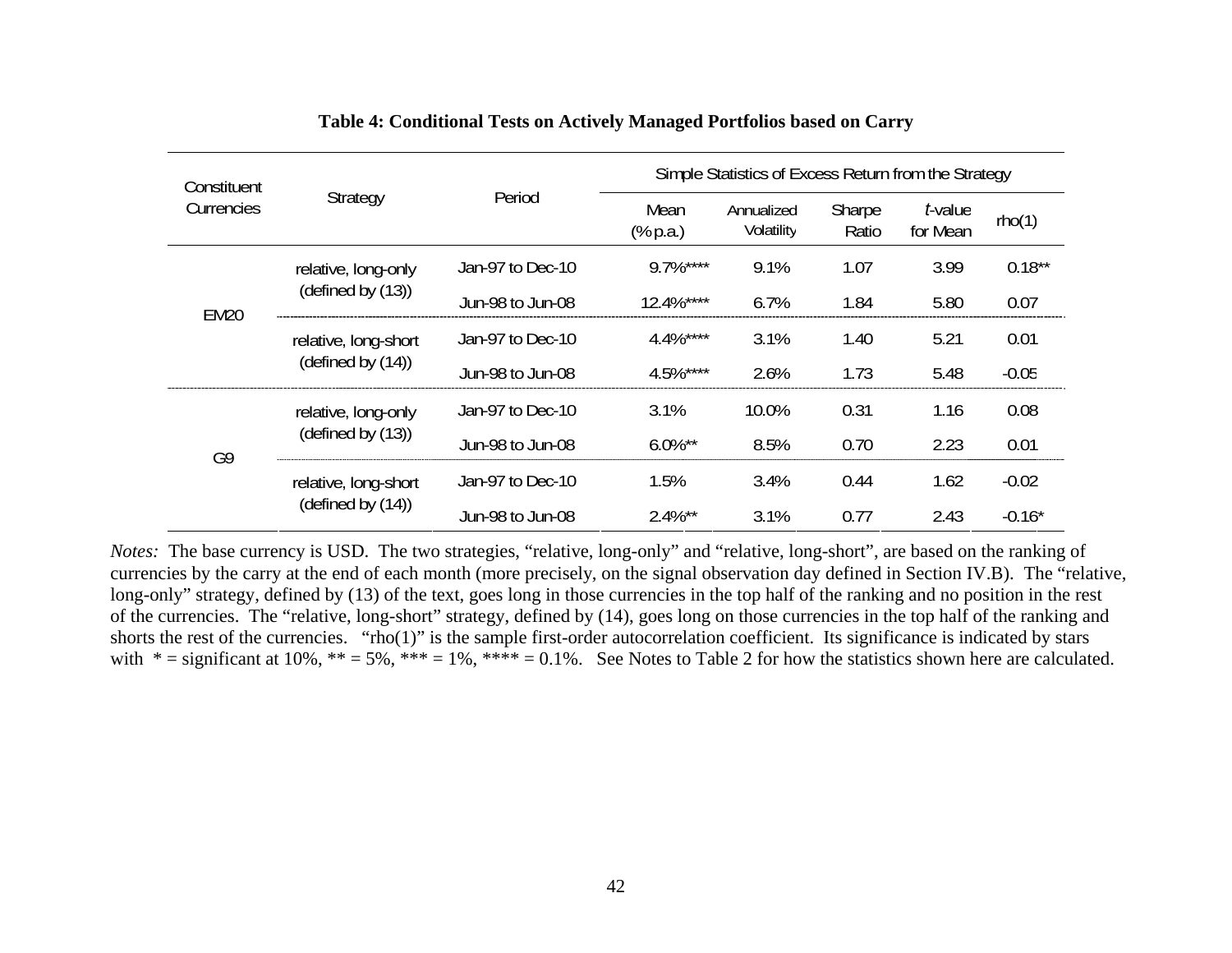| Regression |                |                  | Mean Excess Return          | Constant (% p.a.)    | Coefficient of           |                          |       |
|------------|----------------|------------------|-----------------------------|----------------------|--------------------------|--------------------------|-------|
| No.        | Index          | Period           | $(% \mathbb{R}^2)$ (% p.a.) | $[t$ value]          | E20 Carry<br>$[t$ value] | G9 Carry<br>$[t$ -value] | $R^2$ |
| #1         |                | Jan-97 to Dec-10 | 5.1%                        | 6.2%<br>$[t = 1.93]$ | $-0.14$<br>$[t = -0.43]$ |                          | 0.00  |
| $\#2$      | <b>EM20</b>    | Jun-98 to Jun-08 |                             | 6.1%<br>$[t = 1.90]$ | $-0.13$<br>$[t = -0.40]$ | 2.16<br>$[t = 1.47]$     | 0.01  |
| #3         |                |                  | 7.8%                        | 5.4%<br>$[t = 2.20]$ | 0.33<br>$[t = 1.27]$     |                          | 0.01  |
| #4         |                |                  |                             | 6.2%<br>$[t = 2.51]$ | 0.23<br>$[t = 0.91]$     | 2.17<br>$[t = 1.92]$     | 0.04  |
| #5         |                | Jan-97 to Dec-10 | 2.0%                        | 2.0%<br>$[t = 0.90]$ |                          | 3.68<br>$[t = 2.28]$     | 0.03  |
| #6         | G <sub>9</sub> |                  |                             | 2.8%<br>$[t = 0.79]$ | $-0.10$<br>$[t = -0.29]$ | 3.67<br>$[t = 2.27]$     | 0.03  |
| #7         |                | Jun-98 to Jun-08 | 4.0%                        | 4.2%<br>$[t = 1.84]$ |                          | 4.52<br>$[t = 2.84]$     | 0.06  |
| #8         |                |                  |                             | 3.9%<br>$[t = 1.10]$ | 0.04<br>$[t = 0.11]$     | 4.48<br>$[t = 2.76]$     | 0.06  |

| Table 5: Time-Series Regression of Index Returns on Average Carry |  |  |  |
|-------------------------------------------------------------------|--|--|--|
|                                                                   |  |  |  |

*Notes:* The base currency is USD. Estimation by OLS on monthly data. The indexes are the passive long-only index defined by (12).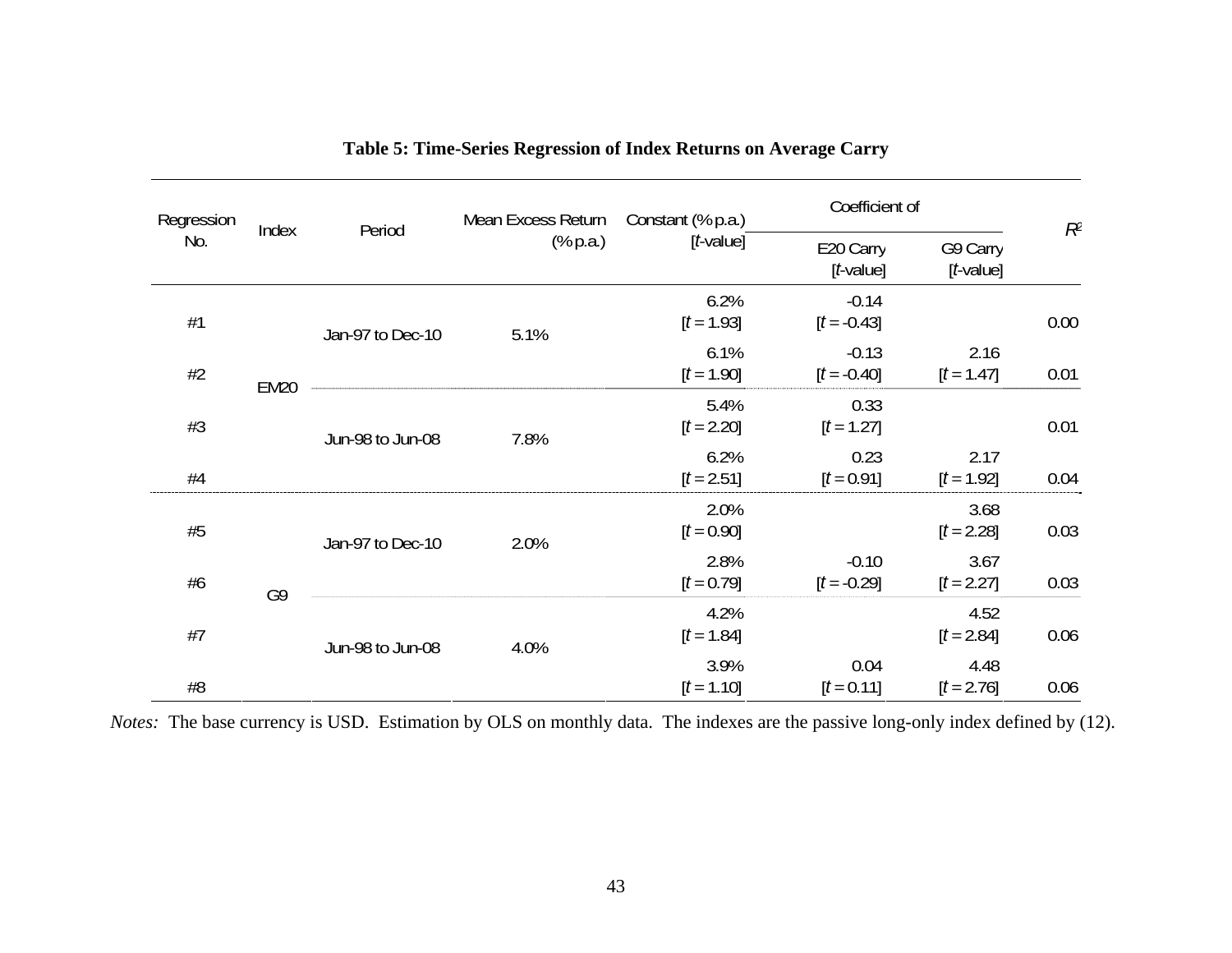|                            | <b>EM20</b>                                   |                                               |                         |                            | G9                                            |                                               |                         |
|----------------------------|-----------------------------------------------|-----------------------------------------------|-------------------------|----------------------------|-----------------------------------------------|-----------------------------------------------|-------------------------|
|                            | Spot                                          | 1-month Outright Forward                      |                         |                            | Spot                                          | 1-month Outright Forward                      |                         |
| Currency                   | <b>Bid/offer Spread</b><br>as Fraction of Mid | <b>Bid/offer Spread</b><br>as Fraction of Mid | Annualized<br>Roll Cost | Currency                   | <b>Bid/offer Spread</b><br>as Fraction of Mid | <b>Bid/offer Spread</b><br>as Fraction of Mid | Annualized<br>Roll Cost |
| <b>TWD</b>                 | 11.9                                          | 16.5                                          | 28.0                    | <b>AUD</b>                 | 5.5                                           | 5.8                                           | 2.3                     |
| <b>THB</b>                 | 10.3                                          | 15.7                                          | 32.4                    | CAD                        | 4.5                                           | 4.9                                           | 2.6                     |
| ZAR                        | 15.4                                          | 16.6                                          | 7.5                     | <b>JPY</b>                 | 2.7                                           | 3.0                                           | 1.3                     |
| <b>TRY</b>                 | 30.5                                          | 37.2                                          | 42.2                    | <b>NZD</b>                 | 7.6                                           | 8.4                                           | 4.9                     |
| PHP                        | 14.8                                          | 20.5                                          | 34.7                    | <b>NOK</b>                 | 7.1                                           | 7.8                                           | 3.9                     |
| <b>KRW</b>                 | 5.7                                           | 16.2                                          | 63.2                    | <b>SEK</b>                 | 5.4                                           | 6.0                                           | 3.5                     |
| <b>CNY</b>                 | 0.0                                           | 4.7                                           | 28.1                    | <b>CHF</b>                 | 5.0                                           | 5.4                                           | 2.3                     |
| <b>IDR</b>                 | 10.0                                          | 14.6                                          | 27.9                    | GBP                        | 2.3                                           | 2.5                                           | 1.1                     |
| PLN                        | 13.2                                          | 13.8                                          | 3.7                     | <b>EUR</b>                 | 2.2                                           | 2.3                                           | 0.8                     |
| CZK                        | 12.8                                          | 13.6                                          | 4.6                     |                            |                                               |                                               |                         |
| <b>CLP</b>                 | $6.8\,$                                       | 9.1                                           | 13.7                    |                            |                                               |                                               |                         |
| <b>MXN</b>                 | 4.7                                           | 5.5                                           | 4.5                     |                            |                                               |                                               |                         |
| <b>SKK</b>                 | 14.9                                          | 17.6                                          | 16.5                    |                            |                                               |                                               |                         |
| <b>HUF</b>                 | 13.8                                          | 16.6                                          | 16.7                    |                            |                                               |                                               |                         |
| COP                        | 8.6                                           | 20.1                                          | 69.5                    |                            |                                               |                                               |                         |
| <b>ARS</b>                 | 9.3                                           | 21.7                                          | 74.4                    |                            |                                               |                                               |                         |
| <b>INR</b>                 | 7.6                                           | 10.2                                          | 15.6                    |                            |                                               |                                               |                         |
| <b>BRL</b>                 | 10.3                                          | 19.3                                          | 54.3                    |                            |                                               |                                               |                         |
| <b>ILS</b>                 | 18.0                                          | 21.1                                          | 19.2                    |                            |                                               |                                               |                         |
| <b>RUB</b>                 | 2.8                                           | 9.8                                           | 42.2                    |                            |                                               |                                               |                         |
| Average over<br>Currencies | 11.1                                          | 16.0                                          | 29.9                    | Average over<br>Currencies | 4.7                                           | 5.1                                           | 2.5                     |

# **Table 6: Bid/offer Spreads and Roll Costs in Basis Points, March 2004 – June 2008**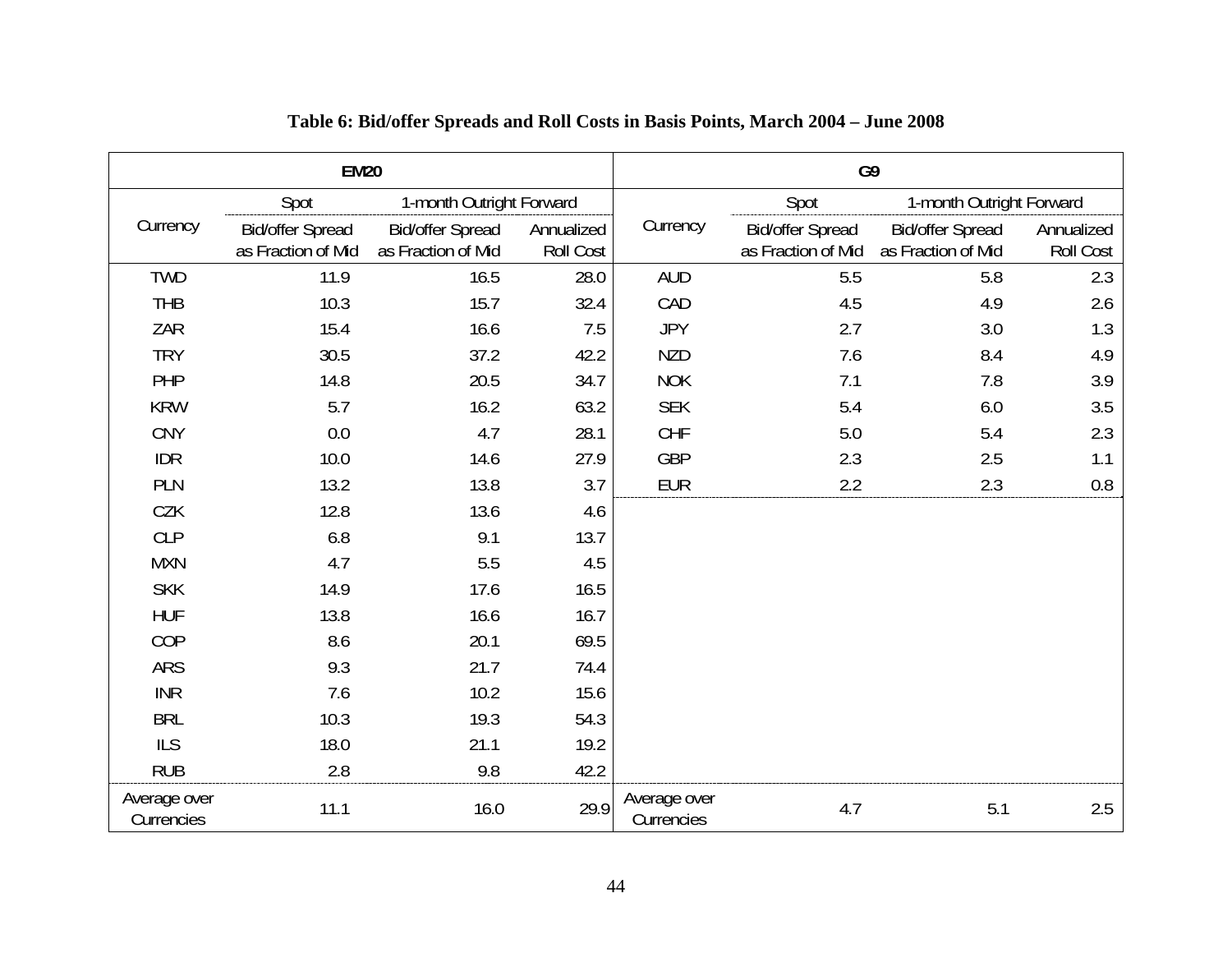*Notes:* In basis points. The base currency is USD. The source is WM/Reuters. Averages of end-of-month values (or more precisely, averages of the rates for delivery on the last business day of the month). The sample period is March 2004-June 2008 (except for IDR whose sample period is from June 2007). The roll cost equals, as defined in Section V, 0.5 times the difference between the forward bid/offer spread and the spot bid/offer spread, expressed as fraction of the mid forward rate, multiplied by 12. The spot bid/offer spread for CNY is zero because for CNY only a single rate is quoted.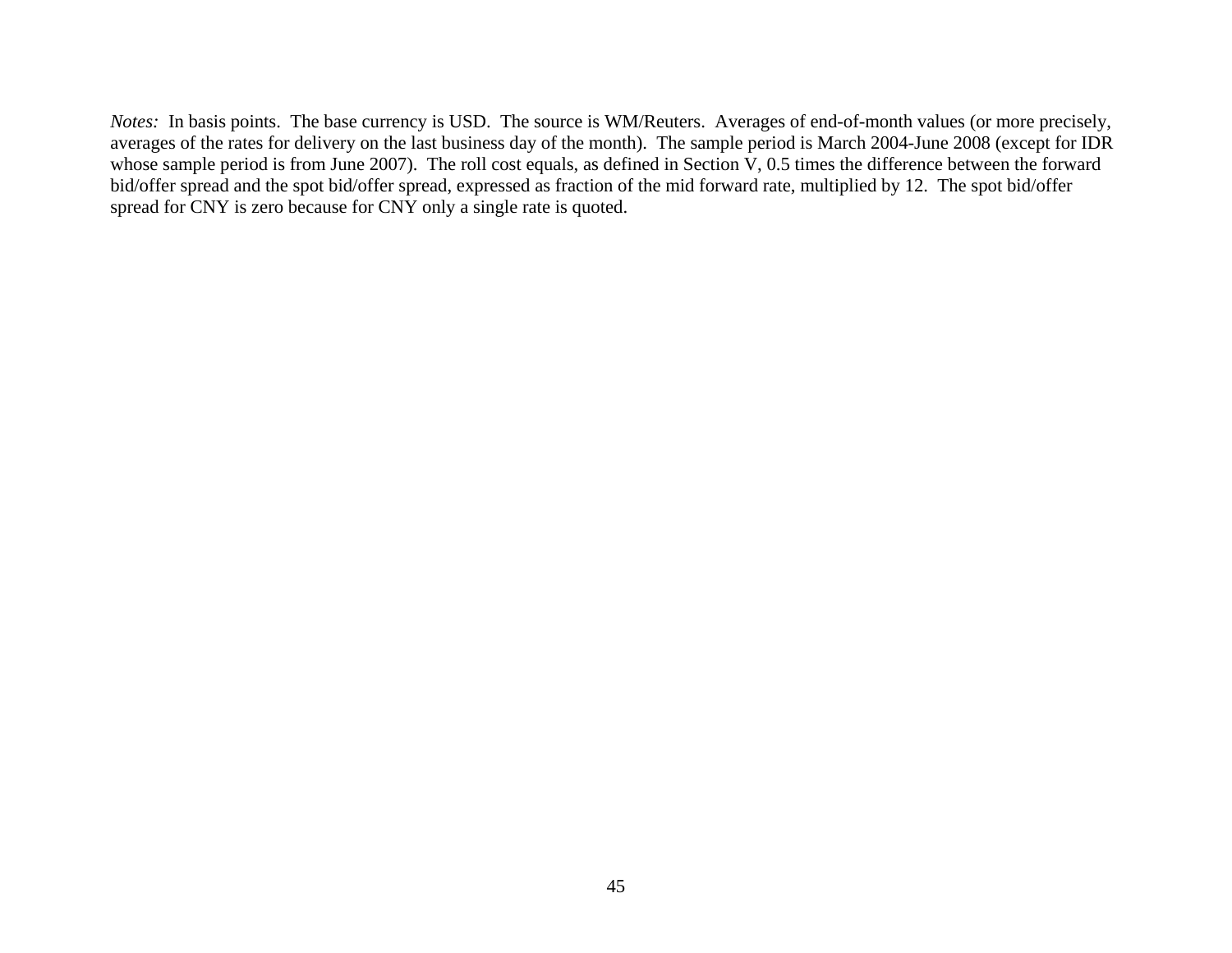| Index                        | <b>Bid/offer Spreads</b>           |                       |                        |                         | <b>Investment Horizon in Months</b> |                         |                         |                           |
|------------------------------|------------------------------------|-----------------------|------------------------|-------------------------|-------------------------------------|-------------------------|-------------------------|---------------------------|
|                              | Incorporated?                      | 1 month<br>til Apr-04 | 3 months<br>til Jun-04 | 12 months<br>til Mar-05 | 24 months<br>til Mar-06             | 48 months<br>til Mar-08 | 60 months<br>til Mar-09 | 81 months<br>til Dec-2010 |
|                              | No                                 | $-12.84%$             | $-1.19%$               | 8.75%                   | 6.14%                               | 8.03%                   | 3.44%                   | 5.54%                     |
| Passive on<br><b>EM20</b>    | Yes                                | $-14.16%$             | $-1.85%$               | 8.35%                   | 5.80%                               | 7.72%                   | 3.03%                   | 5.11%                     |
| (defined by (12))            | Difference in<br>Basis Points p.a. | 134                   | 66                     | 40                      | 34                                  | 31                      | 41                      | 42                        |
|                              | No.                                | $-29.71%$             | $-1.07%$               | 6.63%                   | $-0.84%$                            | 5.09%                   | 0.01%                   | 2.94%                     |
| Passive on<br>G <sub>9</sub> | Yes                                | $-30.22%$             | $-1.26%$               | 6.55%                   | $-0.89%$                            | 5.05%                   | $-0.04%$                | 2.89%                     |
| (defined by (12))            | Difference in<br>Basis Points p.a. | 52                    | 20                     | 7                       | 5                                   | 4                       | 5                       | 5                         |
|                              | No                                 | $-21.29%$             | 0.74%                  | 11.31%                  | 9.52%                               | 10.00%                  | 5.53%                   | 8.42%                     |
| Long-only on<br><b>EM20</b>  | Yes                                | $-22.92%$             | $-0.04%$               | 10.85%                  | 9.15%                               | 9.65%                   | 5.07%                   | 7.98%                     |
| (defined by (13))            | Difference in<br>Basis Points p.a. | 167                   | 78                     | 45                      | 37                                  | 35                      | 46                      | 44                        |
|                              | N <sub>o</sub>                     | $-29.72%$             | $-2.45%$               | 8.59%                   | 1.40%                               | 7.06%                   | $-0.07%$                | 3.40%                     |
| Long-only on<br>G9           | Yes                                | $-30.41%$             | $-2.72%$               | 8.50%                   | 1.34%                               | 7.02%                   | $-0.12%$                | 3.34%                     |
| (defined by (13))            | Difference in<br>Basis Points p.a. | 71                    | 27                     | 9                       | 5                                   | 4                       | 6                       | 6                         |

### **Table 7: Transactions Costs in Portfolio Returns**

Geometric Mean Excess Returns Per Annum. Calculation assumes the investor opens position in March 2004

*Notes:* Monthly data. The returns are geometric means stated in percents per annum. The base currency is USD. Monthly data on bid/offer spreads (whose averages are reported in Table 6) are from WM/Reuters for both EM20 and G9. For IDR, WM/Reuters does not provide data before June 2007, so we assume the bid/offer spreads as ratios to the mid before June 2007 are the same as those in June 2007. There are 11 currency months (all coming from G9) in which the forward bid/offer spread was smaller than the spot spread. We raised the forward spread to equal to the spot spread for those currency months. We require the spot and forward bid/offer spread as a fraction of mid to be at least 2 basis points for EM20 and 1 basis point for G9 (we do so to facilitate the linear programming function of Matlab to locate the relevant corner).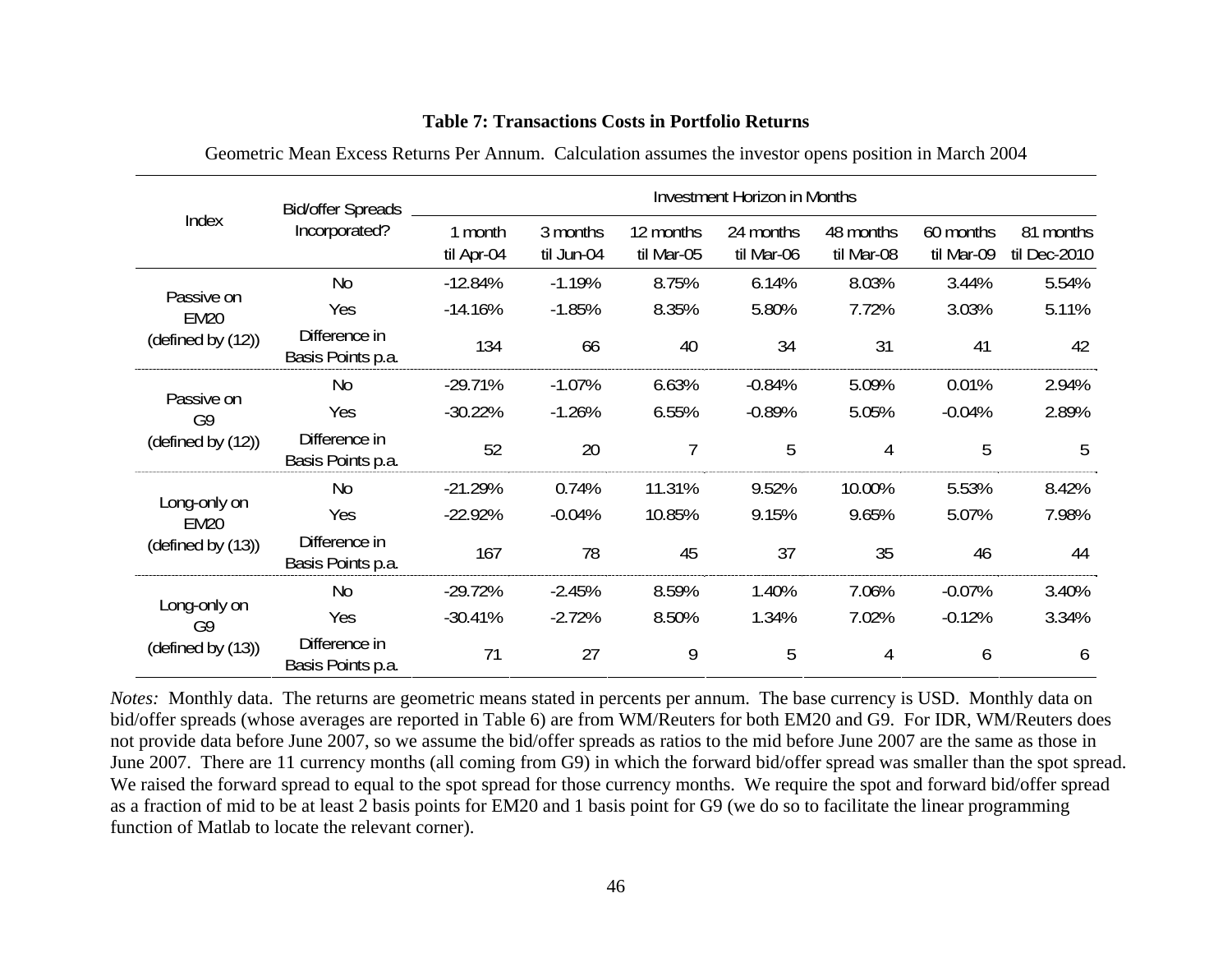

**Figure 1: Cumulative USD Excess Returns, EM 20 and G9, June 1996 - December 2010 June 1998 value is set to100**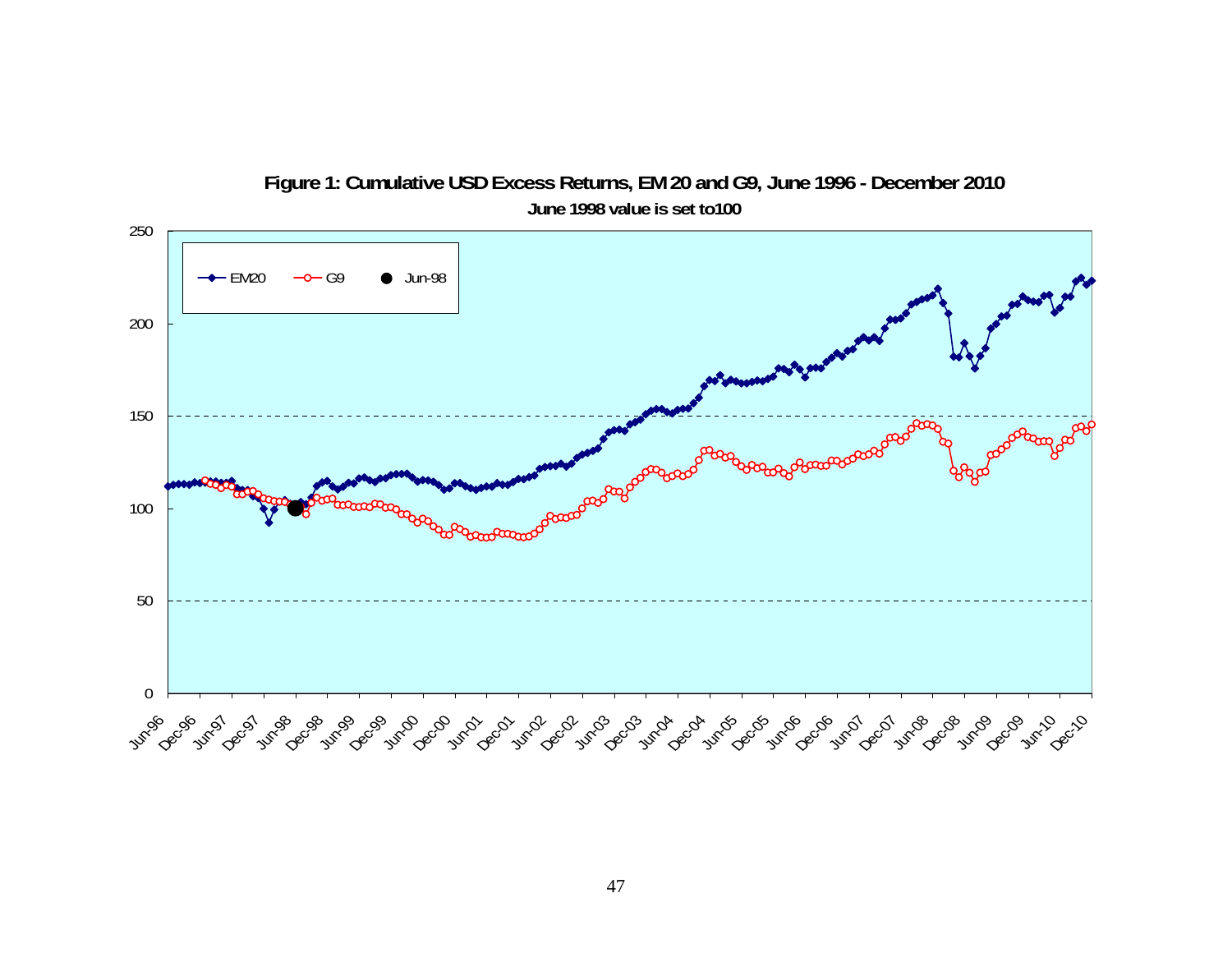

# **Figure 2A: Cross-Section Plot of Mean Excess Return against Mean Carry Averages for January 1997 - March 2004**

**time-series mean of annualized carry, end of month** *t*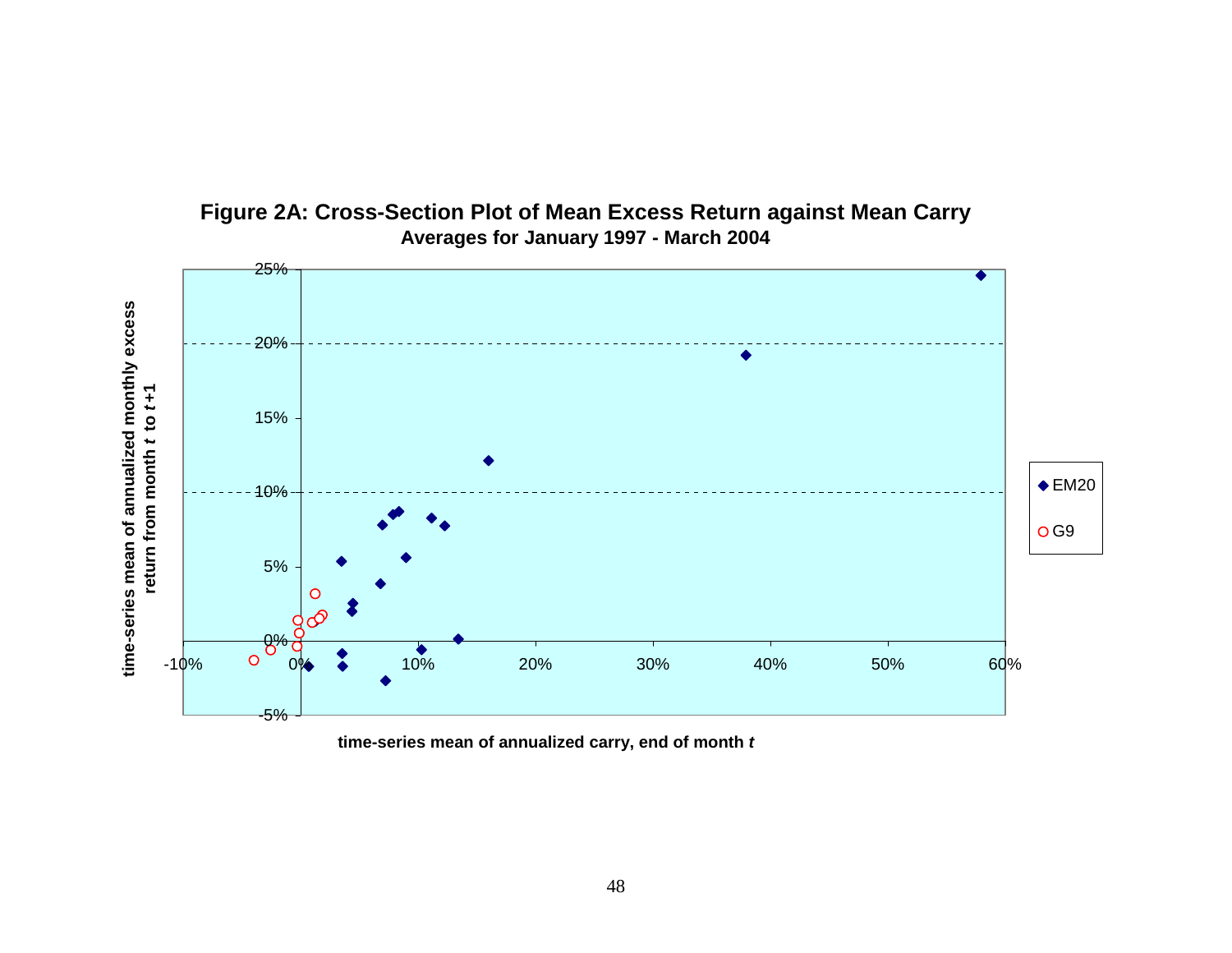

# **Figure 2B: Cross-Section Plot of Mean Excess Return against Mean Carry Averages for March 2004 - December 2010**

**time-series mean of annualized carry, end of month** *t*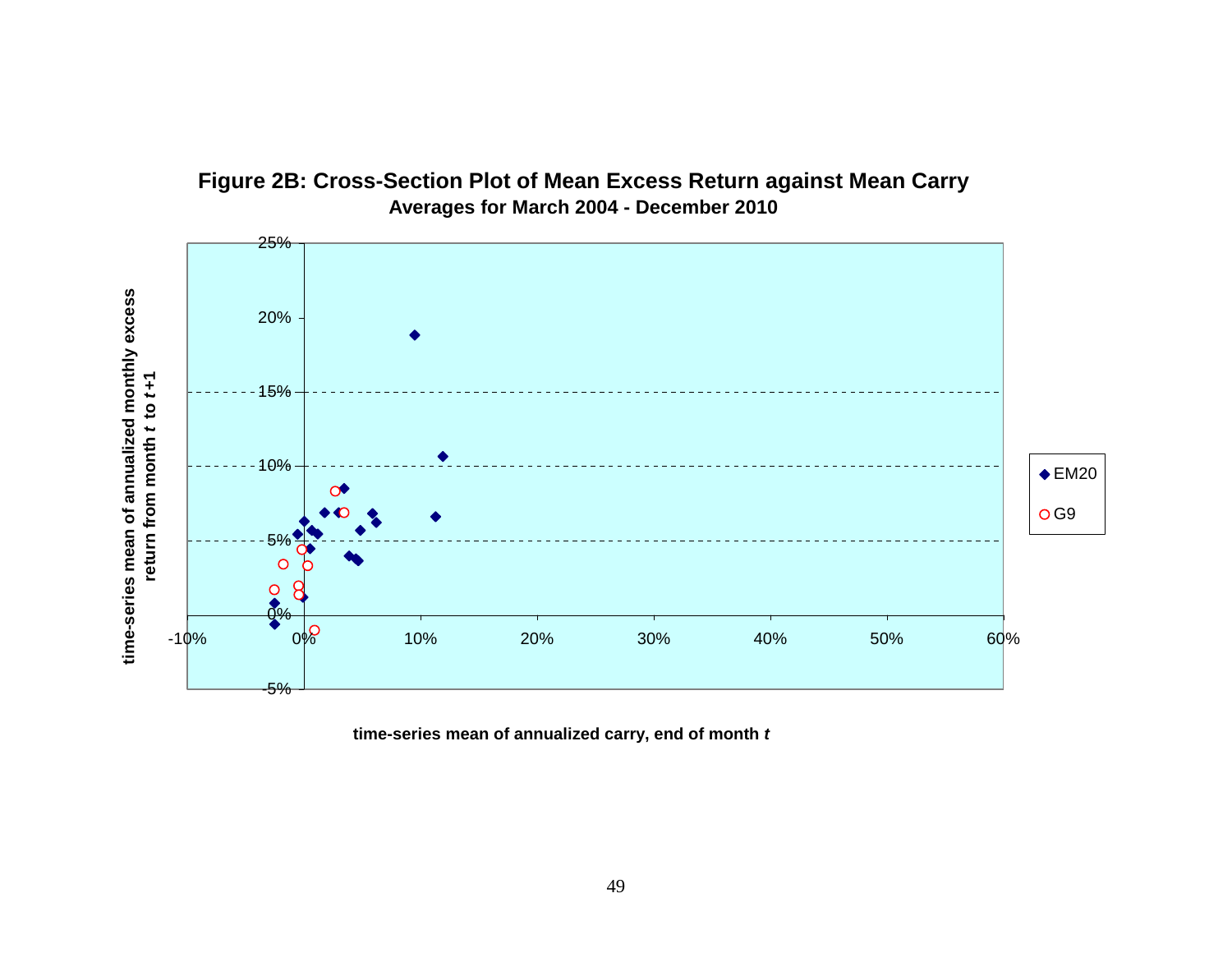

basis points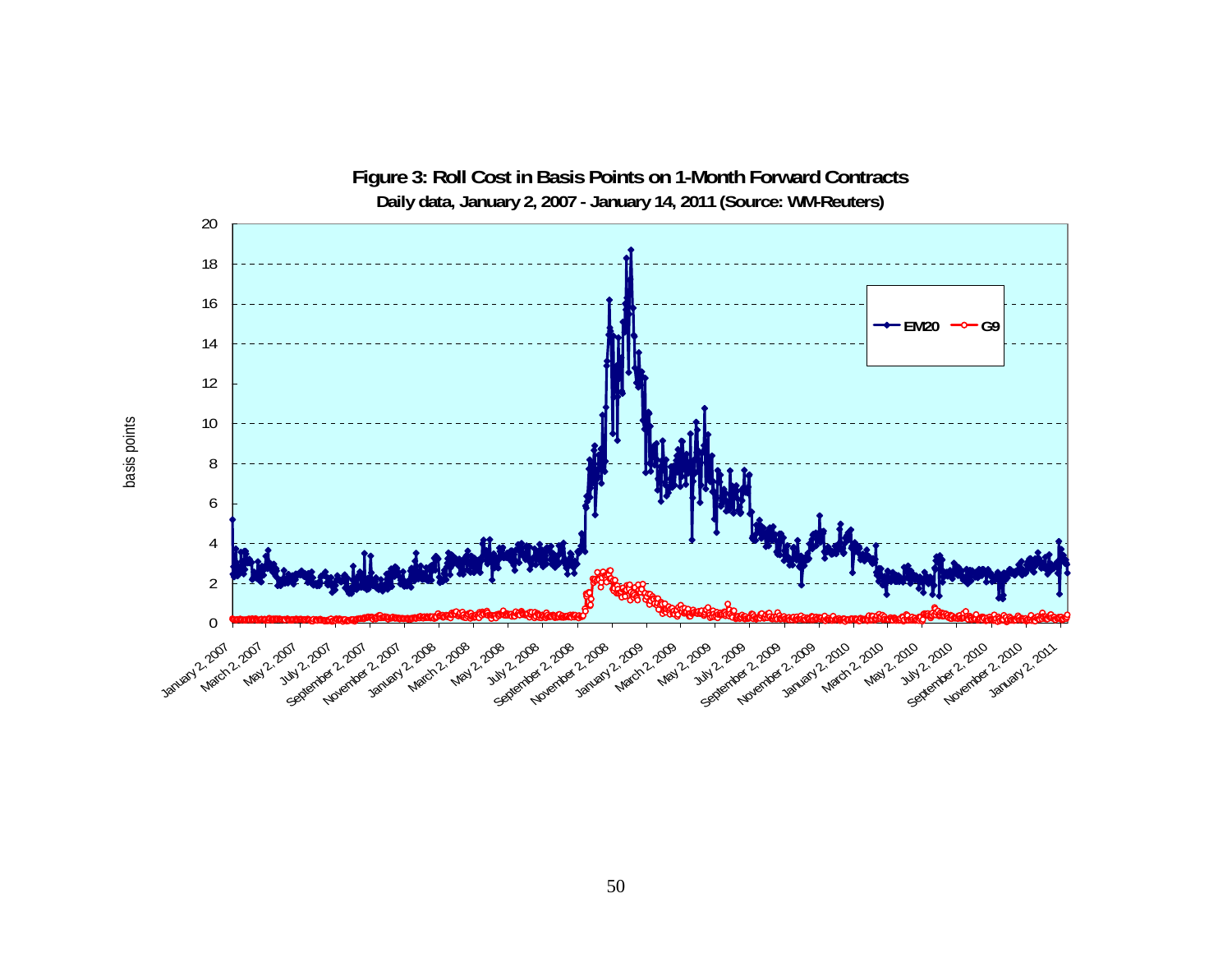# **Appendixes to "Emerging Market Currency Excess Returns" by Stephen Gilmore and Fumio Hayashi, February 2011 version**

### **Appendix A: Documentation of the Monthly File**

This appendix describes how we created the monthly file, on which all the results of the text (except for Figure 3, which is about daily bid/offer spreads) are based, from daily observations on spot and forward rates.

### **A.1. Daily Files**

Our procedure for creating the monthly file utilizes two files of daily observations. One, to be referred to as the Delivery Date File, was provided to us by AIG-FP (AIG Financial Products International, Incorporated). It gives the delivery dates of spot and forward contracts against USD for all weekdays between January 1980 and December 2011 for a large number of currencies including EM20 (the 20 emerging market currencies) and G9 (the 9 major currencies) listed in Table 1 and legacy currencies DEM, FRF, ITL. We write  $DEL_{it}$  for the delivery date of a *j*-month forward contract and  $DEL_{0t}$  for that of a spot contract, traded on observation date t. This  $DEL_{0t}$ will be referred to as the *spot delivery date*. We also write  $\left. \text{OBS}_{jt} \right|$  for the observation date whose spot delivery date coincides with  $DEL_{jt}$ .

|                          | $DEL_{0t}$               | $DEL_{1t}$               | $DEL_{2t}$             | $DEL_{3t}$              |
|--------------------------|--------------------------|--------------------------|------------------------|-------------------------|
| Wed, March 25, 2009      | Friday, March 27, 2009   | Monday, April 27, 2009   | Wed, May 27, 2009      | Monday, June 29, 2009   |
| Thursday, March 26, 2009 | Monday, March 30, 2009   | Thursday, April 30, 2009 | Friday, May 29, 2009   | Tuesday, June 30, 2009  |
| Friday, March 27, 2009   | Tuesday, March 31, 2009  | Thursday, April 30, 2009 | Friday, May 29, 2009   | Tuesday, June 30, 2009  |
| Monday, March 30, 2009   | Wed, April 01, 2009      | Friday, May 01, 2009     | Monday, June 01, 2009  | Wed, July 01, 2009      |
| Tuesday, March 31, 2009  | Thursday, April 02, 2009 | Thursday, May 07, 2009   | Tuesday, June 02, 2009 | Thursday, July 02, 2009 |
| $\cdots$                 | $\cdots$                 | $\cdots$                 | $\cdots$               | $\cdots$                |
| Friday, April 24, 2009   | Tuesday, April 28, 2009  | Thursday, May 28, 2009   | Monday, June 29, 2009  | Tuesday, July 28, 2009  |
| Monday, April 27, 2009   | Thursday, April 30, 2009 | Friday, May 29, 2009     | Tuesday, June 30, 2009 | Friday, July 31, 2009   |
| Tuesday, April 28, 2009  | Friday, May 01, 2009     | Monday, June 01, 2009    | Wed, July 01, 2009     | Monday, August 03, 2009 |
| Wed, April 29, 2009      | Friday, May 01, 2009     | Monday, June 01, 2009    | Wed, July 01, 2009     | Monday, August 03, 2009 |
| Thursday, April 30, 2009 | Thursday, May 07, 2009   | Monday, June 08, 2009    | Tuesday, July 07, 2009 | Friday, August 07, 2009 |

To provide an example, here is an extract of the Delivery Date File for JPY:

For example, for  $t =$ Thursday, March 26, 2009 in the above delivery date schedule, we have:  $DEL_{1t}$  = Thursday, April 30, 2009 and  $\overline{OBS}_{1t}$  = Monday, April 27, 2009. It is possible that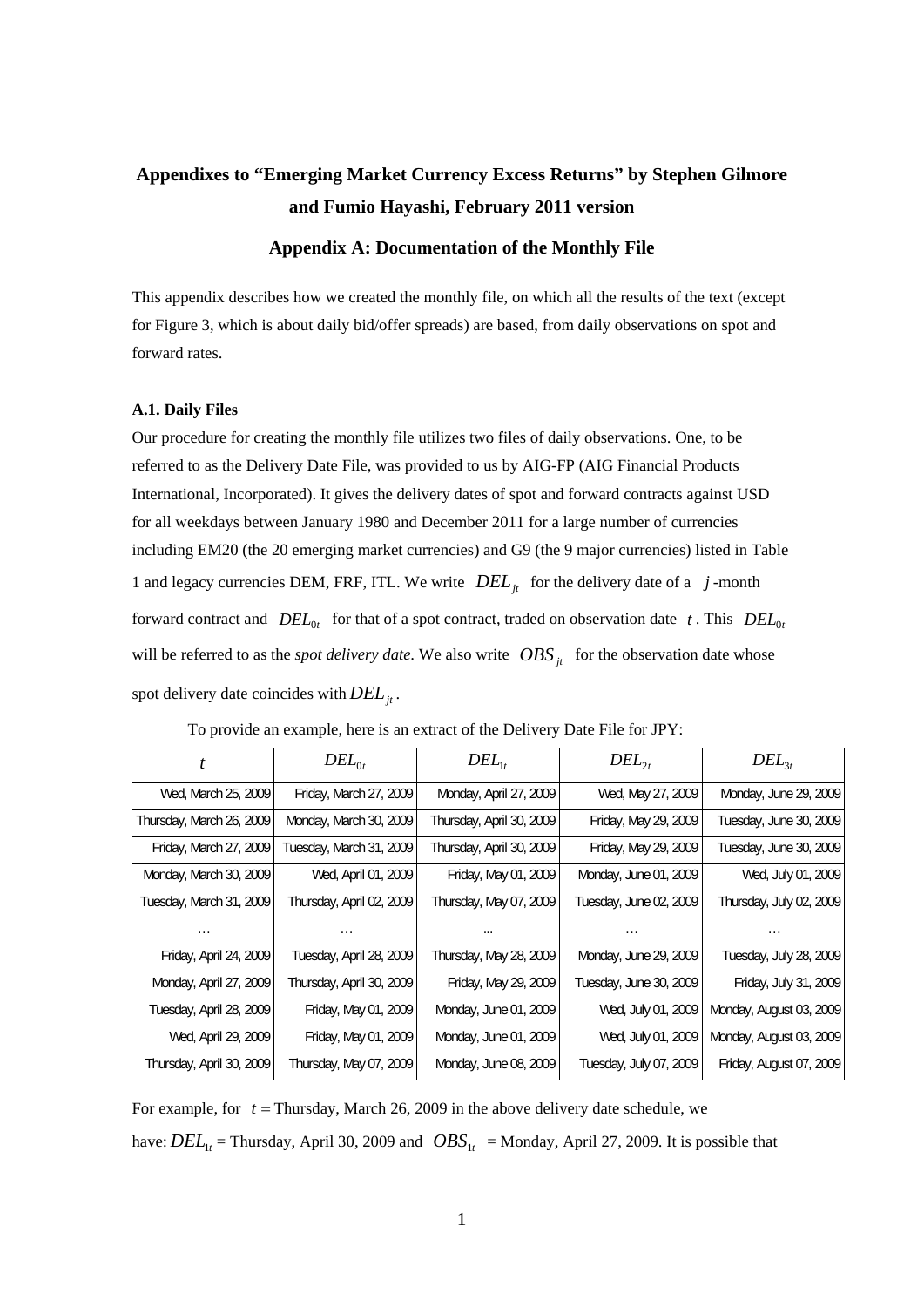multiple days qualify as  $OBS_{jt}$ : an observation date of  $t =$ Monday, March 30, 2009 has  $DEL_{1t} =$ Friday, May 1, 2009, and two observation dates, April 28 and April 29, share the same spot delivery date of May 1. As this JPY example illustrates, it appears that national holidays of the country of the counter currency are not a delivery day (Wednesday, April 29, 2009 is a Japanese national holiday).

The other file is what we call the Price File, which has daily observations on the over-the-counter spot and forward rates against USD for EM20 and G9. There are two data sources for daily exchange rates. AIG-FP provided us with daily observations on spot, 1-, 2-, and 3-month forward mid rates for EM20 currencies, many of which date back to as early as the late 1990s. The last observation is for April 19, 2010. We also obtained, via *Datastream*, the WM/Reuters Historic Rate Data on spot and forward rates for a large set of countries including G9 since December 31, 1996 as well as EM20 (from December 31, 1996 for a small subset and from 2004 for the rest of the 20 EM currencies). Unlike the AIG-FP data, the WM/Reuters data have bid and offer rates in addition to mid rates<sup>[1](#page-52-0)</sup> and can be updated to the latest date. Both sources provide daily observations for virtually all weekdays (literally all weekdays, in the case of WM/Reuters) including national holidays, because exchange rates can be sampled from multiple international financial centers. For example, there is an observation on the JPY/USD exchange rate for Wednesday, April 29, 2009 (a Japanese national holidy).

However, observations are available for (virtually) all weekdays, only because of repetitions. For example, the exchange rate values reported for December 25 can be the same as those reported for the most recent pre-Christmas weekday. The G9 in the WM/Reuters data have very few repetitions, about 1% of weekdays. Those repetitions are probably for weekdays that are not a business day, such as December 25 when global financial centers are all closed. Regarding EM20, for both AIG-FP and WM/Reuters, observations after excluding repetitions are relatively scarce for a small subset of currencies for several years. Also, although very rare except for IDR for January 14, 2003 through June 1, 2007 and TRY for November 29, 2000 through January 24, 2001 in WM-Reuters data, the forward rates are equal to the spot rate that is not constant over time. Appendix Table 1 reports the number of non-repetitive observations (observations after removing: repeated observations<sup>[2](#page-52-1)</sup> and those with the forward rates being mere copies of the spot rate) by year for EM20. It shows that the two data sources, when both are available, provide similar coverage,

<span id="page-52-0"></span><sup>&</sup>lt;sup>1</sup> In very rare cases, the bid rate is greater than the offer rate. For those cases we change the bid and offer rates so that the mid rate remains the same and the bid-offer spread as a ratio of the mid rate is some prescribed value (2 basis points for EM20 and 1 basis point for G9).

<span id="page-52-1"></span><sup>&</sup>lt;sup>2</sup> An observation for the day is deemed a repetition if the values of the three forward rates  $(1, 2)$ - and 3-month) are the same as those from the previous weekday. The criterion would be stricter if we also required the spot rate to be the same as that from the previous weekday. But then the observation for the day would not be a repetition if (as occurs in the WM/Reuters data for, e.g., TRY for 2001) the spot rate is updated for the day but the forward rates are not. This leads to an erroneous calculation of the carry (the forward premium).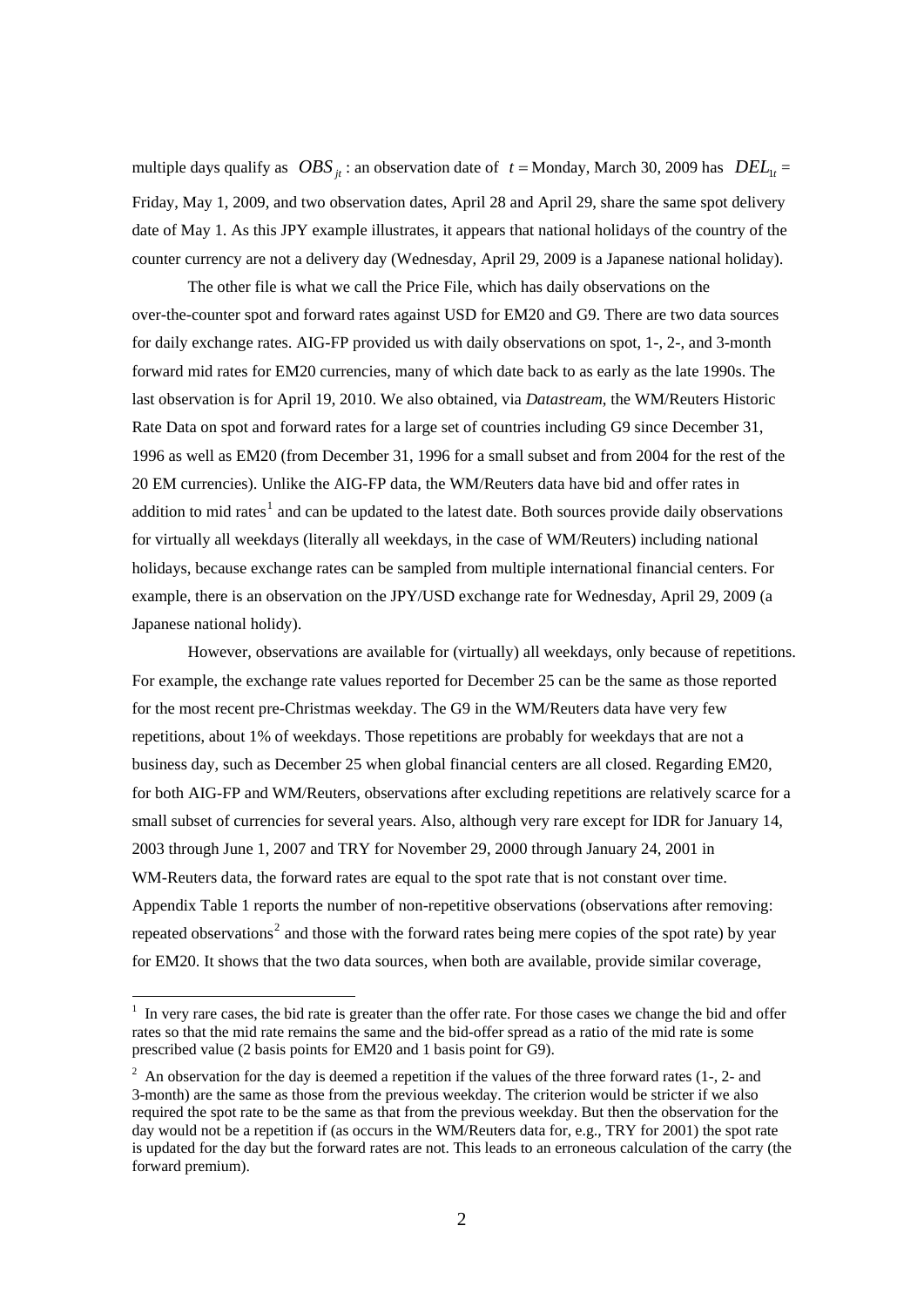except for TRY in 1997-1999 and particularly 2002 (when WM/Reuters has more observations) and IDR (AIG-FP has more).

Since AIG-FP covers longer periods than WM/Reuters, we take the AIG-FP data to be the primary data source for EM20. There can be pros and cons about use of repeated observations. Exchange rate values in data are carried over from the previous business day, maybe because the market didn't show much movements (e.g., ARS and CNY under the (virtual) fixed exchange rate regime), or maybe because the market was closed or the liquidity was severely limited. Since it would be impossible or very time-consuming for us to go to each incidence of repeated observations and determine which is the case, we decided to exclude, for the most part, repeated observations. Exceptions are:

- (a) (Importation from WM-Reuters) There are weekdays for which AIG-FP does not provide non-repetitive observations but WM/Reuters does. We assume that they are business days, with some financial centers providing the exchange rate information. We import those WM/Reuters observations for those weekdays. This occurs primarily for TRY for 1997-1999 and 2002.
- (b) (Retention of repeated observations) All the daily observations from AIG-FP are kept for the following currencies and periods:

ARS under the (credible) fixed exchange rate regime (until the end of September 2000),

CNY until the end of August 2003 (when the spot rate was virtually fixed),

TRY from June to November 2001, and

CLP from January 1998 to May 2000.

TRY and CLP in AIG-FP have only one observation (in the case of TRY) or only several (CLP) for those indicated months. Even for those months, the last weekday of the month is sampled in data. For this reason we supposed that the reason for the infrequency of observations was not that the markets were closed.

The last day in the AIG-FP data on EM20 is April 19, 2010. To extend the period to the latest date, we append to the AIG-FP data the non-repetitive observations from WM/Reuters for observation dates after April 19, 2010. The daily observations created this way are our Price File for EM20.

For G9, the Price File is the non-repetitive daily observations from WM/Reuters.

### **A.2. A Matrix of Daily Observations**

We write  $F_{jt}$  for the *j*-month forward rate and  $S_t$  for the spot rate on observation date t, stated in the foreign currency unit per USD. For each currency, the Price File provides a matrix of five columns whose typical row is  $(t, S_t, F_1, F_2, F_3)$ . The set of observation dates and hence the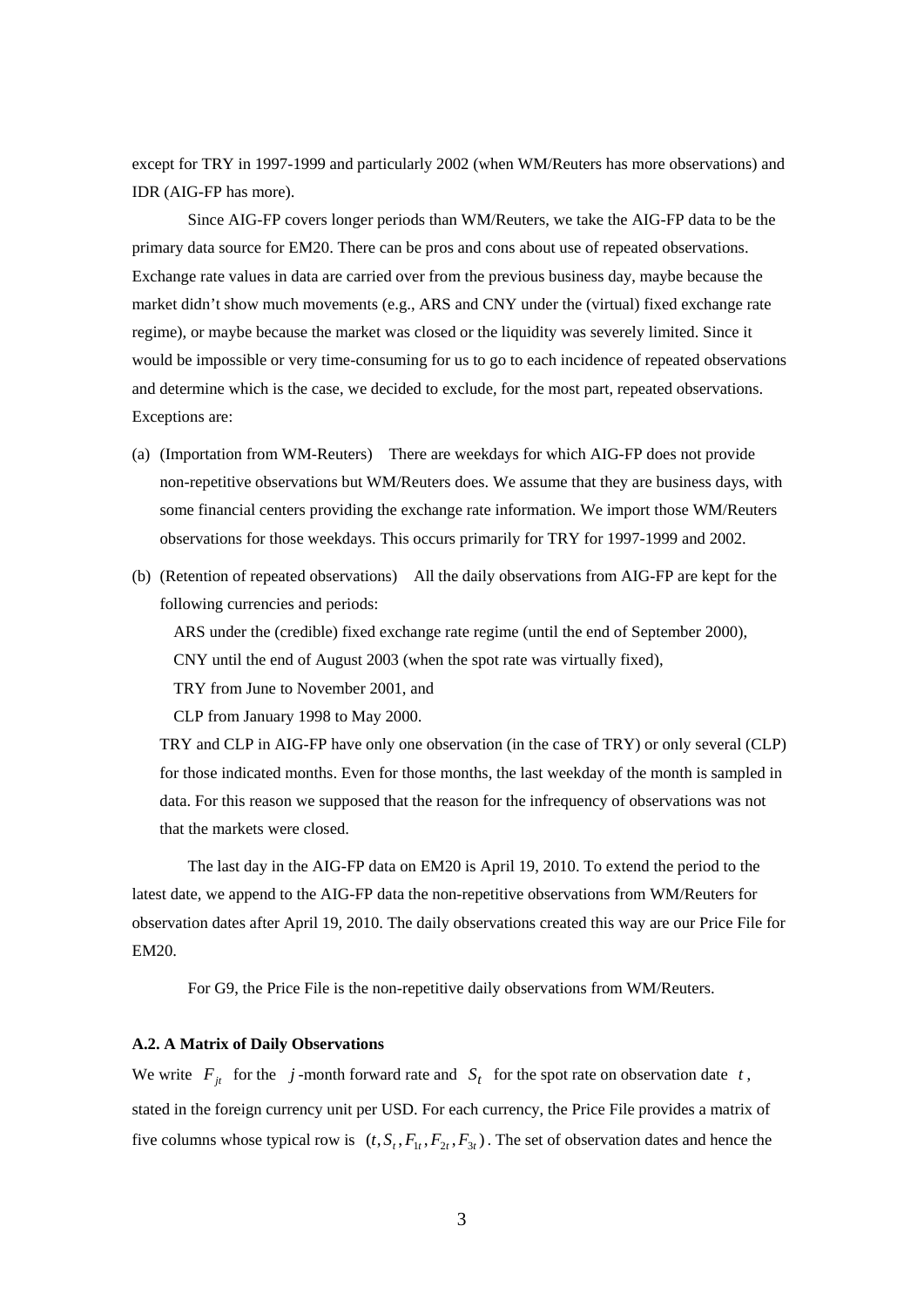number of rows differ across currencies. From the Delivery Date File and the Price File we create a matrix for the same set of observation dates in the Price File. Its typical row is

t, 
$$
DEL_{0t}
$$
,  $S_t$ ,  $(F_{jt}, DEL_{jt}, OBS_{jt}, S_{OBS_{jt}})$ ,  $j = 1, 2, 3.$  (A1)

The excess return from a  $j$ -month forward contract traded on date  $t$  is calculated as  $F_{jt}/S_{OBS_{jt}} - 1$  and the carry on date t is  $F_{jt}/S_t - 1$ .

For each given observation t in the Price File, we can easily obtain  $(S_t, F_{jt})$  from the Price File and (*DEL*<sub>0*t*</sub>, *DEL*<sub>*jt*</sub>) from the Delivery Date File (which covers all weekdays). Far less straightforward is to determine  $\left. OBS_{jt} \right.$ . We first obtain from the Price File the first and last observation dates for which the spot rate is available. Then turn to the Delivery Date File to find the associated first and last spot delivery dates (delivery dates for spot contracts). Hereafter we temporarily drop the subscript  $j$  for the forward contract in question. The following steps determine  $OBS_t$  for each observation date t in the Price File.

- 1. From the Delivery Date File, obtain  $DEL<sub>t</sub>$  from the record corresponding to  $t$ .
- 2. If *DEL<sub>t</sub>* is earlier than the first spot delivery date or later than the last spot delivery date just defined, we declare that  $OBS_t$  and  $S_{OBS_t}$  are not available, by assigning them the missing value. Otherwise, proceed as below.
- 3. From the Delivery Date File, we look for observation dates whose spot delivery date is DEL<sub>t</sub>. The following exhausts all the possible cases.
	- (a) There is only one such date in the Delivery Date File (i.e., the set  $\{s \mid DEL_{0s} = DEL_{t}\}\$ is a singleton). (An example in the JPY delivery schedule shown in Section 1 above is  $t = \text{March } 26, 2009 \text{ with } \text{DEL}_{1t} = \text{April } 30. \text{ There}$ is only one observation day, April 27, whose spot delivery date is April 30.) We turn to the Price File. There are two possibilities.
		- i. If the Price File has an observation corresponding to that date, we determine  $OBS<sub>t</sub>$  to be this date. (In the current example, if the Price File has April 27, then  $OBS_{1t}$  = April 27.)
		- ii. Otherwise, we determine  $OBS_t$ , to be the earliest observation date after that date in the Price File. (In the current example, if the Price File has April 28 but not April 27, then  $OBS_{1t} =$  April 28.) The underlying trading strategy is to receive the counter currency on  $DEL<sub>t</sub>$ , hoard or lend the currency, and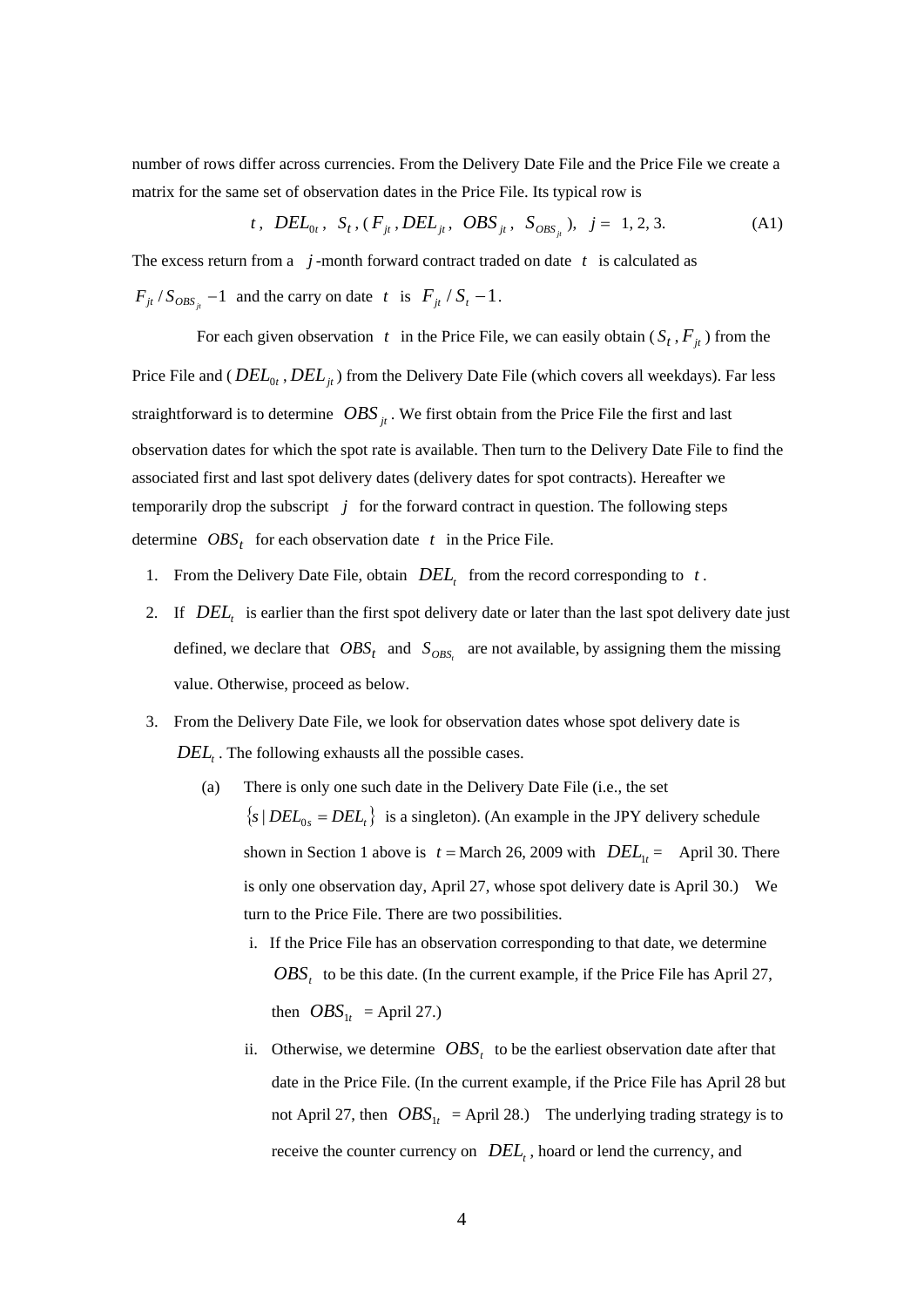- (b) There are multiple such dates in the Delivery Date File. (An example in the JPY schedule shown in Section 1 is  $t = \text{March } 30, 2009 \text{ with } DEL_{1t} = \text{ May } 1.$  There are two observation dates, April 28 and April 29, whose spot delivery date is May 1.) From those multiple observation dates we select the set of dates, each of which has an observation in the Price File. There are two possibilities.
	- i. This set is not empty.  $OBS_t$  is the last date of this non-empty set. (In the current example, if the Price File has both April 28 and April 29, then  $OBS_{1t}$  = April 29.)
	- ii. This set is empty. We determine  $OBS_t$  to be the earliest observation date after the last of those multiple observation dates in the Price File. (In the current example, if the Price File has neither April 28 nor April 29 but has April 30, then  $OBS_{1t}$  = April 30). The underlying trading strategy is the same as in  $(a-ii)$ .
- (c) There is no such date in the Delivery Date File. (This occurs for IDR, PHP, CNY, TWD, MXN, ARS, and JPY a very few times in the periods shown in Table 1.) We turn to the earliest spot delivery date after  $DEL<sub>t</sub>$  in the Delivery Date File such that the associated observation dates in the Delivery Date File have at least one corresponding observation in the Price File. We determine  $\textit{OBS}_t$  to be the last date of those corresponding observations in the Price File. (If *DEL*, is the last spot delivery date defined above, then this procedure is infeasible, but this did not arise in our data.) This procedure would correctly identify  $OBS_t$  if the true delivery date is not  $DEL<sub>t</sub>$  (as given in the Delivery Date File) but the spot delivery date as determined above. If the true delivery date is before this spot delivery date, the underlying investment strategy is as described for case (a-ii) and (b-ii). Otherwise, the strategy involves borrowing the counter currency on the spot delivery date until the true delivery date.

The spot rate on  $OBS_t$  thus determined in cases (a)-(c) is available because  $DEL_t$  is between the first and the last spot delivery dates defined above.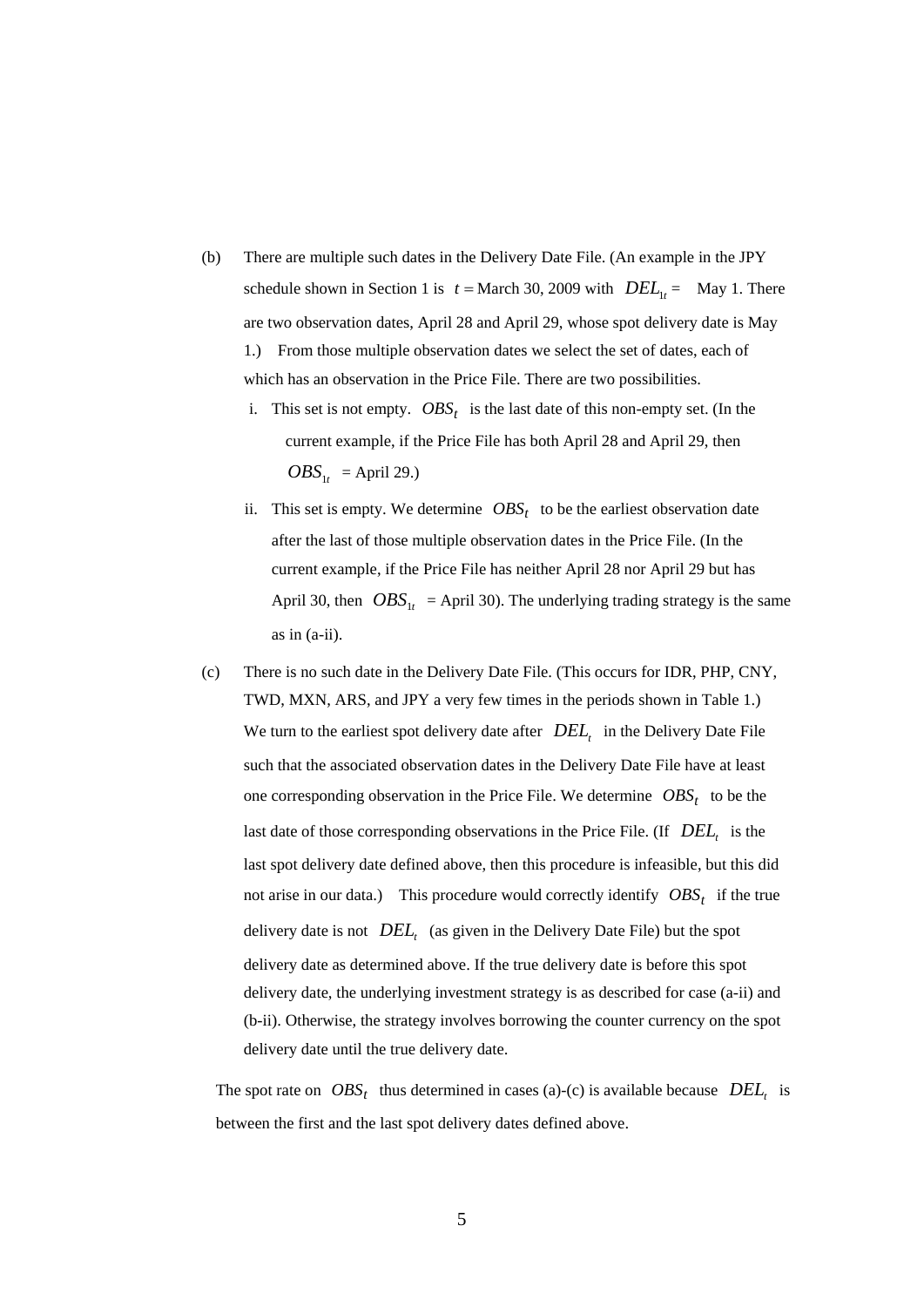The data challenges identified in (a-ii) and (b-ii) can occur because the Price File does not have observations on all business days. The date misalignment described in (c) can occur perhaps because there was an unscheduled holiday that was added between the initial establishment of the forward transaction or its delivery. In the case of IDR the delivery schedule is also complicated by the need to observe Singapore holidays for the NDF (non-deliverable forward) market.

#### **A.3. The Monthly File**

To create monthly observations on so-called end/end deals in which the delivery date for the forward contract is the last business day of the month, we extract, for each month in the matrix of daily observations just described, the row or observation date whose  $DEL_{jt}$  is the latest day of the month. (If there are multiple observation dates, we pick the row corresponding to the latest observation date.) The convention in the forward market is that this choice of the observation date does not depend on the tenor (spot, 1-, 2-, or 3-month forward) of the contract (although it can depend on the currency). The JPY example of Section 1 of this appendix illustrate this.

If the first daily observation of the spot and forward rate is, for example, December 31, 1996 (as in the WM/Reuters data), the first monthly excess return observation is from January to February 1997. This is because to calculate the December 1996 to January 1997 return we need to observe the 1-month forward rate on one or two business days prior to December 31, 1996.

In the monthly file thus created, let  $t(m)$  be the observation date of month  $m$ . To use the JPY example,  $t(m) = \text{March } 27, 2009 \text{ for } m = \text{March } 2009 \text{ and } t(m+1) = \text{April } 27, 2009$ , provided that the Price File has those observation dates. If the Delivery Date File had no date misalignment of the sort described in case (c) above and if the Price File had for each month an observation whose  $DEL_{1t}$  is the last business day of the month, then the way the monthly file is created ensures that, for any month  $m$  in the monthly file, we have:

$$
DEL_{j,t(m)} = DEL_{0,t(m+j)} \quad \text{for} \quad j = 1, 2, 3. \tag{A2}
$$

In the current JPY example,  $DEL_{1,t(m)} =$ April 30 and  $DEL_{0,t(m+1)} =$  April 30, as required by (A2). Under the procedure described in Section 2 of this appendix for determining  $\left. OBS_{jt}, (A2) \right.$  implies

$$
OBS_{j,t(m)} = t(m+j) \quad \text{for} \quad j = 1, 2, 3. \tag{A3}
$$

In the example, indeed,  $OBS_{1,t(m)} = t(m+1) =$  April 27, 2009.

To understand the role played by (A2) and (A3), consider an investor who opened a 1-month forward long position in month  $m$  (say, March 2009) on  $t(m)$  (March 27, 2009), deliverable on  $DEL_{1,t(m)}$  (April 30). To maintain (or "roll") the forward position, the investor must sell spot the counter currency she receives on  $DEL_{1,t(m)}$  and buy forward the currency. The spot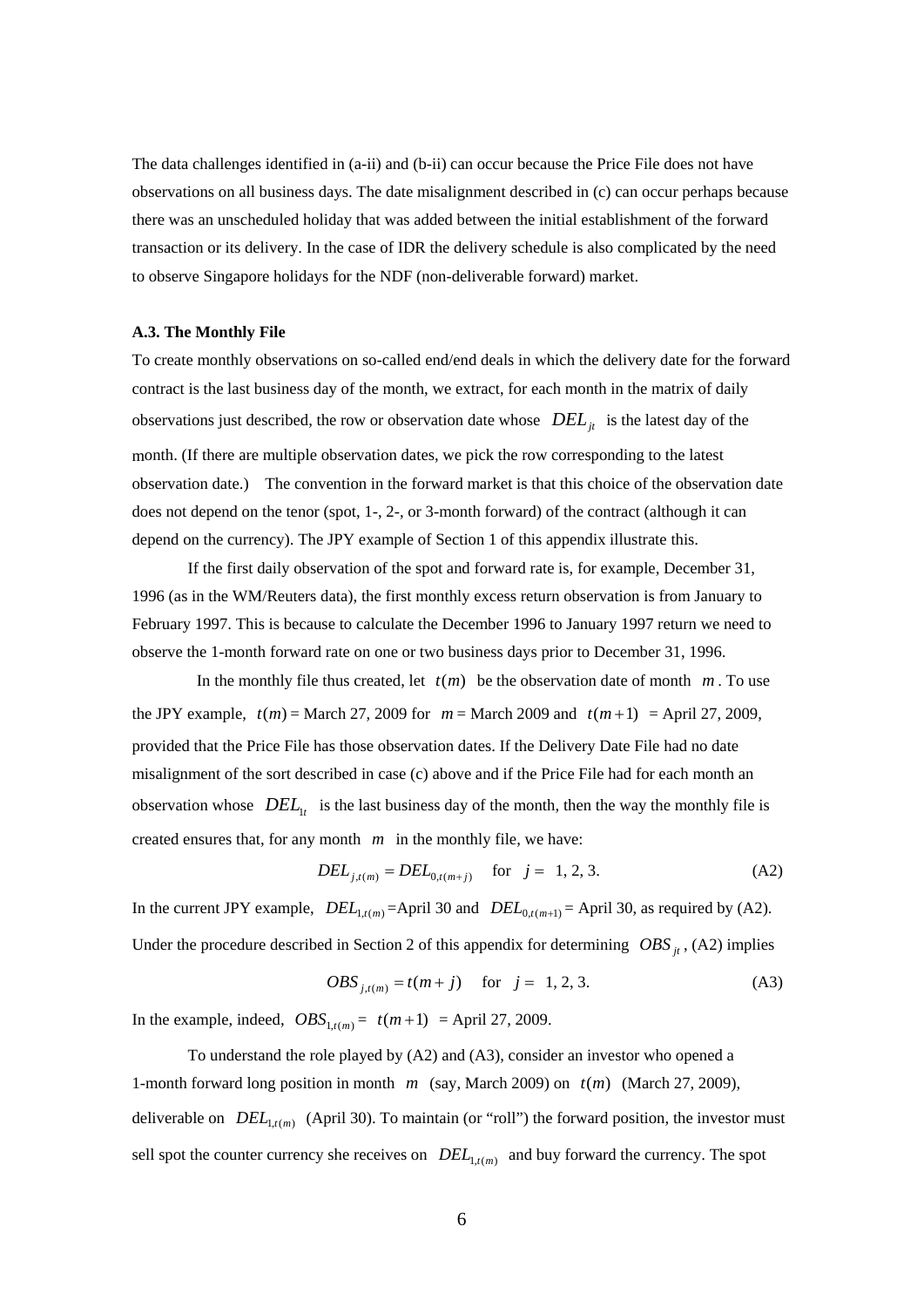and forward legs of this transaction can be arranged on the same day ( $OBS_{1,t(m)}$ , April 27) if (A3) holds. (An FX swap can be used to execute both legs simultaneously.) (A2) ensures that a delivery of the counter currency promised in the spot leg is provided by the existing forward position created on  $t(m)$  (March 27).

Because of the possible date misalignment in the Delivery Date File and missing business days in the Price File, conditions (A2) and (A3) can fail. (In the current JPY example with  $m =$ March 2009, if the Price File does not have April 27 but has April 24 (so case (a-ii) applies here), both (A2) and (A3) fail with  $t(m+1) =$  April 24, and  $D_{0,t(m+1)} =$  April 28,  $OBS_{1,t(m)} =$  April 28.) For EM20, the conditions for  $j = 1$  fail in 88 cases (currency-months) out of 3,197 cases. For those problem cases, we redefine  $OBS_{i,t(m)}$  (  $j = 1, 2, 3$ ) this time by (A3), so the spot and forward legs can still be arranged on the same day. However, since the delivery date  $DEL_{j,t(m)}$  of the existing forward position is before or after the spot delivery date of  $D_{0,t(m+j)}$ , the investor needs to borrow or lend the forward currency to bridge the gap. The G9 monthly file has no such problem cases.

### **A.4. Variables in the Monthly File**

An Excel file called "Gilmore Hayashi\_monthly\_FX\_file.xls" has been created by the procedure detailed above. It has 52 sheets grouped into three sets of currencies.

- (a) 20 sheets bearing EM20's acronyms --- "TWD", "THB", "ZAR", "TRY", "PHP", "KRW", "CNY", "IDR", "PLN", "CZK", "CLP", "MXN", "SKK", "HUF", "COP", "ARS", "INR", "BRL", "ILS", and "RUB" --- have the following series. The data source is AIG-FP supplemented by WM-Reuters as described in Section 1 of this appendix. column 1 (labelled "year-month"): year and month of the month (e.g., 201004), column 2 ("date"): observation date for the end/end deal,
	- column 3 ("eom\_obs"): 1 if "date" is the last observation day of the month in the Price File, 0 otherwise,
	- column 4 ("DEL0"): delivery date of spot contracts traded on "date",

column 5 ("S"): mid spot rate observed on "date",

- column 6 ("F1"): mid one-month forward rate observed on "date",
- column 7 ("F2"): mid two-month forward rate observed on "date",
- column 8 ("F3"): mid three-month forward rate observed on "date",
- column 9 ("DEL1"): delivery date of one-month forward contracts traded on "date",
- column 10 ("OBS1"): observation date for spot contracts deliverable on "DEL1",
- column 11 ("S\_OBS1"): mid spot rate observed on "OBS1",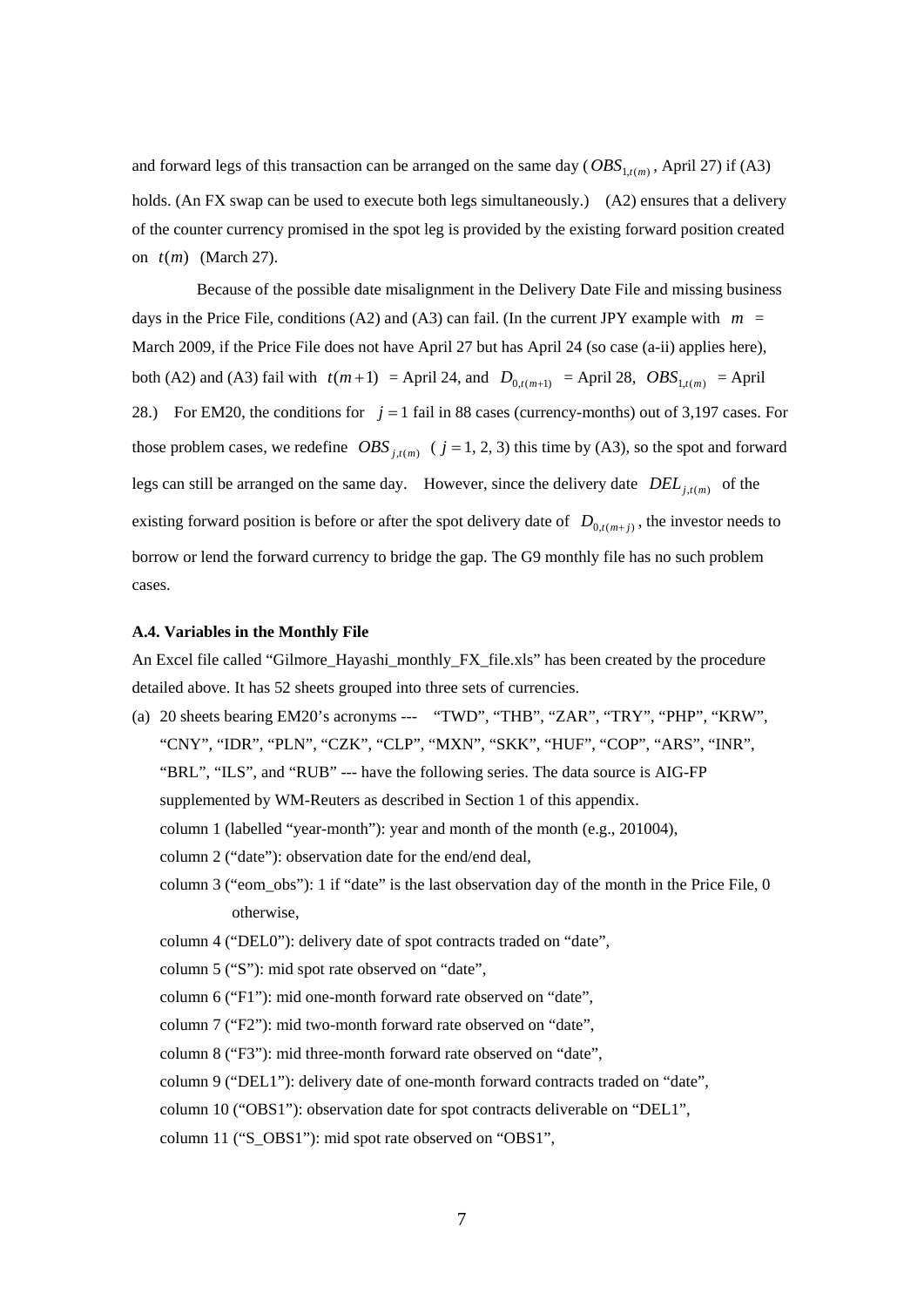column 12 ("DEL2"): delivery date of two-month forward contracts traded on "date",

column 13 ("OBS2"): observation date for spot contracts deliverable on "DEL2",

column 14 ("S\_OBS2"): mid spot rate observed on "OBS2",

column 15 ("DEL3"): delivery date of three-month forward contracts traded on "date",

column 16 ("OBS3"): observation date for spot contracts deliverable on "DEL3",

column 17 ("S\_OBS3"): mid spot rate observed on "OBS3",

column 18 ("FLAG1"): flag for "OBS1". 1 if case  $(a-i)$  described in Section 2 above, 2 if  $(a-i)$ , 3 if (b-i), 4 if (b-ii), 5 if (c), 999 if "DEL1" is after the last spot delivery date defined in Section 2,

column 19 ("FLAG2"): flag for "OBS2",

column 20 ("FLAG3"): flag for "OBS3",

column 21 ("signal\_obs\_date"): signal observation date defined in Section IV.B of the text, common to all constituent currencies,

column 22 ("too\_early"): 1 if "date" is on or earlier than "signal\_observation\_date", 0 otherwise,

column 23 ("actual\_signal\_date"): date the signal (i.e., the carry) is actually observed,

column 24 ("S\_signal"): mid spot rate on "signal\_date",

column 25 ("F1\_signal"): mid one-month forward rate on "signal\_date",

column 26 ("F2\_signal"): mid two-month forward rate on "signal\_date",

- column 27 ("F3\_signal"): mid three-month forward rate on "signal\_date",
- column 28 ("last bus date"): the last observation day of the month in the Price File, i.e., the date for which "eom\_obs" equals 1,

column 29 ("S\_eom"): mid spot rate on "last\_bus\_date",

column 30 ("F1\_eom"): mid one-month forward rate on "last bus\_date",

column 31 ("F2\_eom"): mid two-month forward rate on "last\_bus\_date",

column 32 ("F3\_eom"): mid three-month forward rate on "last\_bus\_date".

The "eom" information (columns 28-32) is included only because the usual way in the academic literature to calculate the excess return utilizes them; the one-month excess return from month  $m-1$  to *m* is usually calculated as: F1\_eom for month  $m-1$  less S\_eom for month *m* .

(b) 12 sheets bearing G9's acronyms --- "AUD", "CAD", "JPY", "NZD", "NOK", "SEK", "CHF", "GBP", "EUR", "DEM", "FRF", and "ITL" --- have the following 54 series. The data source is WM-Reuters.

column 1 ("year-month"): year and month of the month (e.g., 201004), column 2 ("date"): observation date for the end/end deal,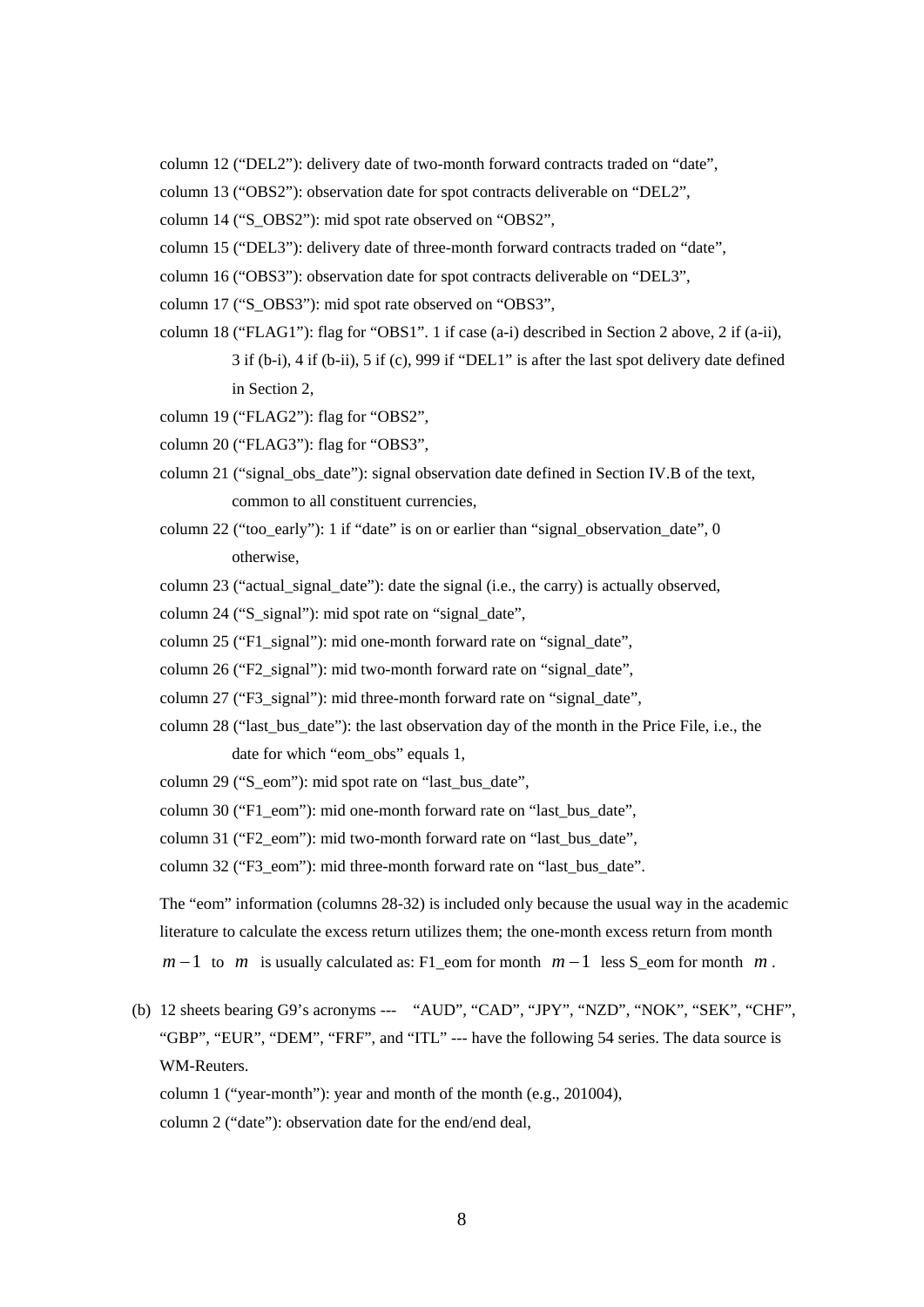- column 3 ("eom\_obs"): 1 if "date" is the last observation day of the month in the Price File, 0 otherwise,
- column 4 ("DEL0"): delivery date of spot contracts traded on "date",
- column 5 ("S\_mid"): mid spot rate observed on "date",
- column 6 ("F1\_mid"): mid one-month forward rate observed on "date",
- column 7 ("F2\_mid"): mid two-month forward rate observed on "date",
- column 8 ("F3\_mid"): mid three-month forward rate observed on "date",
- column 9 ("S\_bid"): bid spot rate observed on "date",
- column 10 ("F1 bid"): bid one-month forward rate observed on "date",
- column 11 ("F2\_bid"): bid two-month forward rate observed on "date",
- column 12 ("F3\_bid"): bid three-month forward rate observed on "date",
- column 13 ("S\_offer"): offer spot rate observed on "date",
- column 14 ("F1\_offer"): offer one-month forward rate observed on "date",
- column 15 ("F2\_offer"): offer two-month forward rate observed on "date",
- column 16 ("F3\_offer"): offer three-month forward rate observed on "date",
- column 17 ("DEL1"): delivery date of one-month forward contracts traded on "date",
- column 18 ("OBS1"): observation date for spot contracts deliverable on "DEL1",
- column 19 ("S\_mid\_OBS1"): mid spot rate observed on "OBS1",
- column 20 ("S\_bid\_OBS1"): bid spot rate observed on "OBS1",
- column 21 ("S\_offer\_OBS1"): offer spot rate observed on "OBS1",
- column 22 ("DEL2"): delivery date of two-month forward contracts traded on "date",
- column 23 ("OBS2"): observation date for spot contracts deliverable on "DEL2",
- column 24 ("S\_mid\_OBS2"): mid spot rate observed on "OBS2",
- column 25 ("S\_bid\_OBS2"): bid spot rate observed on "OBS2",
- column 26 ("S\_offer\_OBS2"): offer spot rate observed on "OBS2",
- column 27 ("DEL3"): delivery date of three-month forward contracts traded on "date",
- column 28 ("OBS3"): observation date for spot contracts deliverable on "DEL3",
- column 29 ("S\_mid\_OBS3"): mid spot rate observed on "OBS3",
- column 30 ("S\_bid\_OBS3"): bid spot rate observed on "OBS3",
- column 31 ("S\_offer\_OBS3"): offer spot rate observed on "OBS3",
- column 32 ("FLAG1"): flag for "OBS1". 1 if case (a-i) described in Section 2 above, 2 if (a-ii), 3 if (b-i), 4 if (b-ii), 5 if (c), 999 if "DEL1" is after the last spot delivery date defined in Section 2,
- column 33 ("FLAG2"): flag for "OBS2",
- column 34 ("FLAG3"): flag for "OBS3",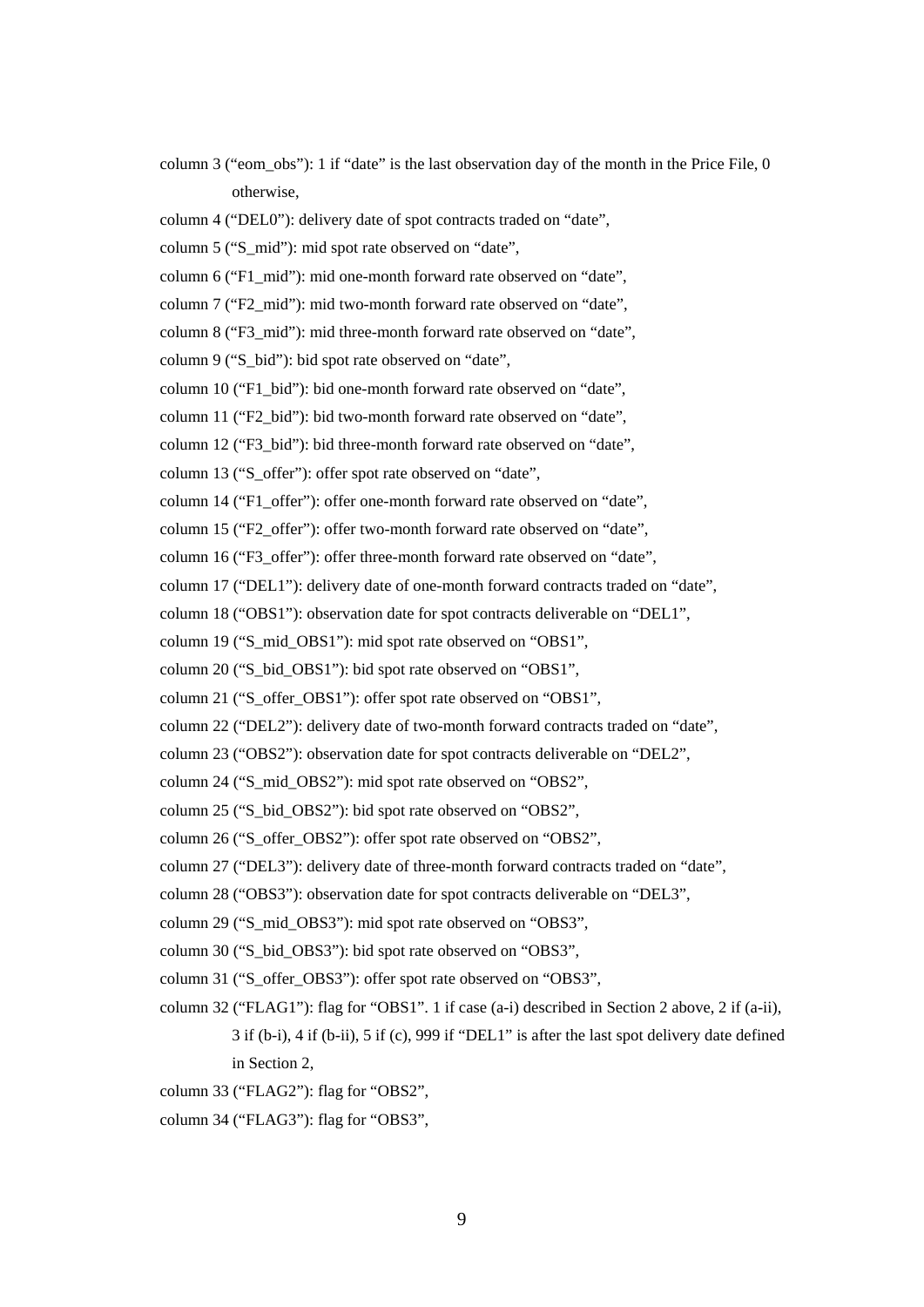- column 35 ("signal\_obs\_date"): signal observation date defined in Section IV.B of the text, common to all constituent currencies,
- column 36 ("too\_early"): 1 if "date" is on or earlier than "signal\_observation\_date", 0 otherwise,
- column 37 ("actual\_signal\_date"): date the signal (i.e., the carry) is actually observed,
- column 38 ("S\_signal"): mid spot rate on "signal\_date",
- column 39 ("F1\_signal"): mid one-month forward rate on "signal\_date",
- column 40 ("F2\_signal"): mid two-month forward rate on "signal\_date",
- column 41 ("F3 signal"): mid three-month forward rate on "signal date",
- column 42 ("last bus date"): the last observation day of the month in the Price File, i.e., the date for which "eom\_obs" equals 1,
- column 43 ("S\_mid\_eom"): mid spot rate on "last\_bus\_date",
- column 44 ("F1\_mid \_eom"): mid one-month forward rate on "last\_bus\_date",

column 45 ("F2\_mid \_eom"): mid two-month forward rate on "last\_bus\_date",

- column 46 ("F3\_mid \_eom"): mid three-month forward rate on "last \_bus\_date",
- column 47 ("S\_bid\_eom"): bid spot rate on "last\_bus\_date",
- column 48 ("F1 bid eom"): bid one-month forward rate on "last bus date",
- column 49 ("F2\_bid \_eom"): bid two-month forward rate on "last\_bus\_date",
- column 50 ("F3\_bid \_eom"): bid three-month forward rate on "last\_bus\_date",
- column 51 ("S\_offer\_eom"): offer spot rate on "last\_bus\_date",
- column 52 ("F1\_offer \_eom"): offer one-month forward rate on "last \_bus\_date",
- column 53 ("F2\_offer \_eom"): offer two-month forward rate on "last\_bus\_date",
- column 54 ("F3\_offer \_eom"): offer three-month forward rate on "last\_bus\_date".

For AUD, EUR, GBP, and NZD, the exchange rate is in USD per unit of the foreign currency.

(c) 20 sheets bearing EM20's acronyms with " $WM$ " added --- "TWD WM", "THB WM", "ZAR\_WM", "TRY\_WM", "PHP\_WM", "KRW\_WM", "CNY\_WM", "IDR\_WM", "PLN\_WM", "CZK\_WM", "CLP\_WM", "MXN\_WM", "SKK\_WM", "HUF\_WM", "COP\_WM", "ARS\_WM", "INR\_WM", "BRL\_WM", "ILS\_WM", and "RUB\_WM" --- have 54 series with the same definitions as in (b). The data source is WM-Reuters.

### **A.5. Two Excel Files to Accompany the Monthly File**

There are two Excel files to accompany "Gilmore\_Hayashi\_monthly\_FX\_file.xls".

### **"obs dates.xls"**

Has three sheets. Sheet "EM20" has the observation date for the end/end deal for EM20 currencies for each month. For example, the observation date for TWD for June 1996 is June 26, 1996. The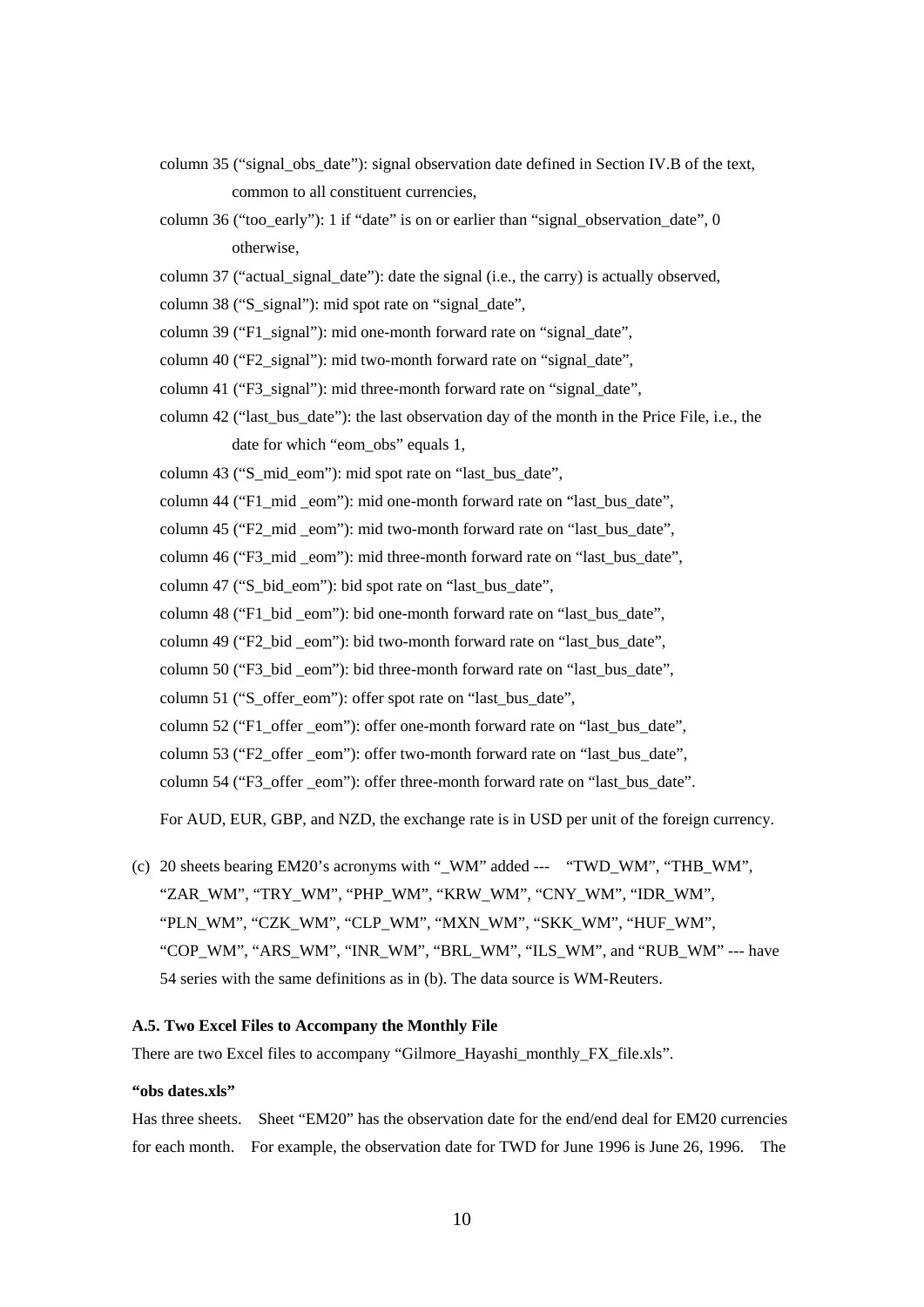column named "signal\_obs\_date" is the signal observation date for the month defined in Section IV.B of the text and also Section A.4 of this appendix. The next-to-last column reports the number of days left in the month. The last column reports the fraction of the constituent currencies whose observation date is on or after the signal observation date. It should consist of zeros. Sheet "WM Gx" has the same information for G9. Sheet "WM EM20" has the same for EM20 if the constituent currencies are those available from WM/Reuters. The information in "WM EM20" differs from that in "EM20" only because the set of currencies whose daily rate information is available. Thus "WM EM20" is not relevant for the content of the paper.

### **"problem months.xls"**

Sheet "EM20" shows the same variables listed in Section A.4 of this appendix for the 88 problem cases mentioned in the last paragraph of Section A.3, except that  $\overrightarrow{OBS}_{i,t(m)}$  ( $j = 1, 2, 3$ ) are before the redefinition (A3). It has twice as many rows (176 rows) as there are problem cases because each problem case involves two successive months. (Besides the first column, which shows the FX name) there are two additional columns at the end. Those columns are about the difference in weekdays between the left hand side and the right hand side of  $(A2)$  for  $j = 1$ . The first of the those columns is the difference if the left hand side is greater, while the second is the difference if the right hand side is greater. Sheet "WM Gx" is empty because there are no problem cases for G9. Sheet "WM EM20" (not relevant for the content of the paper) shows problem cases if WM/Reuters is the only source of the Price File.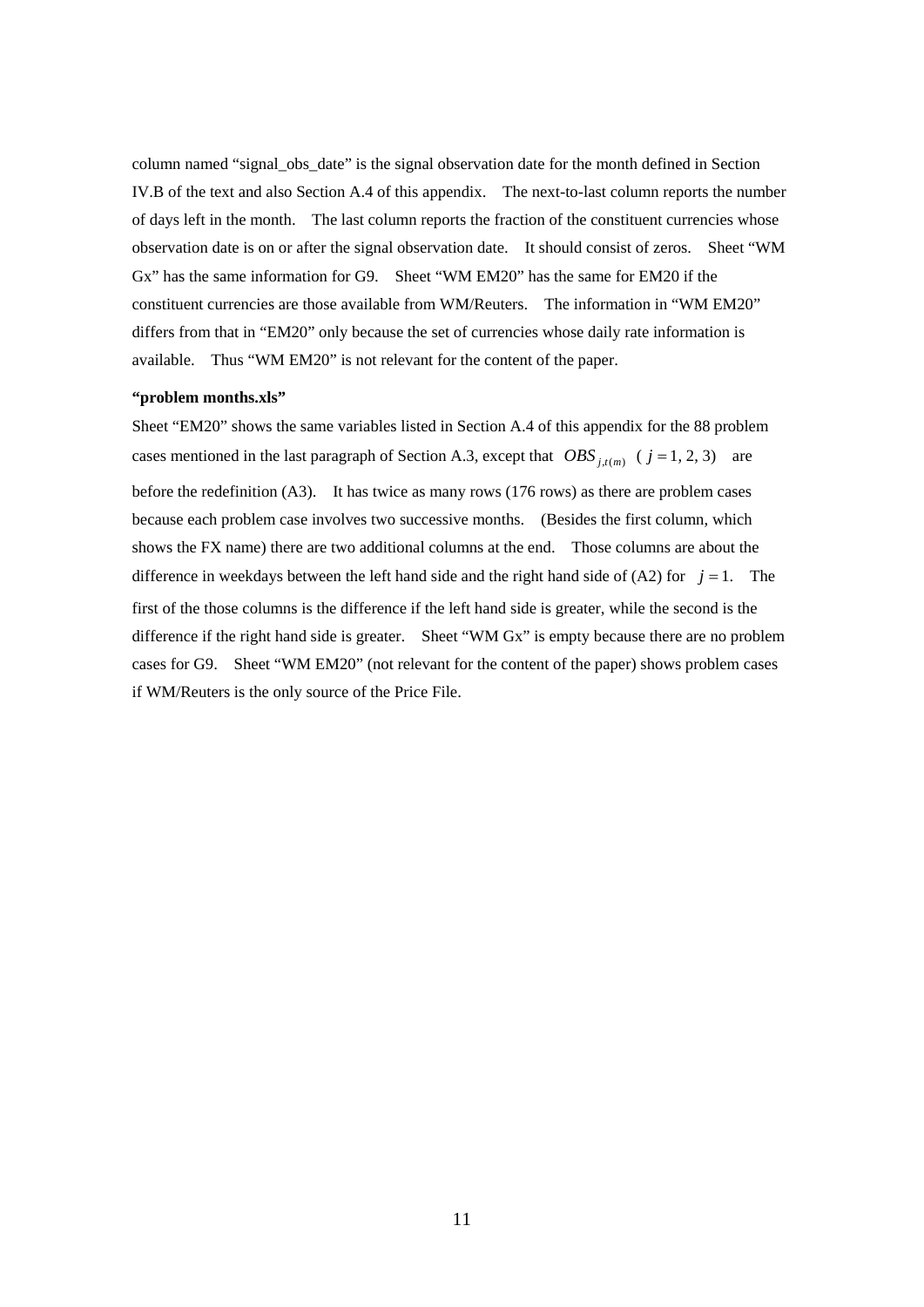### **AppendixB: Incorporating Bid/offer Spreads**

We argued in the text that the transactions cost due to bid/offer spreads is much lower than commonly supposed in the academic literature. In the first section of this appendix, we substantiate this claim by deriving a formula for the cumulative return from continued exposure to forward contracts via FX (foreign exchange) swaps. The second section of the appendix generalizes the formula to portfolios of currencies that is rebalanced monthly to arbitrarily given weights. The weights may be the same across constituent currencies as in the passive, equally-weighted strategy considered in Section III of the text, or they may be a function of the carry for currencies as in the active strategy considered in Section IV of the text. Throughout the appendix, we suppose that the duration of the forward contract is 1 month and that the unit period is a month. The base currency is taken to be USD (the U.S. dollar).

#### **B.1. Excess Return Calculation for a Single Currency**

In this appendix, we state the exchange rate in units of the foreign currency, because that is the practice of the foreign exchange market for all EM (emerging market) currencies and for most major currencies. So let  $S_t^b$  and  $S_t^o$  denote the bid and offer rates in date t against USD stated in units of the foreign currency in question. The spot bid/offer spread is  $S_t^o - S_t^b > 0$ . One gets to buy an amount  $S_t^b$  of the foreign currency for selling 1 unit of USD, and  $1/S_t^o$  units of USD for selling 1 unit of the foreign currency. The mid rate is the arithmetic average of the bid and offer rates, i.e.,  $S_t = (S_t^b + S_t^o)/2$ . So we have  $S_t^o > S_t > S_t^b$ .  $S_t^o > S_t > S$ 

It is also a practice of the foreign exchange market to express the (outright) forward rate as the sum of the spot rate and the forward premium. The latter is called the "forward points". If  $P_t^b$ and  $P_t^o$  denote the bid and offer values of the forward points, the forward bid and offer rates are  $\equiv S_t^b + P_t^b$  and  $F_t^o \equiv S_t^o + P_t^o$ . Since the offer forward points are always greater than the bid and since  $S_t^o > S_t^b$ , we have  $F_t^o > F_t > F_t^b$  where  $F_t \equiv (F_t^b + F_t^o)/2$  is the mid forward rate, and the bid/offer spread should be wider for the forward contract than for the spot contract. *t*  $F_t^b \equiv S_t^b + P_t^b$  and  $F_t^o \equiv S_t^o + P_t^o$ *t o t*  $F_t^o \equiv S_t^o + P_t$  $F_t \equiv (F_t^b + F$ 

An FX swap is a contract to buy spot an amount of currency at an agreed rate (the "spot leg"), and simultaneously resell the same amount of currency for a later date (1 month hence in our case) also at an agreed forward rate (the "forward leg"). There are "uneven" (or "mismatched" or "non-round") swaps whereby the amounts vary on each leg of the swap. We assume that the amount is the same in both legs for the most part. Toward the end of this section, we consider uneven FX swaps. The rate in the spot leg is usually the current mid rate, which is what we assume in all our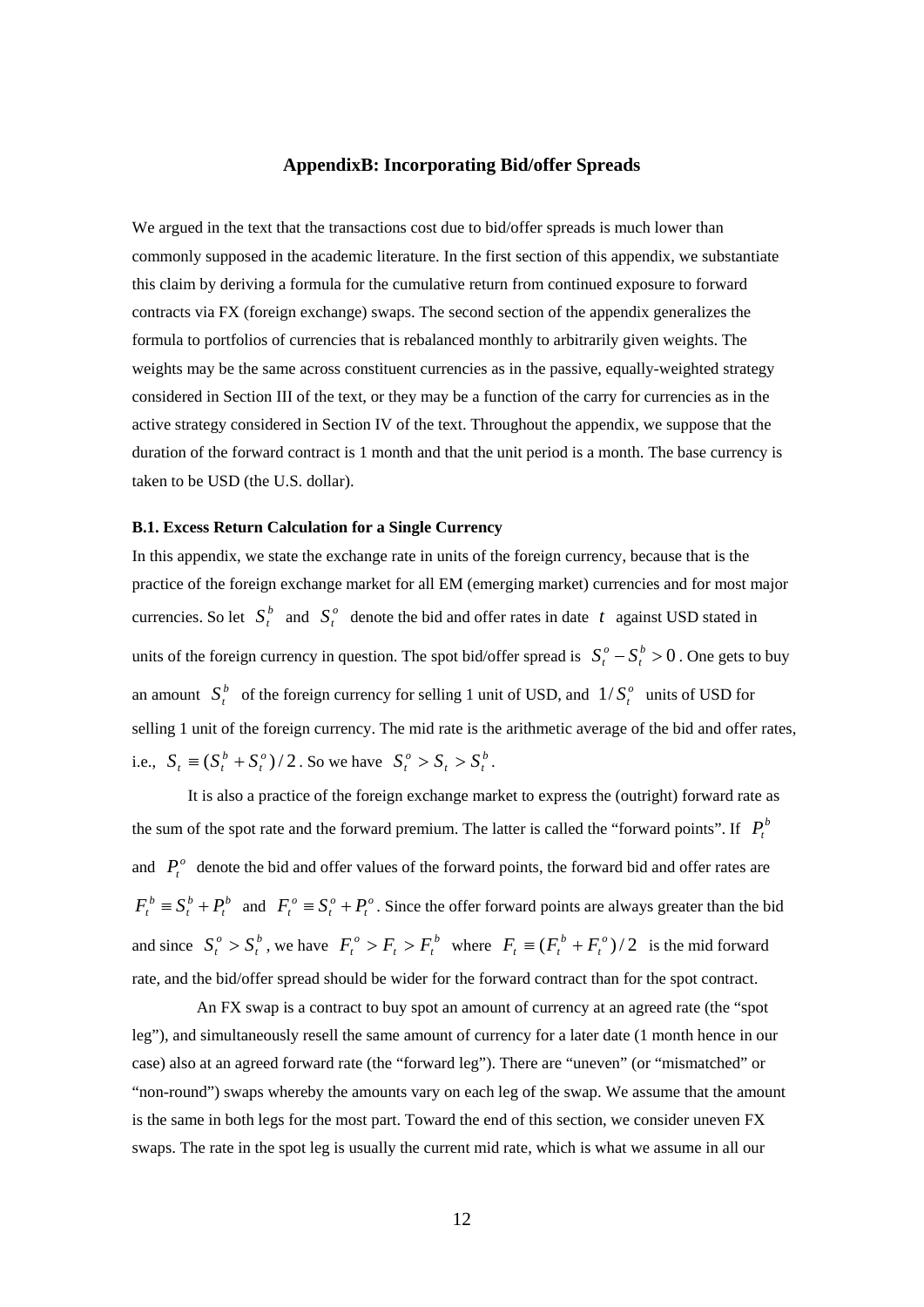calculations. Therefore, the forward rate in the forward leg, which we denote  $\tilde{F}_t$ , is  $\tilde{F}_t = S_t + P_t^b$ . It can be written as $3$ 

$$
\widetilde{F}_t = F_t - \frac{1}{2} \Big[ \Big( F_t^o - F_t^b \Big) - \Big( S_t^o - S_t^b \Big) \Big] = \left( 1 - \frac{1}{2} \frac{\Big( F_t^o - F_t^b \Big) - \Big( S_t^o - S_t^b \Big)}{F_t} \right) F_t. \tag{B1}
$$

By construction, we have  $F_t^o > F_t > \widetilde{F}_t > F_t^b$  $F_t^o > F_t > \tilde{F}_t > F_t^b$ .

 Consider a USD investor who takes long positions on 1-month forward contracts over *n* consecutive months from month 0 to  $n$ , with an initial wealth of USD  $A_0$  ( $A_0$  U.S. dollars). The position is "long" because the investor promises to *buy* the foreign currency or sell USD. We now describe the rolling operation involving FX swaps that underlies our calculation of the excess return with bid/offer spreads. Let  $r_t$  be the 1-month USD interest rate from the end of month t to  $t + 1$ . For concreteness, let's say the foreign currency is ZAR (South African Rand).

- (a) At the end of month 0, the investor opens a forward position by an outright forward contract. She buys 1 month forward ZAR (i.e., sells 1 month forward USD). The notional, i.e., the amount or volume of the position, measured in USD is chosen to be USD  $A_0(1 + r_0)$ . The outright forward rate is the bid rate  $F_0^b$  (because the investor is promising to sell USD/buy ZAR), so the ZAR amount of the position is  $X_0 \equiv A_0(1 + r_0)F_0^b$ . At the same time, the USD amount  $A_0$  is invested in the USD 1-month money market instrument.
- (b) At the end of month 1, the investor collects USD  $A_0(1 + r_0)$  from the money market investment. This USD amount matches the ZAR amount  $X_0 = A_0(1 + r_0)F_0^b$ , that is, it is just enough to pay for the ZAR delivery. With this ZAR amount in hand, the investor carries out an FX swap. In the spot leg of the FX swap, the investor buys spot USD (sells spot ZAR) at the mid rate  $S_1$  to obtain USD  $A_1 = X_0 / S_1$ , which is invested in the USD 1-month money market instrument. In the forward leg, the investor sells forward this USD amount  $X_0 / S_1$  to create a forward position of ZAR  $(X_0 / S_1) \widetilde{F}_1$ . Thus the current forward position initial period, the outright forward rate is the bid rate  $F_1^b$ , not the more favourable rate of has been rolled over via the FX swap. In addition, to take account of the interest income to be collected in the next month from the USD 1-month money market investment, the investor opens an additional and new forward position by an outright forward contract. As in the

<span id="page-63-0"></span><sup>3</sup> Since  $F_t^b = S_t^b + P_t^b$ , we have  $\tilde{F}_t = S_t + P_t^b = (1/2)(S_t^o + S_t^b) + (F_t^b - S_t^b) = (1/2)(S_t^o - S_t^b) + F_t^b$ . This equals (B1) because  $F_t = (1/2)(F_t^o + F_t^b)$  or  $F_t^b = F_t - (1/2)(F_t^o - F_t^b)$ .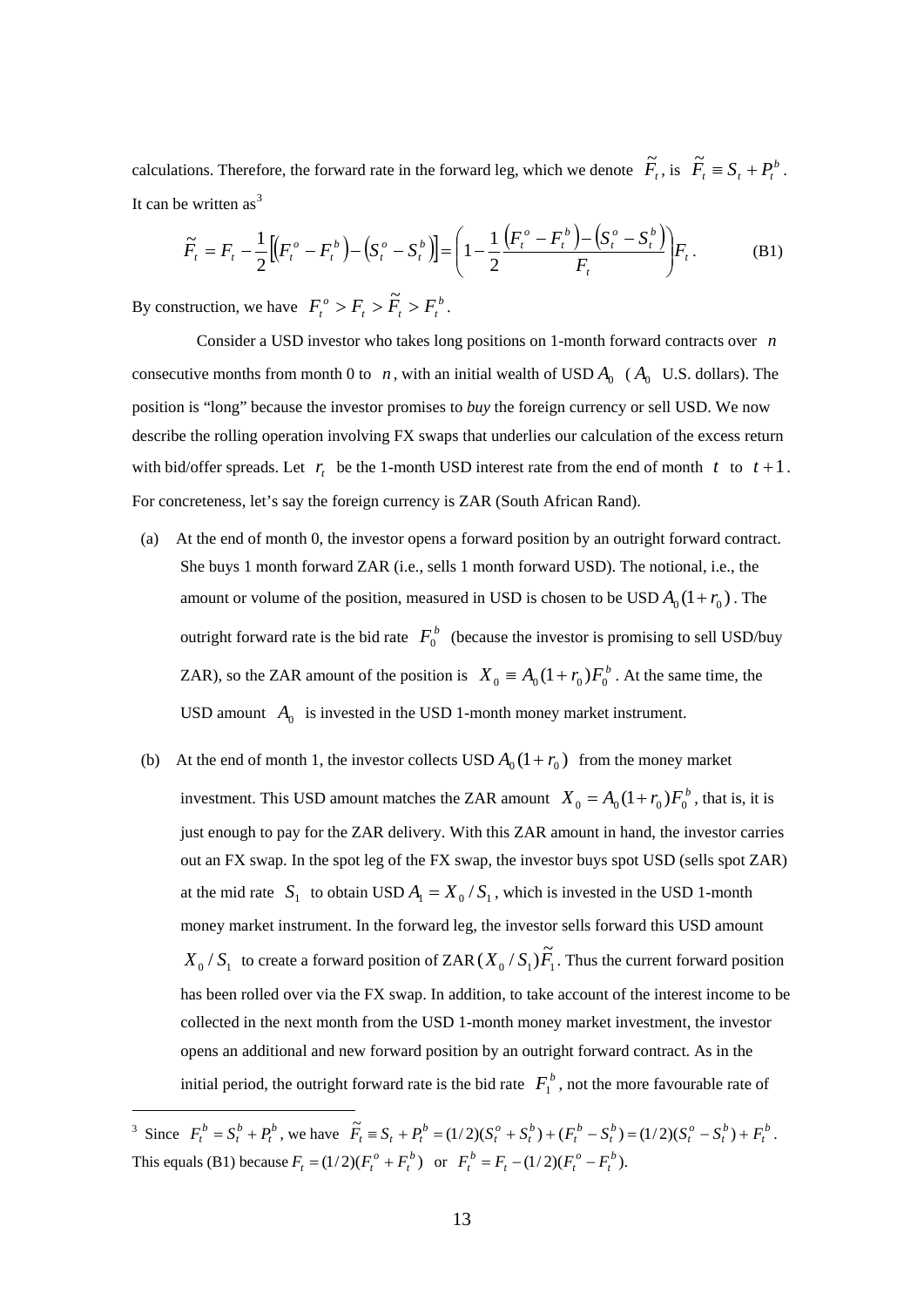1  $\widetilde{F}_1$ , because this is a newly opened position. So if  $Z_1$  is the ZAR amount of this additional position, its USD amount is  $Z_1 / F_1^b$ . The total forward position carried over to the next period is ZAR  $X_1 = (X_0 / S_1)F_1 + Z_1$ . In order for the principal and the interest that the investor receives in the next period from the USD investment to match this ZAR amount, the size of the new ZAR position  $Z_1$  must satisfy

$$
(1+r_1)A_1 = \frac{X_0}{S_1} + \frac{Z_1}{F_1^b}.
$$
 (B2)

(c) More generally, at the end of each interim month  $t (=1,2,..,n-1)$ , given the forward position of ZAR  $X_{t-1}$ , the investor repeats the same transaction described by three equations

$$
A_{t} = \frac{X_{t-1}}{S_{t}}, \ X_{t} = \frac{X_{t-1}}{S_{t}}\widetilde{F}_{t} + Z_{t}, \text{ and } (1 + r_{t})A_{t} = \frac{X_{t-1}}{S_{t}} + \frac{Z_{t}}{F_{t}^{b}}.
$$
 (B3)

The first of these three equations describes the spot leg of the FX swap. The second equation requirement that the size of the new position be equal to that of the current USD 1-month says that the new position consists of the position created by the forward leg of the FX swap and a position due to a new outright forward contract. The third equation is a matching investment.

(d) In the final month  $t = n$ , the investor closes out or unwinds the forward position that was because the investor is selling ZAR/buying USD. The cumulative gross total (i.e., cum carried over from the previous month. That is, the investor receives a delivery of ZAR  $X_{n-1}$ and sell spot this amount for USD  $A_n = X_{n-1} / S_n^{\circ}$ . The spot rate is the offer rate  $S_n^{\circ}$ interest) USD return over the *n* period is  $A_n / A_0$ . This completes our description of the rolling operation.

The three equations in (B3) together yield a difference equation in  $X_t$ :

$$
X_{t} = (1 + r_{t}) \frac{X_{t-1}}{S_{t}} \widetilde{F}_{t} - \left(\frac{\widetilde{F}_{t}}{F_{t}^{b}} - 1\right) Z_{t} = (1 + r_{t}) \frac{X_{t-1}}{S_{t}} \widehat{F}_{t},
$$
 (B3')

where (with  $\tilde{F}_t$  the forward rate in the forward leg defined in (B1)) the applicable forward rate  $\hat{F}_t$ is defined as<sup>4</sup>

<sup>4</sup> To derive (B3') with (B4), note that the last equation of (B3) implies  $Z_t / F_t^b = r_t A_t$ . Also, from the previous footnote,  $\tilde{F}_t = (1/2)(S_t^o - S_t^b) + F_t^b$ .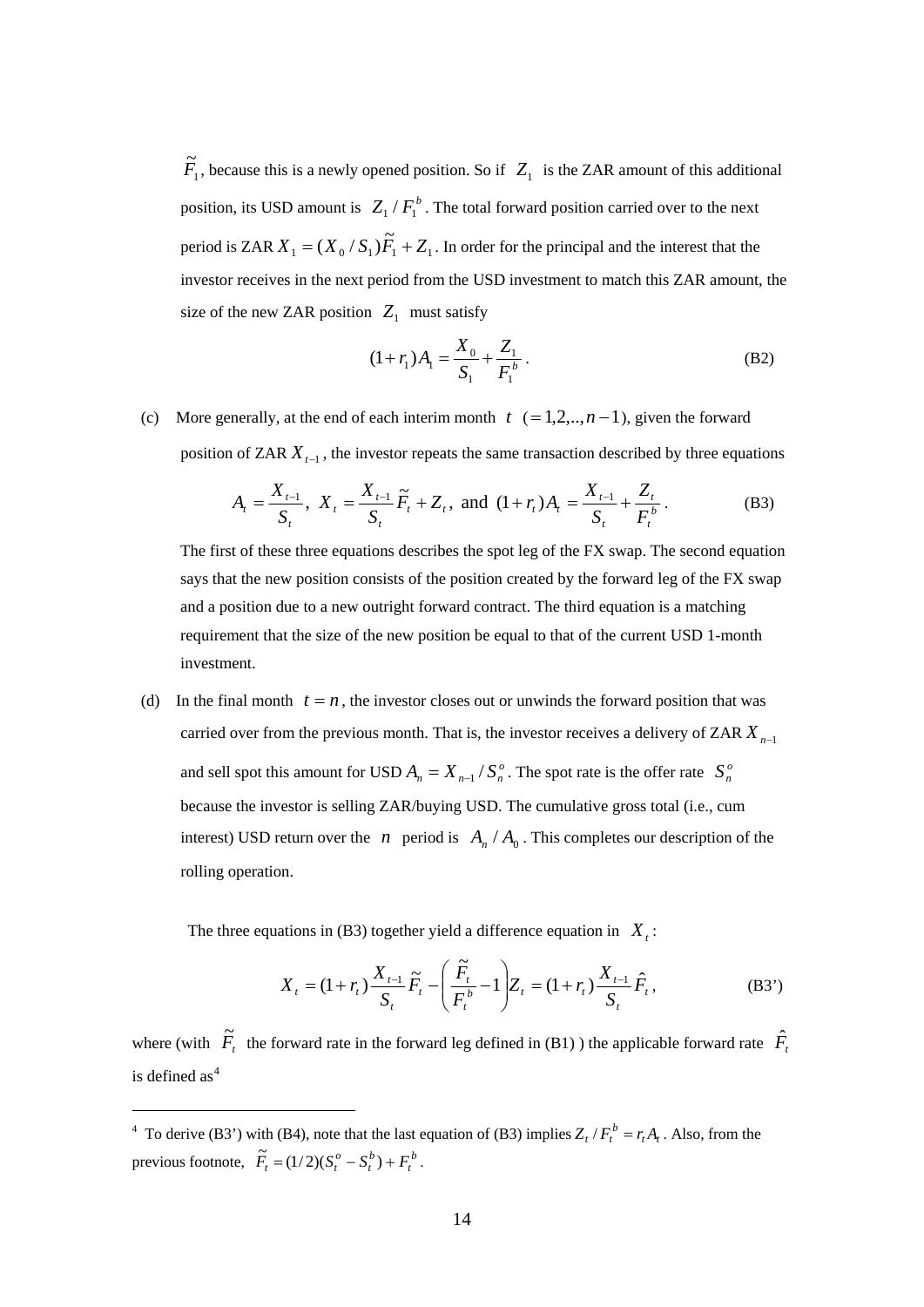$$
\hat{F}_t = \widetilde{F}_t - \left(\frac{\widetilde{F}_t}{F_t^b} - 1\right) \frac{Z_t}{(1 + r_t)A_t} = \left(1 - \frac{r_t}{1 + r_t} \frac{\frac{1}{2}(S_t^o - S_t^b)}{\widetilde{F}_t}\right) \widetilde{F}_t.
$$
\n(B4)

By construction, we have  $F_t^o > F_t > \tilde{F}_t > \tilde{F}_t > F_t^b$  $F_t^o > F_t > \tilde{F}_t > \hat{F}_t > F_t^b$ .

With the initial condition of  $X_0 = A_0(1 + r_0)F_0^b$  and taking into account that in the final month the ZAR position  $X_{n-1}$  is converted into USD at the offer rate  $S_n^o$ , the cumulative gross total USD return,  $A_n / A_0$ , can be calculated by the recursion (B3') as<sup>[5](#page-65-0)</sup>

$$
A_n / A_0 = (1 + r_0) \cdots (1 + r_{n-1}) \frac{F_0^b}{S_1} \times \frac{\hat{F}_1}{S_2} \times \cdots \times \frac{\hat{F}_{n-2}}{S_{n-1}} \times \frac{\hat{F}_{n-1}}{S_n^o}.
$$
 (B5)

Therefore, the expression for the cumulative gross excess return with transactions costs that we have been seeking is

Cumulative gross excess return with FX swaps = 
$$
\frac{F_0^b}{S_1} \times \frac{\hat{F}_1}{S_2} \times \dots \times \frac{\hat{F}_{n-2}}{S_{n-1}} \times \frac{\hat{F}_{n-1}}{S_n^o}.
$$
 (B6)

In the above foreign exchange operation, the forward position (excluding the portion corresponding to the interest) is rolled over in the interim months. If, as assumed in most of the academic literature, the forward position is closed and then newly opened in each month, the applicable forward rate (at which the investor buys ZAR forward) in the interim month is now the bid rate  $F_t^b$  for all months and the applicable spot rate (at which the investor sells spot ZAR for USD) in the interim month is the offer rate. Thus, the formula for the cumulative gross excess return becomes

Cumulative gross excess return without FX swaps = 
$$
\frac{F_0^b}{S_1^o} \times \frac{F_1^b}{S_2^o} \times \dots \times \frac{F_{n-2}^b}{S_{n-1}^o} \times \frac{F_{n-1}^b}{S_n^o}.
$$
 (B7)

If we ignore transactions costs by setting the spot and forward bid/offer spreads to zero and thus assuming that all the transactions occur at mid rates, the cumulative gross excess return becomes

Cumulative gross excess return without transactions costs = 
$$
\frac{F_0}{S_1} \times \frac{F_1}{S_2} \times \dots \times \frac{F_{n-2}}{S_{n-1}} \times \frac{F_{n-1}}{S_n}.
$$
 (B8)

We could define the *transactions cost per unit period* as the *n* -th root of the ratio of the cumulative gross excess return without bid/offer spreads to one with bid/offer spreads, less unity. If

<span id="page-65-0"></span> $\frac{1}{5}$ As mentioned in footnote 22 of the text, the formula has the mid rate  $S_n$  in place of the offer rate  $S_n^c$ if the rate is taken from the NDF (non-deliverable forward) market.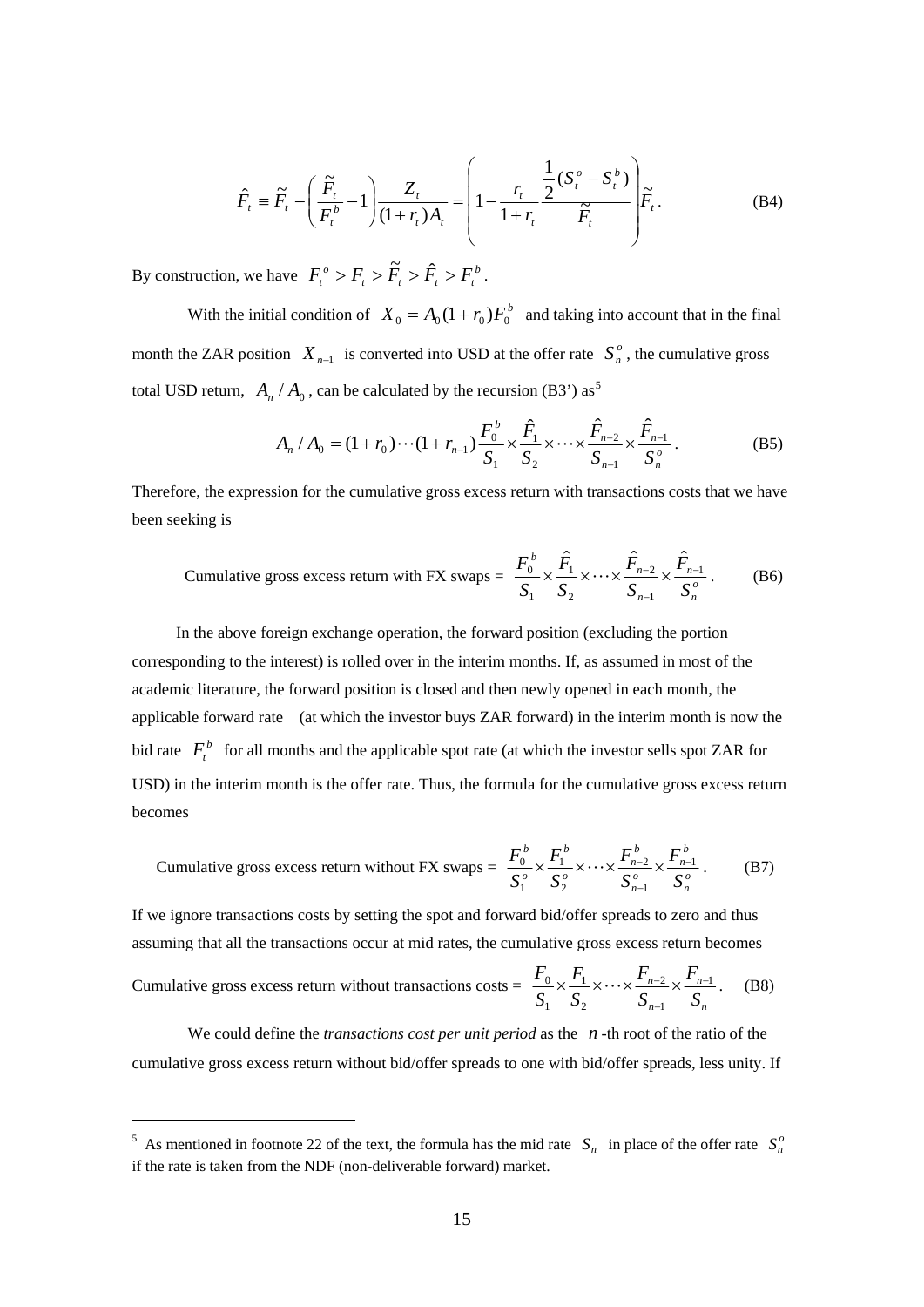$FX$  swaps is utilized, the ratio in the definition is the ratio of  $(B8)$  to  $(B6)$ , so the per-unit period transactions cost is

[ratio of (A2.8) to (A2.6)]<sup>1/n</sup> - 1 = 
$$
\left[ \left( \frac{F_0}{F_0^b} \right) \times \left( \frac{S_n^o}{S_n} \right) \times \prod_{t=1}^{n-1} \left( \frac{F_t}{\hat{F}_t} \right) \right]^{1/n} - 1.
$$
 (B9)

A series of approximations yields that the transactions cost per unit period is approximately equal to  $<sup>6</sup>$ </sup>

$$
\frac{1}{n} \left[ \frac{1}{2} \left( \frac{F_0^o - F_0^b}{F_0} + \frac{S_n^o - S_n^b}{S_n} \right) \right] + \frac{n-1}{n} \left[ \frac{1}{n-1} \sum_{t=1}^{n-1} \frac{1}{2} \frac{\left( F_t^o - F_t^b \right) - \left( S_t^o - S_t^b \right)}{F_t} \right] + \frac{n-1}{n} \left[ \frac{1}{n-1} \sum_{t=1}^{n-1} \frac{r_t}{1+r_t} \frac{1}{2} \left( S_t^o - S_t^b \right) \right].
$$
\n(B10)

The first term represents the entry and exit costs, each equalling half times the relevant bid/offer spread. It is divided by  $n$  (the investment horizon) because those costs are paid only once. The second term is the average cost of rolling the forward position. The third term comes about because the interest component of the position needs to be opened anew in every interim month.

We now consider the case in which "uneven" FX swaps are allowed. With uneven swaps, the formulas we have derived become simpler. Since the forward leg can be expanded to cover the interest component, there is no need to open a new position by an outright forward contract; the investor can take advantage of the more favourable rate  $\tilde{F}_t$  in month  $t$  for the whole of the position. Therefore,  $\tilde{F}_t$  replaces  $F_t^b$  in the last of the three equations in (B3). Consequently,  $\tilde{F}_t$ replaces  $\hat{F}_t$  in the difference equation (B3') and also in the cumulative returns formulas (B5) and  $(B6)$ . Indeed, the formula  $(16)$  in the text reflects this substitution. The formula for the approximate dropping out. transactions cost (B10) simplify as (17) of the text, with the interest term (the third term) in (B10)

In all these discussions, special attention should be paid to CNY (Chinese Yuan). Since the local convention is to quote a single rate for the spot rate and to express the outright forward rate as the sum of this single spot rate (call that  $S_t$ ) and forward points,  $F_t^b = S_t + P_t^b$  instead of *tt*  $F_t^b = S_t + P_t$ 

<sup>6</sup> To derive (B10), we use (B1), (B4), and the fact that  $S_t^o - S_t = (1/2)(S_t^o - S_t^b)$  and  $F_t - F_t^b = (1/2)(F_t^o - F_t^b)$ . The approximations used are: for a and b close to each other,  $\frac{1}{2}$ log(*a*/*b*) *n*  $c \approx -\log(a/b)$  if  $c \equiv \left| \frac{a}{b} \right| -1$ /1  $\left(\frac{a}{b}\right)^{1/n}$ l  $=\left(\frac{a}{b}\right)^{1/n}$ *b*  $c \equiv \left(\frac{a}{b}\right)^{1/n} - 1$ ,  $\log(a/b) \approx \frac{a-b}{b}$ , and  $\frac{1}{a} \approx \frac{1}{b}$ .

<u>.</u>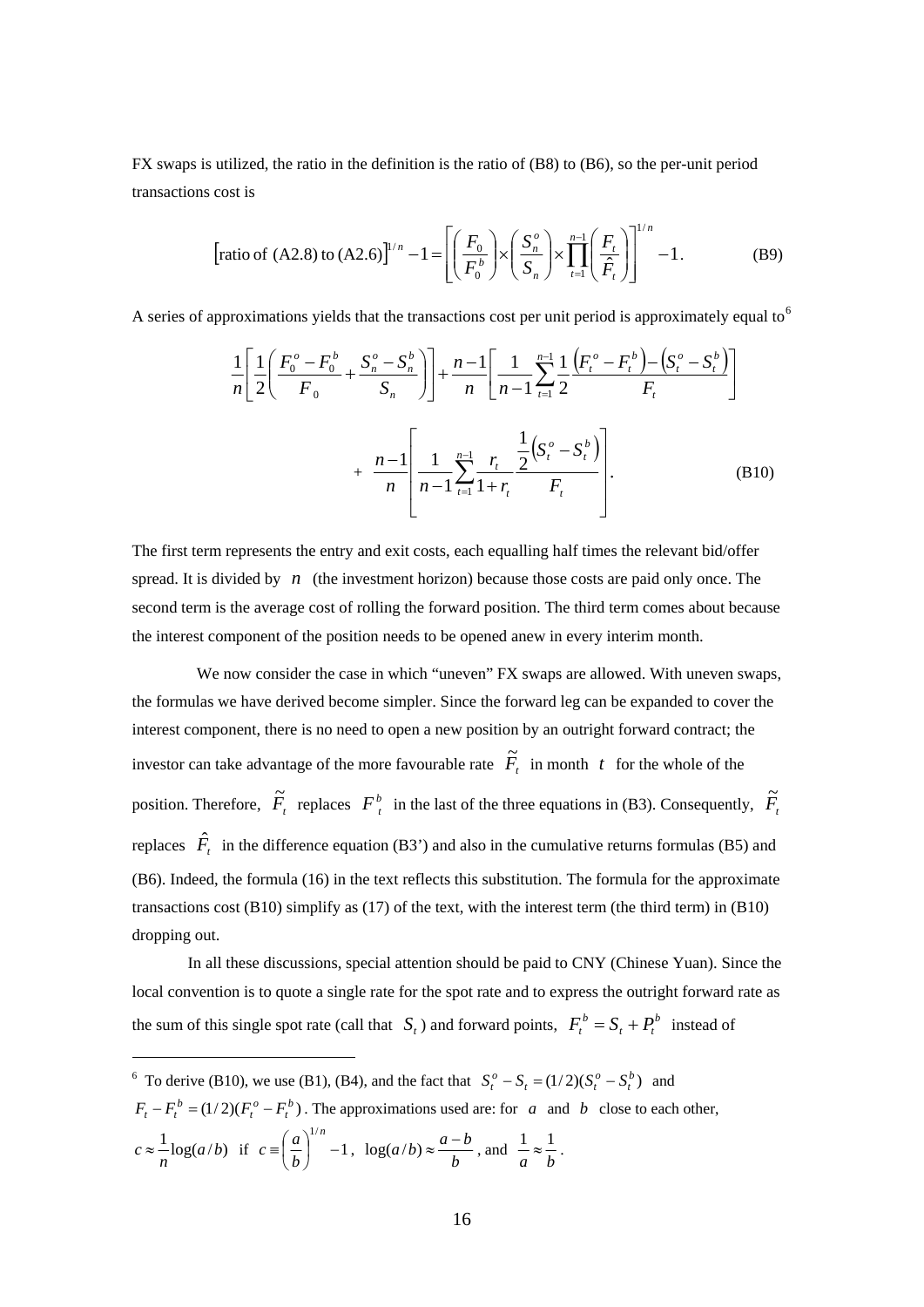*b t b t*  $F_t^b = S_t^b + P_t^b$  as in the second paragraph of this section. Recalling that the definition of  $\tilde{F}_t$  (the forward rate in the forward leg of an FX swap and also the applicable rate when uneven FX swaps are allowed) is given by  $\tilde{F}_t = S_t + P_t^b$ , we have  $\tilde{F}_t = F_t^b$ , which also means that  $\hat{F}_t$ , the applicable forward rate with swaps with even amounts, too reduces to  $F_t^b$ . Furthermore, since the spot exchange data on CNY is from the NDF (non-deliverable forward) market, the applicable spot rate is that single spot rate  $S_t$ . Put differently, for CNY, rolling and opening/unwinding a position cost the same in data (although in practice, their costs could differ because the spot rate and forward points are determined at different times on the day).

To close this section, we note for our data that the approximation for the per-period transactions cost  $\qquad$  (B10) for the case of "even" FX swaps and (17) in the text for "uneven" swaps — is almost exact and that whether uneven swaps are allowed or not makes very little difference for the transactions cost. For each of the two cases (even and uneven swaps), there can be four different ways to calculate the transactions cost: (a) the exact formula (B9) (with  $\tilde{F}_t$  replacing  $\hat{F}_t$  in the case of uneven swaps), (b) the difference in the geometric mean of the gross excess return with and uneven swaps are allowed or not. Formula (d) sometimes gives somewhat different estimates, but the 1 basis point, for almost all of the EM and major currencies, particularly when the investment without transactions cost, (c) the difference in the arithmetic mean, and (d) the approximation formula (B10) (with the third term dropped for the uneven case). In our data, formulas (a)-(c) give virtually the same estimate of the annualized transactions cost, differing from each other in less than horizon  $n_i$  is more than a couple of years, and the basis point estimate does not depend on whether discrepancy gets very small when averaged across constituent currencies. As an illustration, for  $n =$ 60 months, the annualized transactions cost estimate averaged across the 20 EM currencies is the same (42 basis points per year) for all eight formulas.

### **B.2. Portfolio Excess Returns**

To handle portfolios that takes long positions in multiple foreign currencies, we add subscript *j* for currency  $j = 1, 2, ..., J$ , where *J* is the number of constituent currencies (*J* can depend on time *t*). So, for example,  $S_{it}$  is the spot mid rate of currency *j* against the base currency, stated in units of currency  $j$ , at the end of month  $t$ . As before, the investment horizon is  $n$ . For interim month  $t \ (t = 1, 2, \ldots, n-1)$ , the additional notation is

> $X_{j,t-1}$  = position in foreign currency  $j$ , stated in the foreign currency unit, determined at the end of month  $t-1$  and carried over to month  $t$ ,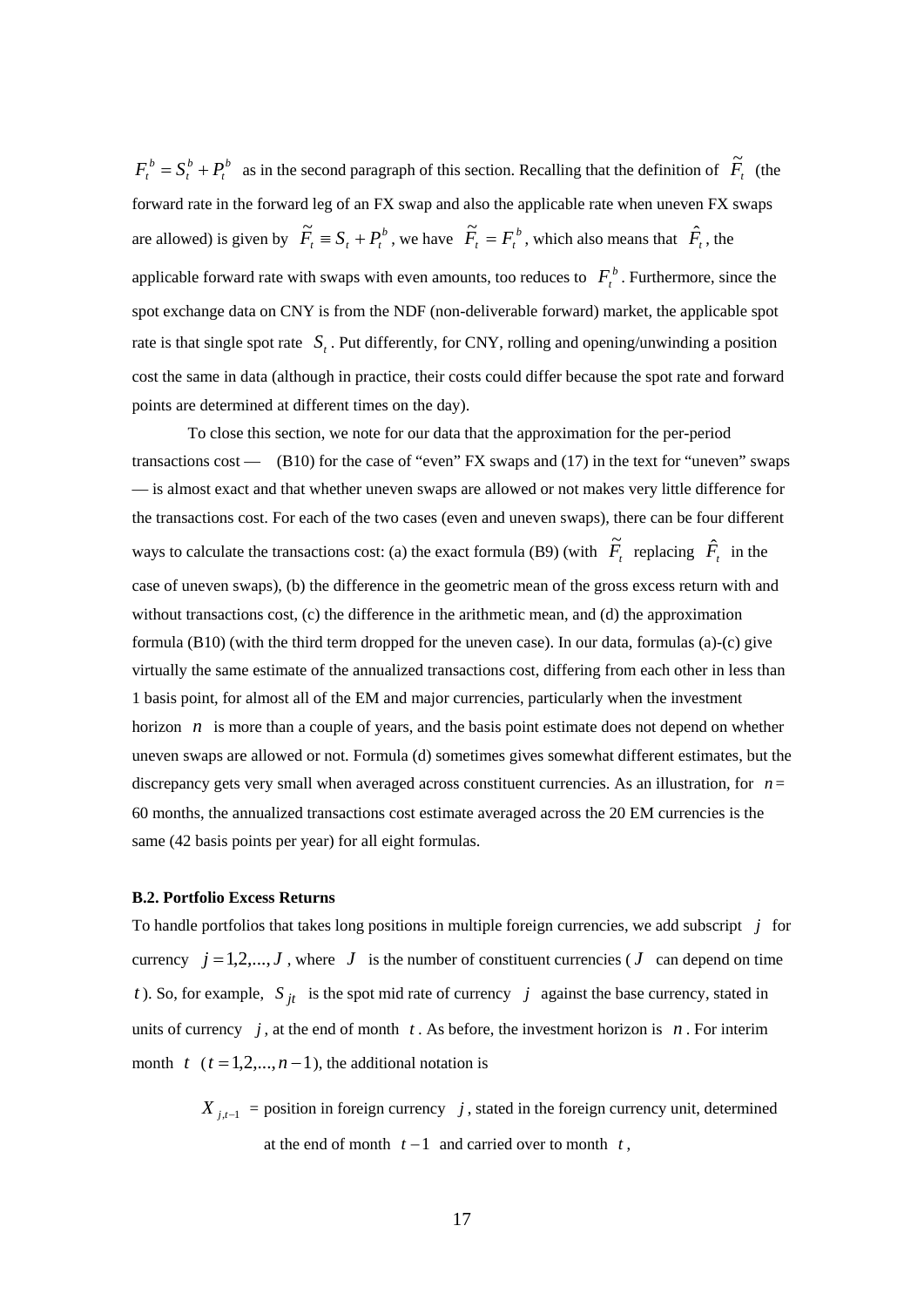$Y_{jt}$  = amount, stated in the foreign currency unit, to unwind at the end of month *t*,  $Z_{it}$  = amount, stated in the foreign currency unit, to newly open at the end of month t.

 $Y_{jt}$  and  $Z_{jt}$  are required to be nonnegative. The portion  $Y_{jt}$  of the existing position in currency *j* is closed out, and the offer rate  $S_{it}^o$  applies. The amount to roll for currency *j* is  $X_{j,t-1} - Y_{jt}$ . As in the case of a single currency, the favourable rate  $\widetilde{F}_{it}$  applies to rolled positions, so the position in the foreign currency unit to be carried over to the next month  $t + 1$  is  $(X_{j,t-1} - Y_{jt})\widetilde{F}_{jt}$  /  $S_{jt}$ . The three equations in (B3), which assume that uneven FX swaps are not allowed, can be extended to multiple currencies as

$$
A_{t} = \sum_{j=1}^{J} \left( \frac{X_{jt} - Y_{jt}}{S_{jt}} + \frac{Y_{jt}}{S_{jt}^{o}} \right),
$$
 (B11a)

$$
X_{j_t} = \left(X_{j,t-1} - Y_{jt}\right) \frac{\widetilde{F}_{jt}}{S_{jt}} + Z_{jt} \quad \text{for} \quad j = 1,2,...,J \,, \tag{B11b}
$$

$$
(1+r_t)A_t w_{jt} = \frac{X_{j,t-1} - Y_{jt}}{S_{jt}} + \frac{Z_{jt}}{F_{jt}^b}
$$
 for  $j = 1,2,...,J$ , (B11c)

for  $t = 1, 2, ..., n-1$ . Here,  $w_{jt}$  is currency *j* 's weight in the portfolio of forward long positions. (B11) reduces to (B3) if  $J = 1$ ,  $Y_{it} = 0$ , and  $W_{it} = 1$ .

In the interim month t, Given the portfolio carried over from month  $t-1$  and given the exchange rates, the system (B11) has  $3J + 1$  unknowns  $(A_t, Y_{1t},..., Y_{Jt}, Z_{1t},..., Z_{Jt}, X_{1t},..., X_{Jt})$ close out some portion of the position and at the same time create a new position for the same currency. To be more precise, suppose  $(B11)$  has a solution but only  $2J + 1$  equations. Because of the bid/offer spreads, it is not to the investor's advantage to

 $(A_t, Y_{1t},...,Y_{Jt}, Z_{1t},...,Z_{Jt}, X_{1t},...,X_{Jt})$  with  $Y_{jt} > 0$  and  $Z_{jt} > 0$  for some currency. Then it is possible to find an alternative solution  $(A_t^*, Y_{1t}^*,..., Y_{Jt}^*, Z_{1t}^*,..., Z_{Jt}^*, X_{1t}^*,..., X_{Jt}^*)$  with a dominating portfolio, that is, with  $X_{i}$  '>  $X_{i}$  for all currency  $j$ . Therefore, either  $Y_{i}$  or  $Z_{i}$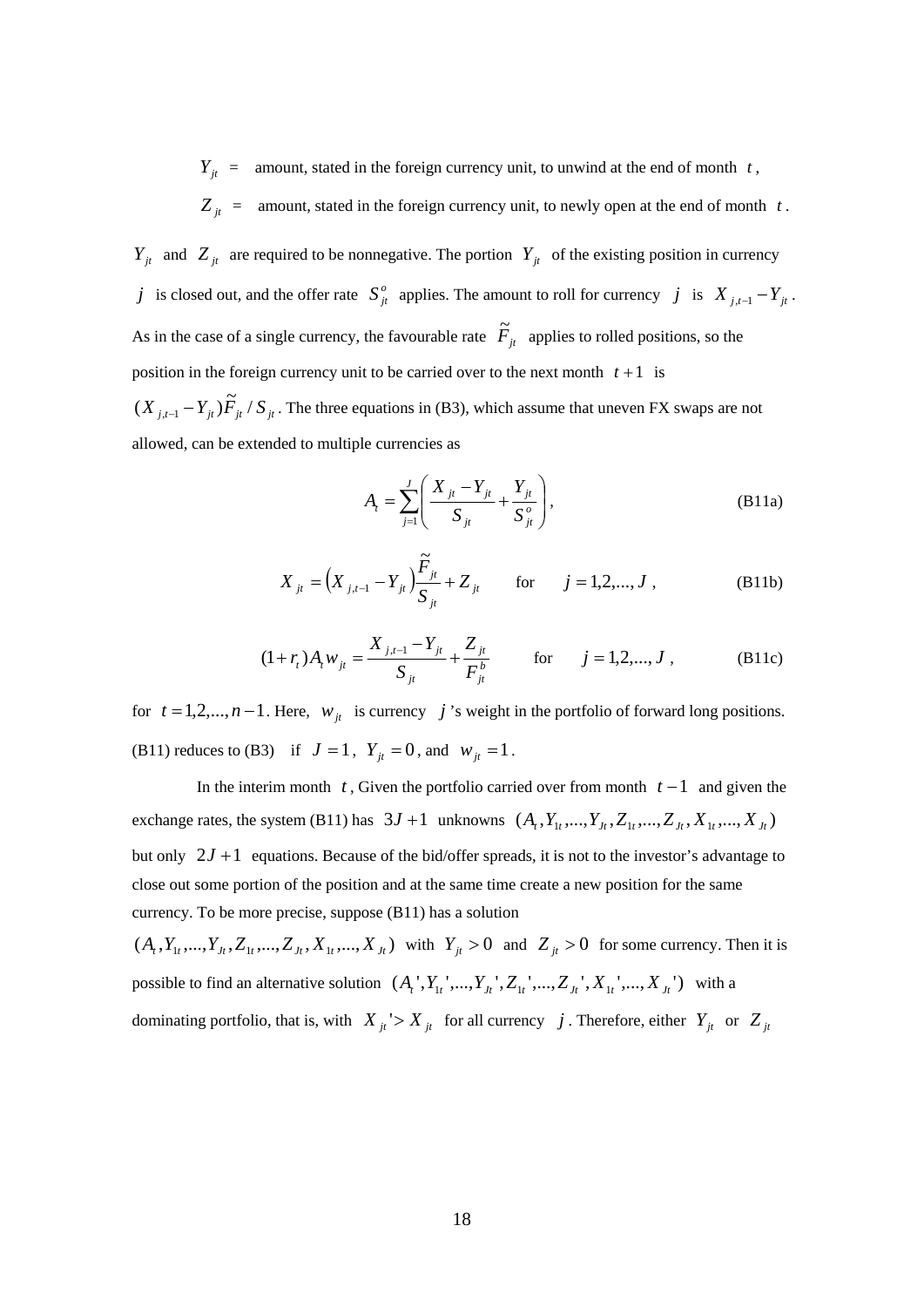is zero, which furnishes additional  $J$  equality conditions.<sup>[7](#page-69-0)</sup> This provides a difference equation, a mapping from  $(X_{1,t-1}, X_{2,t-1},..., X_{J,t-1})$  to  $(X_{1,t}, X_{2,t},...,X_{Jt})$ .

In the initial month  $t = 0$ , the investor opens a position by an outright forward contract for each currency. If  $w_{j0}$  is the weight for currency  $j$ , the portfolio to be carried over to the first interim month  $t = 1$  is

$$
(X_{10}, X_{20},..., X_{J0}) = ((1+r_0)A_0w_{10}F_{10}^b, (1+r_0)A_0w_{20}F_{20}^b,..., (1+r_0)A_0w_{J0}F_{J0}^b),
$$
(B12)

where, as in the single-currency case, the scalar  $A_0$  is the initial USD wealth. Taking this as the initial condition, we can use the recursion described in the previous paragraph to obtain position is closed out. The USD value of the portfolio when closed out is  $(X_{1,n-1}, X_{2,n-1},..., X_{J,n-1})$ , the portfolio to be carried into the final investment month *n* when the

$$
A_n = \sum_{j=1}^{J} \frac{X_{j,n-1}}{S_{jn}^o}.
$$
 (B13)

Given the initial USD wealth  $A_0$  and the terminal wealth  $A_n$ , we can define the cumulative gross in the above formulas. The value of the interest rate hardly affects the excess return. total and excess returns and the transactions cost exactly as in the single-currency case of the previous section. We used the 1-month LIBOR rate at the end of month  $t$  for the interest rate  $r<sub>i</sub>$ 

<span id="page-69-0"></span><sup>7</sup> Finding the corner — which one,  $Y_{jt}$  or  $Z_{jt}$ , is zero for each  $j$  — is accomplished by solving a linear programming problem, in which the objective function is a weighted sum over  $j$  of  $X_{jt}$  and the constraints are (B11) and  $Y_{jt} \ge 0$  and  $Z_{jt} \ge 0$ . We used the "linprog" function of Matlab (version R2010b) to find the solution. Different choices of the weight vector in the objective function should result in the same corner (and indeed they do in our computations) as long as the weight is positive for all  $j$ .